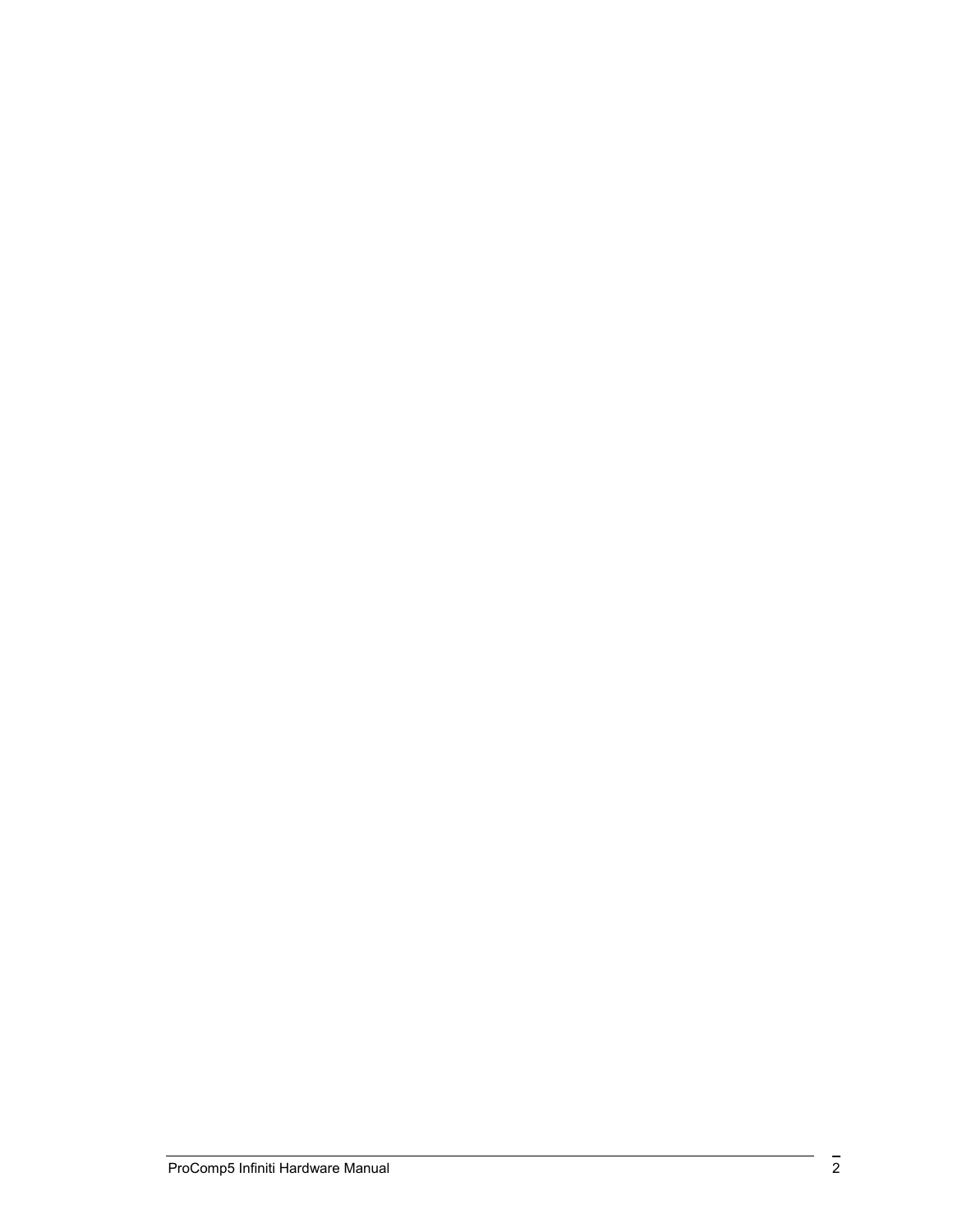| 0413 |  |
|------|--|

**Device #:** 

**The Manufacturer:** Thought Technology Ltd.<br>2180 Belgrave Avenue Montreal, Quebec, Canada H4A 2L8 **Product Name:** Product **Product Area**<br>Product #: T7525, T7525FR **Product #:** T7525, T7525FR **Device Name:** ProComp5 Infiniti Encoder<br> **Device #**<br> **ProComp5 Infiniti Encoder** 

**EC REP** EMERGO EUROPE Molenstraat 15 2513 BH, The Hague The Netherlands Tel: +31.70.345.8570 Fax: +31.70.346.7299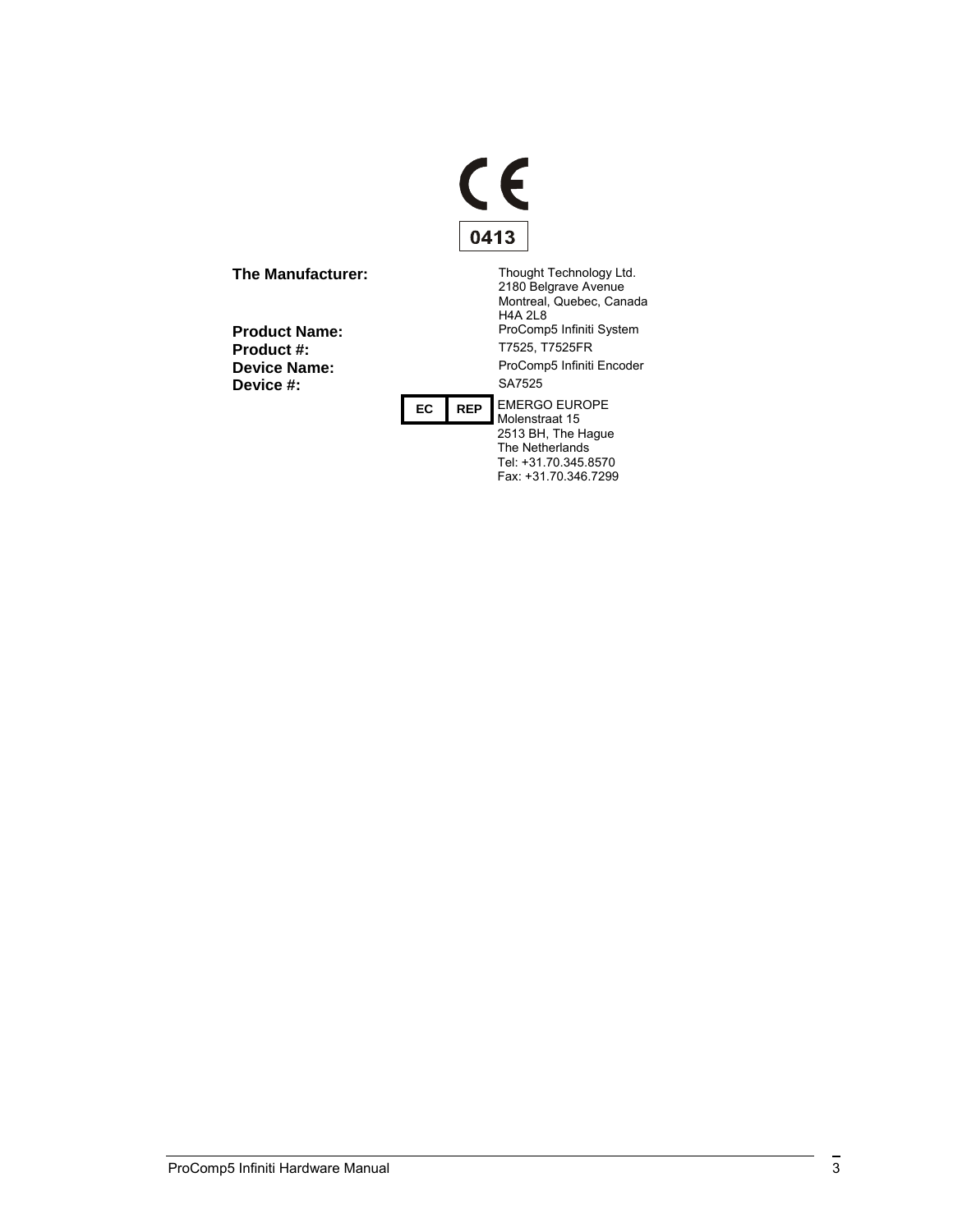

- Type BF Equipment
- Internally powered equipment
- Continuous operation
- **Read Instruction Manual**

#### **CAUTION**

US Federal Law restricts this device to sale by, or on order of, a physician or any other practitioner licensed by the law of the state in which he or she practices to use or order the use of this device.

#### **WARNING**

- Do not operate Active Sensors within 10 feet of an operating cellular phone, similar radio transmitting device, other powerful radio interference producing sources such as arc welders, radio thermal treatment equipment, x-ray machines, or any other equipment that produces electrical sparks.
- All encoders are totally isolated from line (110 or 220VAC) power due to battery operation and fiber optic connections to computers. However, many hospitals and the FDA require that computers, printers and any other equipment used with medical devices be electrically isolated from line voltage to UL or CSA medical safety standards.
- The PC used with ProComp5 Infiniti must be placed outside the patient/client environment (more than 3 meters or 10 feet) or the PC must comply with EN60601-1-1 (system safety).
- After use, the Disposable Electrodes may be a biohazard. Handle, and when applicable, dispose of these materials in accordance with accepted medical practice and any applicable local, state and federal laws and regulations.
- Reusable electrodes present a potential risk of cross-infection especially when used on abraded skin, unless they are restricted to a single patient or sterilized between patients. If sterilizing electrodes, employ only gas sterilization.
- Radiated radio frequency electromagnetic fields can cause performance degradation in the MyoScan-Pro EMG sensor. In the worst case, an RF field strength of 22mV/M can cause an increase of  $1\mu$ V in the signal reading from a MyoScan-Pro sensor. Be sure to keep in mind that a very relaxed muscle should provide an EMG reading of approximately 1-3μV.
- Explosion Hazard; Do not use in the presence of a flammable anesthetic mixture with air, or with Oxygen or Nitrous Oxide.
- Not to be immersed in water.
- Take care in arranging patient and sensor cables to avoid risk of patient entanglement or strangulation.
- The operator is responsible for ensuring the safety of any devices controlled or triggered by Infiniti equipment or software, or by any software or hardware receiving data from Infiniti equipment. Infiniti equipment must not be configured or connected in such a way that failure in its data acquisition, processing or control functions can trigger patient feedback stimulus that poses an unacceptable level of risk.
- Use of any equipment in a biofeedback context should be immediately terminated upon any sign of treatment-related distress or discomfort.
- Not to be connected to a patient undergoing MRI, Electro surgery or defibrillation.

#### **ATTENTION**

- Sensors damaged by static electricity are not covered under warranty. To prevent static discharge from damaging the sensor and/or encoders, use anti-static mats or sprays in your working area. A humidifier may also be used to prevent static environments by conditioning hot, dry air.
- Do not apply any electrode gel or equivalent directly on the sensor snaps. Always use electrodes as a medium between the sensor and the client.
- Not for diagnostic purposes, not defibrillator proof, not for critical patient monitoring.
- To prevent voiding warranty by breaking connector pins, carefully align white guiding dot on sensor plug with slot on sensor input.
- Sharp bends or winding the fiber optic cable in a loop smaller than 4 inches (10cm) may destroy the cable.
- A fiber optic cable not fully pushed into its receptacle may cause the unit not to operate; make sure that both ends of the cable are fully inserted into their receptive jacks and the nut is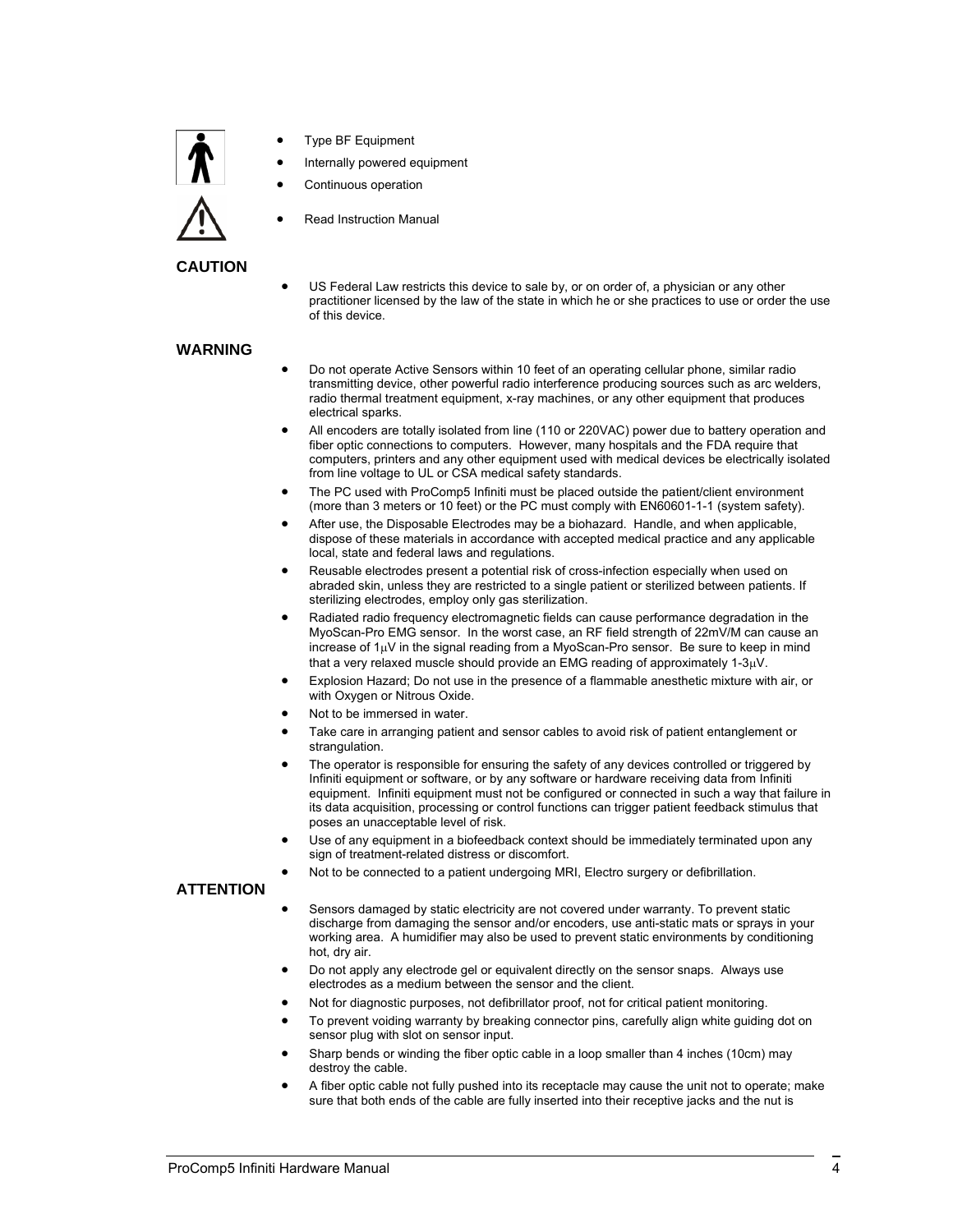tightened firmly.

- Make sure to remove electrodes from sensor snaps immediately after use.
- Do not plug third party sensors directly into instrument inputs. Plug only Thought Technology Active Sensor cable connectors into instrument inputs. All electrodes and third party sensors must be connected to active sensors, either directly or through an adapter.
	- Remove batteries when the device is not being used for an extended period of time. Please dispose of battery following local regulations.

#### **CONTRAINDICATIONS**

• None

#### **INTENDED PURPOSE**

• Biofeedback, Relaxation & Muscle Re-Education purposes.

#### **NOTE**

- No preventative inspections required; maintenance must be performed by qualified personnel.
- The supplier will make available, upon request, circuit diagrams, component parts lists and description or other information required for the repair of product by qualified personnel.
- If a fiber optic or patient cable is damaged or breaks please replace.
- Due to the essential performance and intended use of the device, testing for immunity to electromagnetic disturbances was not required and was not performed. The device may be susceptible at levels below IEC60601-1-2 immunity test levels.
- The operator must be familiar with typical characteristics of signals acquired by this equipment, and be able to detect anomalies in the acquired signal that could interfere with treatment effectiveness. Depending on the importance of signal integrity, it may be advisable to continuously monitor the raw signals, in time and/or frequency domain, while the device is being used for biofeedback or other purposes. If anomalies are observed on acquired signals, and if you suspect a problem with electromagnetic interference, contact Thought Technology for a technical note on identification and remediation.

#### **MAINTENANCE AND CALIBRATION**

- Wipe encoder with a clean cloth
- Factory testing and calibration ensure equipment accuracy and frequency response. The user may invoke a self-calibration function that will recalibrate certain device parameters (see section in manual). Contact Thought Technology for factory re-calibration if necessary.

#### **STORAGE**

• Store in its original case at up to 90% humidity / 30C°

#### **TRANSPORTATION**

• Transport in its original case

| Guidance and manufacturer's declaration – electromagnetic emissions                               |                                             |                                                 |  |  |  |  |
|---------------------------------------------------------------------------------------------------|---------------------------------------------|-------------------------------------------------|--|--|--|--|
| The Infiniti system is intended for use in the electromagnetic environment specified below. The   |                                             |                                                 |  |  |  |  |
| customer or the user of the Infiniti system should assure that it is used in such an environment. |                                             |                                                 |  |  |  |  |
| <b>Emissions test</b>                                                                             | Electromagnetic environment -<br>Compliance |                                                 |  |  |  |  |
|                                                                                                   |                                             | guidance                                        |  |  |  |  |
| RF emissions                                                                                      | Group 1                                     | The Infiniti system uses RF energy only for its |  |  |  |  |
| CISPR 11                                                                                          |                                             | internal function. Therefore, its RF emissions  |  |  |  |  |
|                                                                                                   |                                             | are very low and are not likely to cause any    |  |  |  |  |
|                                                                                                   |                                             | interference in nearby electronic equipment.    |  |  |  |  |
| <b>RF</b> emissions                                                                               | Class B                                     | The Infiniti system is suitable for use in all  |  |  |  |  |
| CISPR 11                                                                                          |                                             | establishments, including domestic              |  |  |  |  |
| Harmonic emissions                                                                                | Not applicable                              | establishments and those directly connected     |  |  |  |  |
| IEC 61000-3-2                                                                                     |                                             | to the public low-voltage power supply          |  |  |  |  |
| Voltage fluctuations/                                                                             | Not applicable                              | network that supplies buildings used for        |  |  |  |  |
| flicker emissions                                                                                 |                                             | domestic purposes.                              |  |  |  |  |
| IEC 61000-3-3                                                                                     |                                             |                                                 |  |  |  |  |

Manual # SA7535 Rev. 0.0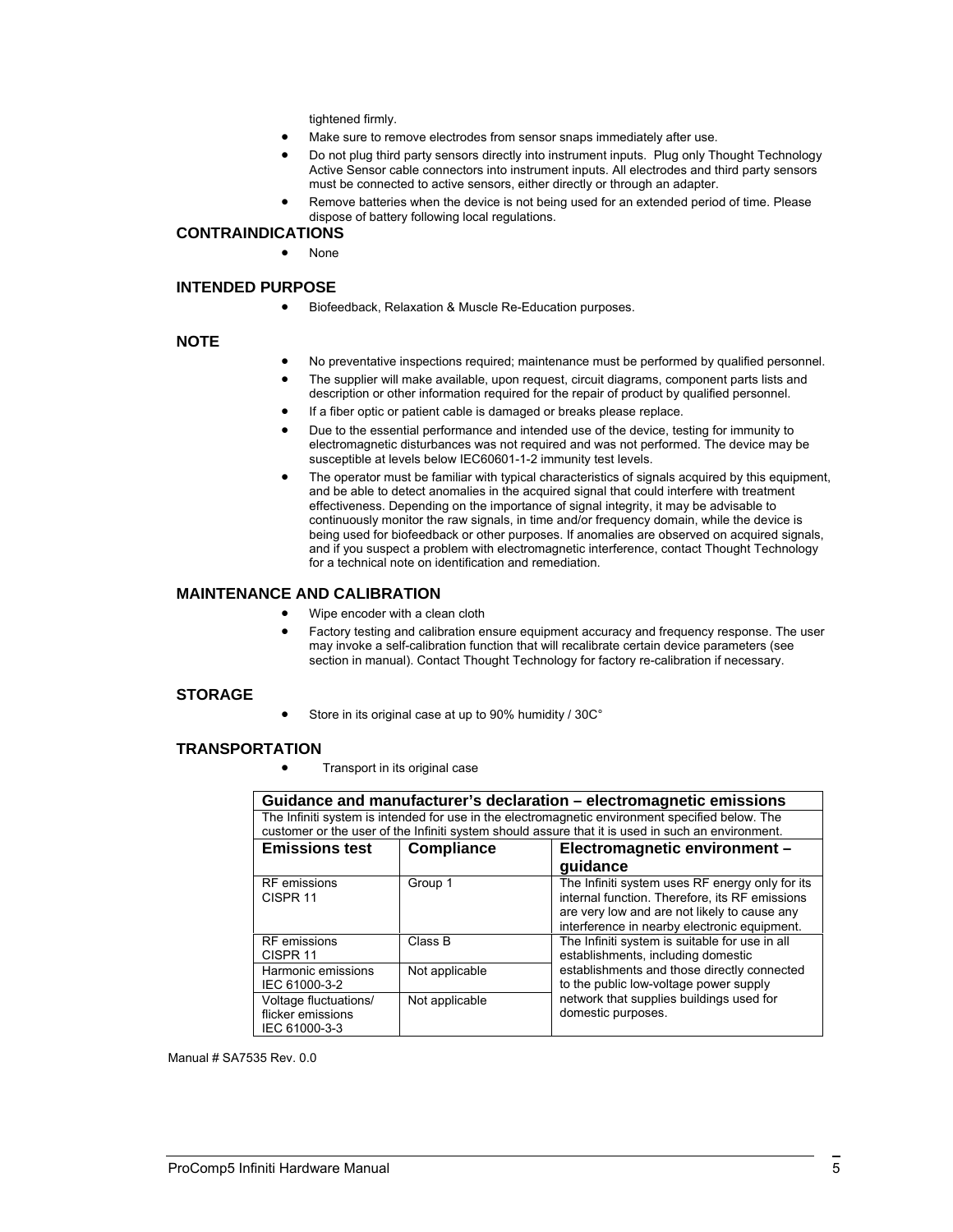# **TABLE OF CONTENTS**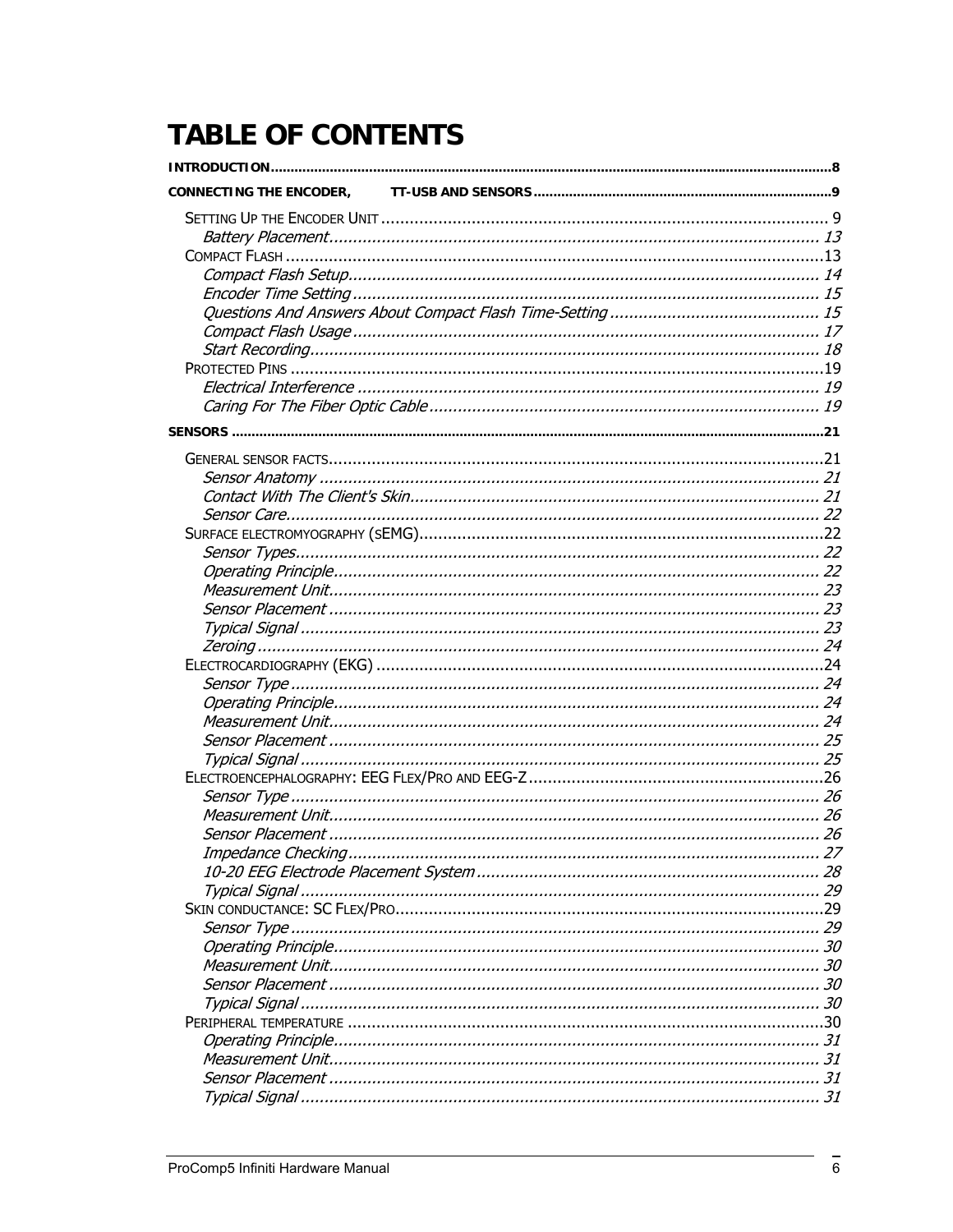| <b>PRODUCT NUMBERS &amp;</b> |  |
|------------------------------|--|
|                              |  |
|                              |  |
|                              |  |
|                              |  |
|                              |  |
|                              |  |
|                              |  |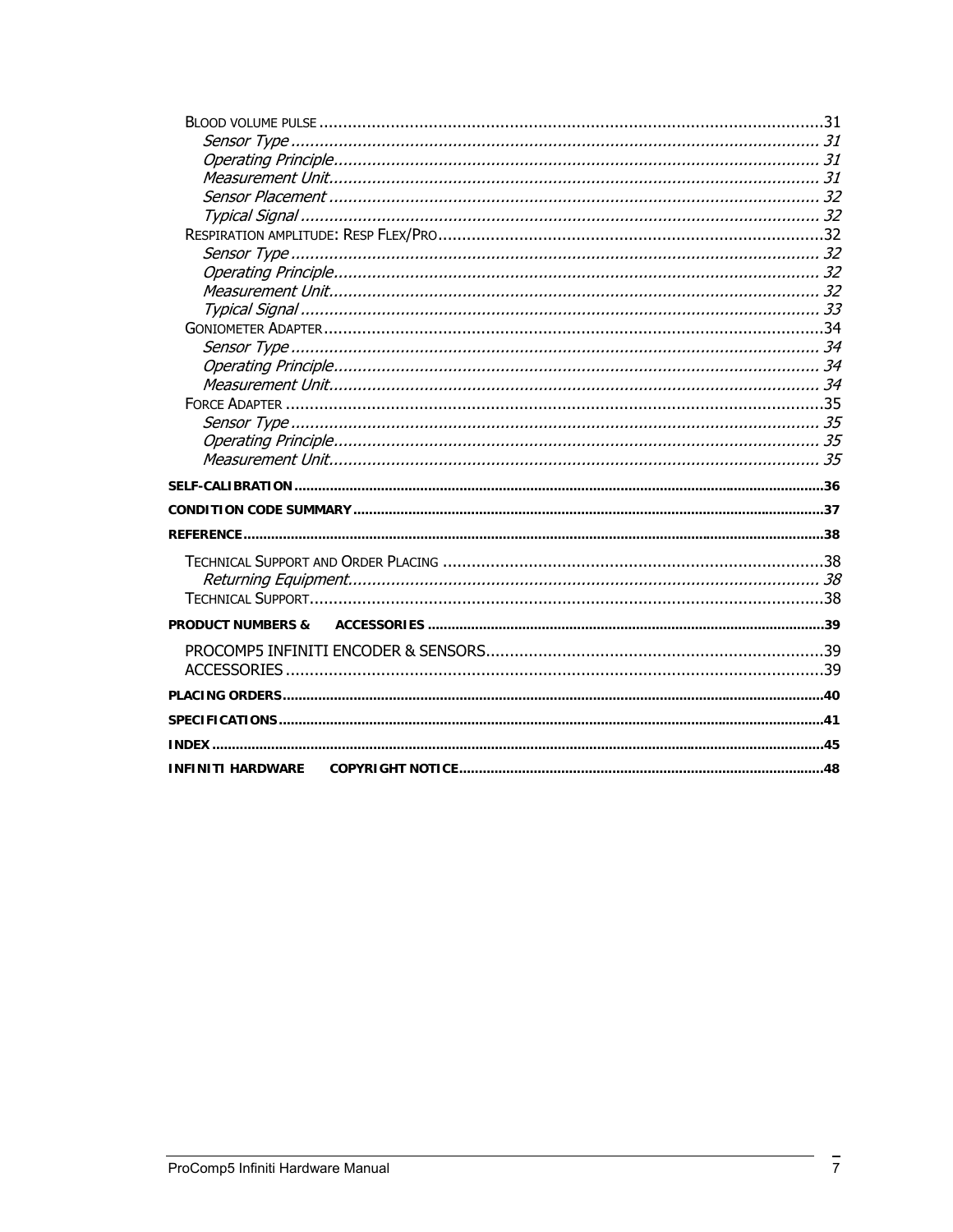# <span id="page-7-0"></span>**Introduction**

The ProComp5 Infiniti™ encoder is a five (5) channel, multi-modality device for real-time computerized biofeedback and data acquisition. It has five protected pin sensor inputs with two channels sampled at 2048 s/s and three channels sampled at 256 s/s. The ProComp5 Infiniti encoder is able to render a wide and comprehensive range of objective physiological signs used in clinical observation and biofeedback.



The ProComp5 Infiniti basic package includes the following hardware:

- One five-channel ProComp5 Infiniti encoder unit
- One TT-USB interface unit
- A supply of fiber optic cable (1' and 10' cables)
- Four alkaline 'AA' batteries

Thought Technology's advanced design and active electronic sensors meet exacting standards for instrument accuracy, sensitivity, durability, and ease of use. All sensors are completely noninvasive and require little or no preparation for use. Depending on the software being used with the ProComp5 Infiniti encoder, these may include sensors specialized for:

- 
- **Electroencephalography (EEG)** Skin Conductance
- **Skin Temperature**  Voltage Isolation
- **Respiration waveform, rate, and amplitude**
- Blood Volume Pulse waveform, heart rate, and amplitude (BVP)
- Electromyography (EMG) Electrocardiography (EKG)
	-
	-
	- **Goniometer**
	- Force
	- **Torsiometer**

The sensors pass signals to the host computer via the microprocessor-controlled ProComp5 Infiniti encoder unit. The encoder samples the incoming signals, digitizes, encodes, and transmits the sampled data to the TT-USB interface unit. A fiber optic cable is used for transmission, providing maximum freedom of movement, signal fidelity, and electrical isolation. Cable lengths up to 25 feet can be used without signal degradation. A unique feature of the system design allows inputs to accept any sensor, interchangeably (except the raw EMG MyoScan sensors which are used on channel A and B). This allows a wide variety of configurations to be created by simply changing the sensor types.

The TT-USB interface unit is connected to one of the host computer's USB ports. It receives the data arriving from the encoder in optical form and converts it into the USB format to communicate with the software.

*Please note, some hardware features may not be supported by all software programs. Consult the software manual for a full list of features supported.*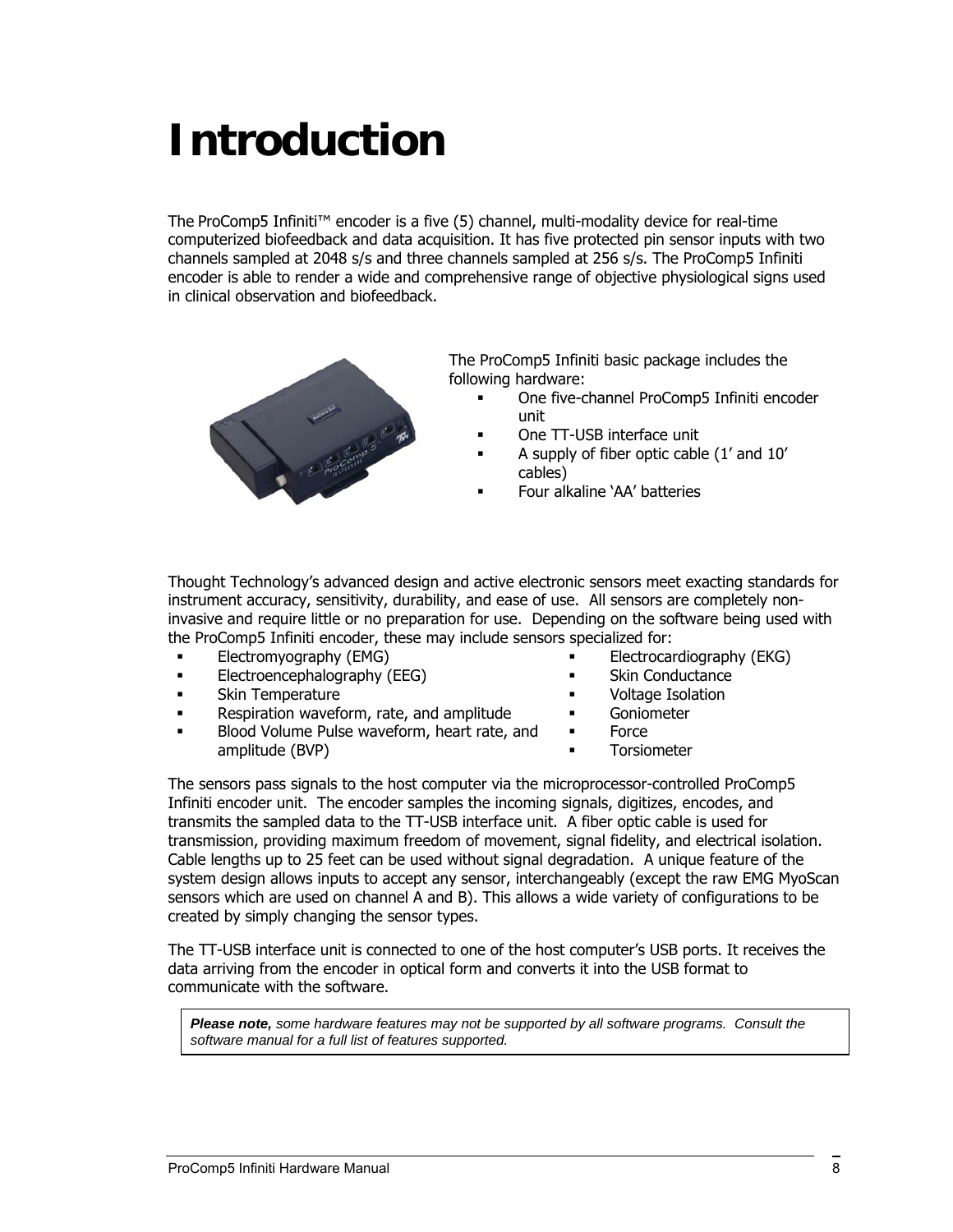# <span id="page-8-0"></span>**Connecting the Encoder, TT-USB and Sensors**

# **SETTING UP THE ENCODER UNIT**

Cut a convenient length of fiber optic cable cleanly and evenly using a sharp blade, or use the whole length rolled up out of the way.

*IMPORTANT: Winding the fiber optic cable in a loop smaller than 4 inches (10 cm) or bending it sharply will damage the cable!* 

- 1. Plug the USB cable connected to the TT-USB interface unit supplied with the USB connector on the computer being used.
- 2. Insert one end of the fiber optic cable into the optical receiver jack on the rear face of the TT-USB Interface unit and the other into the optical transmitter jack on the front of the ProComp5 Infiniti encoder. Before inserting the cable, it may be necessary to loosen the jack heads by turning them counter-clockwise.
- 3. Ensure that both ends of the optical cable are inserted all the way (about 34 of an inch, 1.9 cm) into the jacks and that the heads are screwed down firmly.
- 4. Wind excess fiber optic cable into a large loop (approx. 6 inches, 15 cm).
- 5. Plug the sensors you wish to use into the input jacks on the front of the encoder unit.
- 6. Load four 1.5 V Alkaline or rechargeable Nickel-Metal Hydride (NiMH) batteries into the encoder unit's battery pack; check battery orientation being sure to respect the polarities indicated on the inside of the battery compartment.
- 7. Push the encoder unit's power button for 1 second.
- 8. Check that the encoder's blue 'ON' indicator directly above the ON button is lit; if it is not, check the condition and orientation of your batteries.
- 9. To switch the encoder 'OFF' push the power button for 1 second and ensure that the blue indicator is no longer lit.

You may leave the encoder unit power ON if you intend to continue on to the following sections.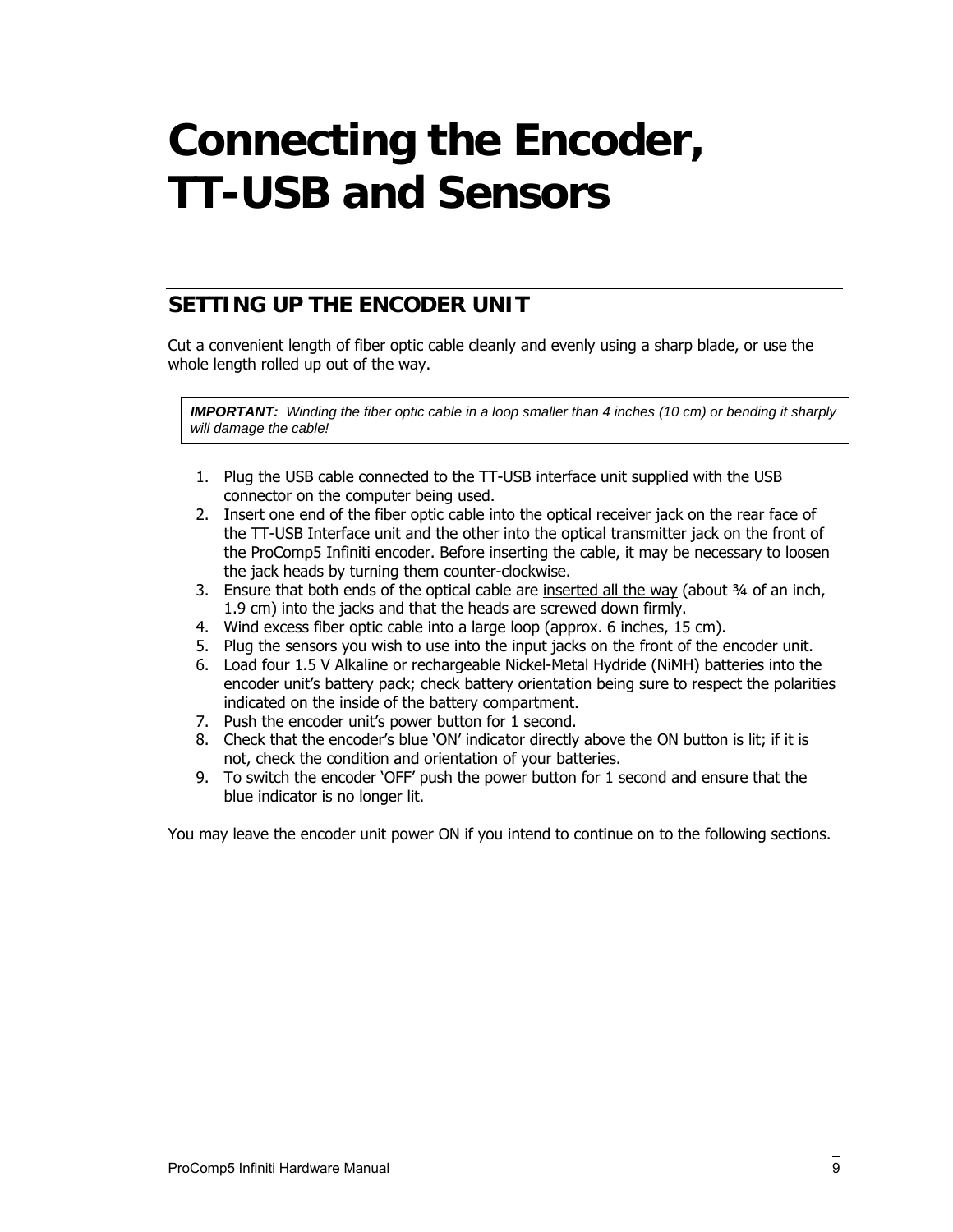# **TT-USB Installation Notes:**

The TT-USB unit is a Plug and Play device (PnP) i.e., oversimplified, Plug-and-Play automatically tells the software (device drivers) where to find various pieces of hardware (devices). The driver for the TT-USB is installed along with the BioGraph Infiniti Main Application software. Therefore, before you could use the TT-USB with your ProComp5 Infiniti encoder the Biograph Infiniti Software must be installed on your computer**.** 

In Windows XP screens similar to the one below may appear.

E



ound New Hardware Wizard Please wait while the wizard searches...

Thought Technology TT-USB Device

Windows should recognize when new device is plugged into one of its USB ports

Let windows install the software automatically

If the BioGraph Infiniti Software was already installed on you computer Windows® will automatically install the proper drivers.



 $\overline{\mathbb{C}}$ 

Cancel Next Cancel

### **Unsigned Driver Messages**

Microsoft uses digital signatures for device drivers to let users know that drivers are compatible with Microsoft® Windows® XP, Windows 2000. A driver's digital signature indicates that the driver was tested with Windows for compatibility and has not been altered since testing.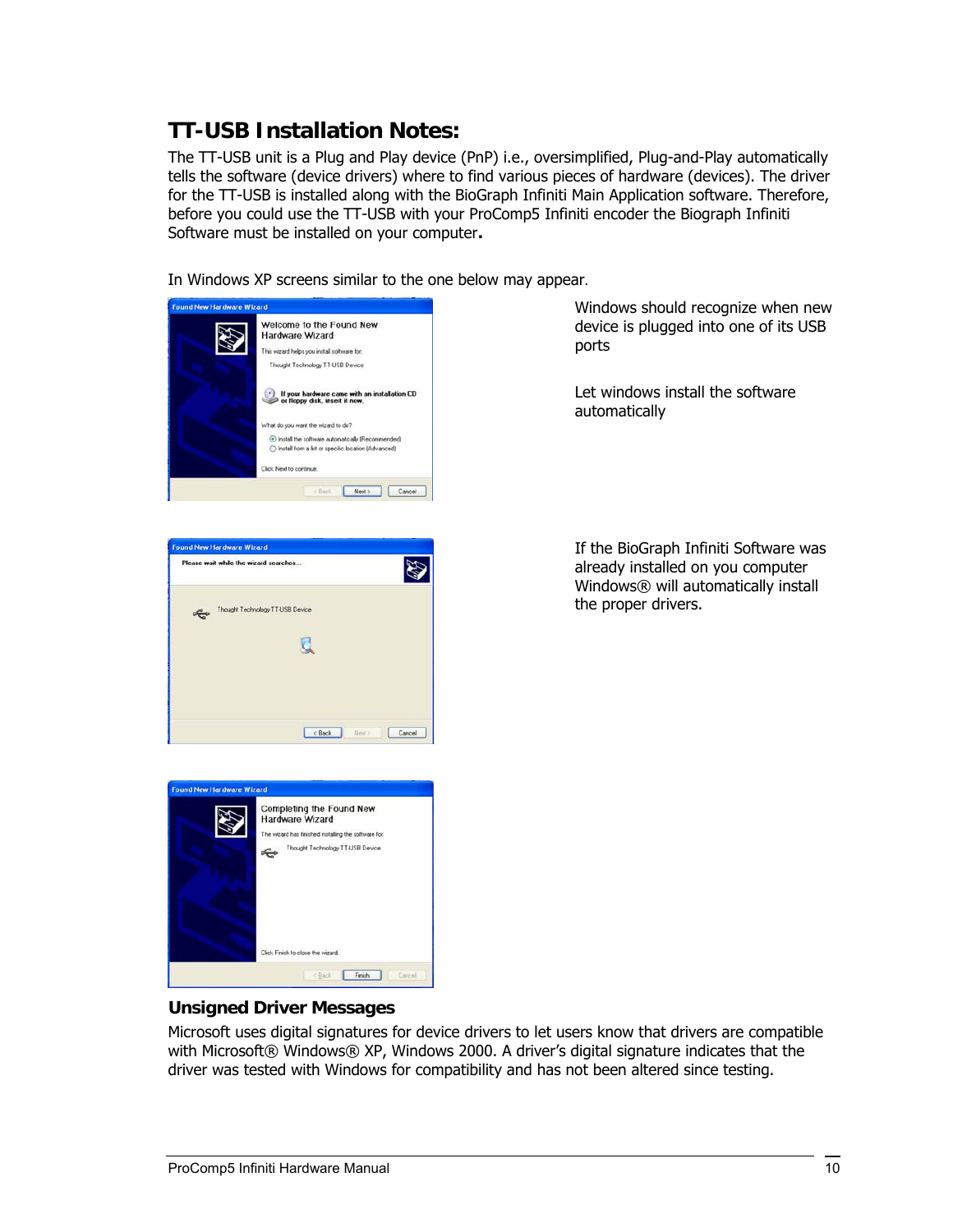If a driver is "unsigned" (indicating that certification of the driver by Microsoft was pending but not yet complete at the time of release), you might see one of the following warnings during driver installation or update.

- **Digital Signature Not Found** warning. Click the **Yes** button to complete the driver installation.
- On Windows XP systems, a Hardware Installation or Software Installation warning that the software has not passed Windows logo testing to verify its compatibility with windows XP. Click the **Continue Anyway** button to complete the driver installation.

Windows 2000 and XP have a new feature that controls the installation of unsigned device drivers. There are three settings for Driver Signing:

- Block: This will prevent the installation of unsigned drivers.
- Warn: This will prompt the user whether to install an unsigned device driver or not.
- Ignore: The system will install unsigned drivers without prompting the user.

The TT-USB device drivers are unsigned and you may need to set your system to Warn or Ignore. The rest of this section describes how to do that.

| Open                     |
|--------------------------|
| Explore                  |
| Search                   |
| Manage                   |
| Map Network Drive        |
| Disconnect Network Drive |
| Create Shortcut          |
| Delete                   |
| Rename                   |
| Properties               |

First, locate the My Computer icon on the desktop or in Windows Explorer. Right-click on the My Computer icon and select Properties.

#### Windows XP

| Hardware<br>General<br>Computer Name<br>Add Hardware Wizard<br>The Add Hardware Wizard helps you install hardware.<br>Add Hardware Wizard<br>Device Manager<br>The Device Manager lists all the hardware devices installed<br>on your computer. Use the Device Manager to change the<br>properties of any device.<br>Driver Signing<br>Device Manager<br>Hardware Profiles:<br>Hardware profiles provide a way for you to set up and store<br>different hardware configurations.<br>Hardware Profiles | System Restore | Automatic Updates | <b>Bemote</b> |
|-------------------------------------------------------------------------------------------------------------------------------------------------------------------------------------------------------------------------------------------------------------------------------------------------------------------------------------------------------------------------------------------------------------------------------------------------------------------------------------------------------|----------------|-------------------|---------------|
|                                                                                                                                                                                                                                                                                                                                                                                                                                                                                                       |                |                   | Advanced      |
|                                                                                                                                                                                                                                                                                                                                                                                                                                                                                                       |                |                   |               |
|                                                                                                                                                                                                                                                                                                                                                                                                                                                                                                       |                |                   |               |
|                                                                                                                                                                                                                                                                                                                                                                                                                                                                                                       |                |                   |               |
|                                                                                                                                                                                                                                                                                                                                                                                                                                                                                                       |                |                   |               |
|                                                                                                                                                                                                                                                                                                                                                                                                                                                                                                       |                |                   |               |
|                                                                                                                                                                                                                                                                                                                                                                                                                                                                                                       |                |                   |               |
|                                                                                                                                                                                                                                                                                                                                                                                                                                                                                                       |                |                   |               |
|                                                                                                                                                                                                                                                                                                                                                                                                                                                                                                       |                |                   |               |
|                                                                                                                                                                                                                                                                                                                                                                                                                                                                                                       |                |                   |               |
|                                                                                                                                                                                                                                                                                                                                                                                                                                                                                                       |                |                   |               |
|                                                                                                                                                                                                                                                                                                                                                                                                                                                                                                       |                |                   |               |
|                                                                                                                                                                                                                                                                                                                                                                                                                                                                                                       |                |                   |               |
|                                                                                                                                                                                                                                                                                                                                                                                                                                                                                                       |                |                   |               |

After clicking on the Hardware tab your screen should look like one of the two screens shown. Now click on Driver Signing.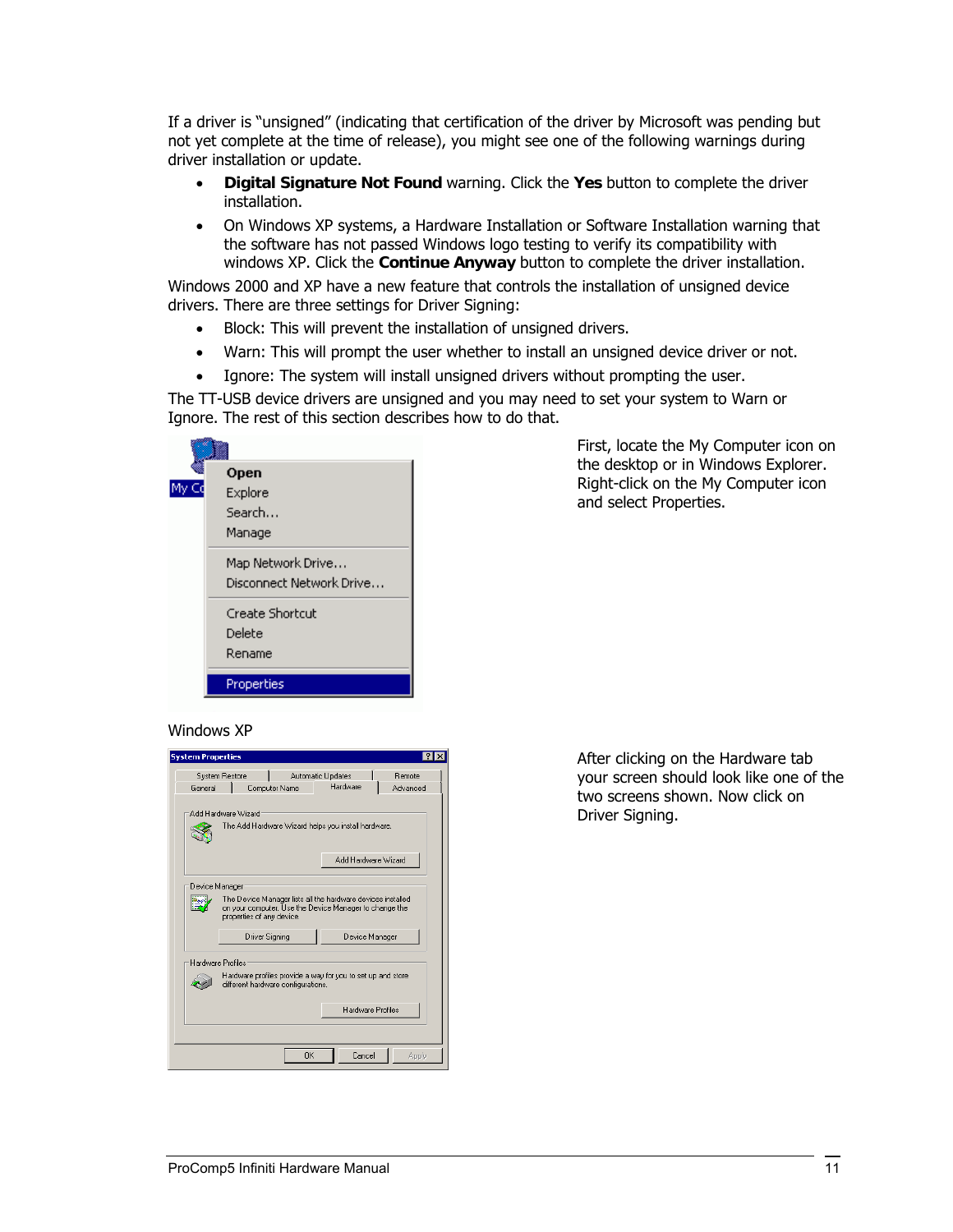#### Windows 2000

| <b>System Properties</b>                                                                                                                           |                   |
|----------------------------------------------------------------------------------------------------------------------------------------------------|-------------------|
| Hardware   User Profiles   Advanced  <br>General Network Identification                                                                            |                   |
| Hardware Wizard<br>The Hardware wizard helps you install, uninstall, repair,<br>unplug, eject, and configure your hardware.                        |                   |
|                                                                                                                                                    | Hardware Wizard   |
| Device Manager                                                                                                                                     |                   |
| The Device Manager lists all the hardware devices installed<br>on your computer. Use the Device Manager to change the<br>properties of any device. |                   |
| Driver Signing                                                                                                                                     | Device Manager    |
| Hardware Profiles                                                                                                                                  |                   |
| Hardware profiles provide a way for you to set up and store<br>different hardware configurations.                                                  |                   |
|                                                                                                                                                    | Hardware Profiles |
|                                                                                                                                                    |                   |
| <b>OK</b><br>Cancel                                                                                                                                | Apply             |

| <b>Driver Signing Options</b>                                                                                                                                                                  |  |  |
|------------------------------------------------------------------------------------------------------------------------------------------------------------------------------------------------|--|--|
| During hardware installation, Windows might detect software that<br>has not passed Windows Logo testing to verify its compatibility with<br>Windows. (Tell me why this testing is important).) |  |  |
| What action do you want Windows to take?                                                                                                                                                       |  |  |
| <b>C</b> Ignore - Install the software anyway and don't ask for my<br>approval                                                                                                                 |  |  |
| Warn - Prompt me each time to choose an action                                                                                                                                                 |  |  |
| C Block - Never install unsigned driver software                                                                                                                                               |  |  |
| Administrator option<br>$\triangledown$ Make this action the system default                                                                                                                    |  |  |
| Cancel<br>ОК                                                                                                                                                                                   |  |  |

Make sure that either Warn or Ignore is selected. Then click on OK.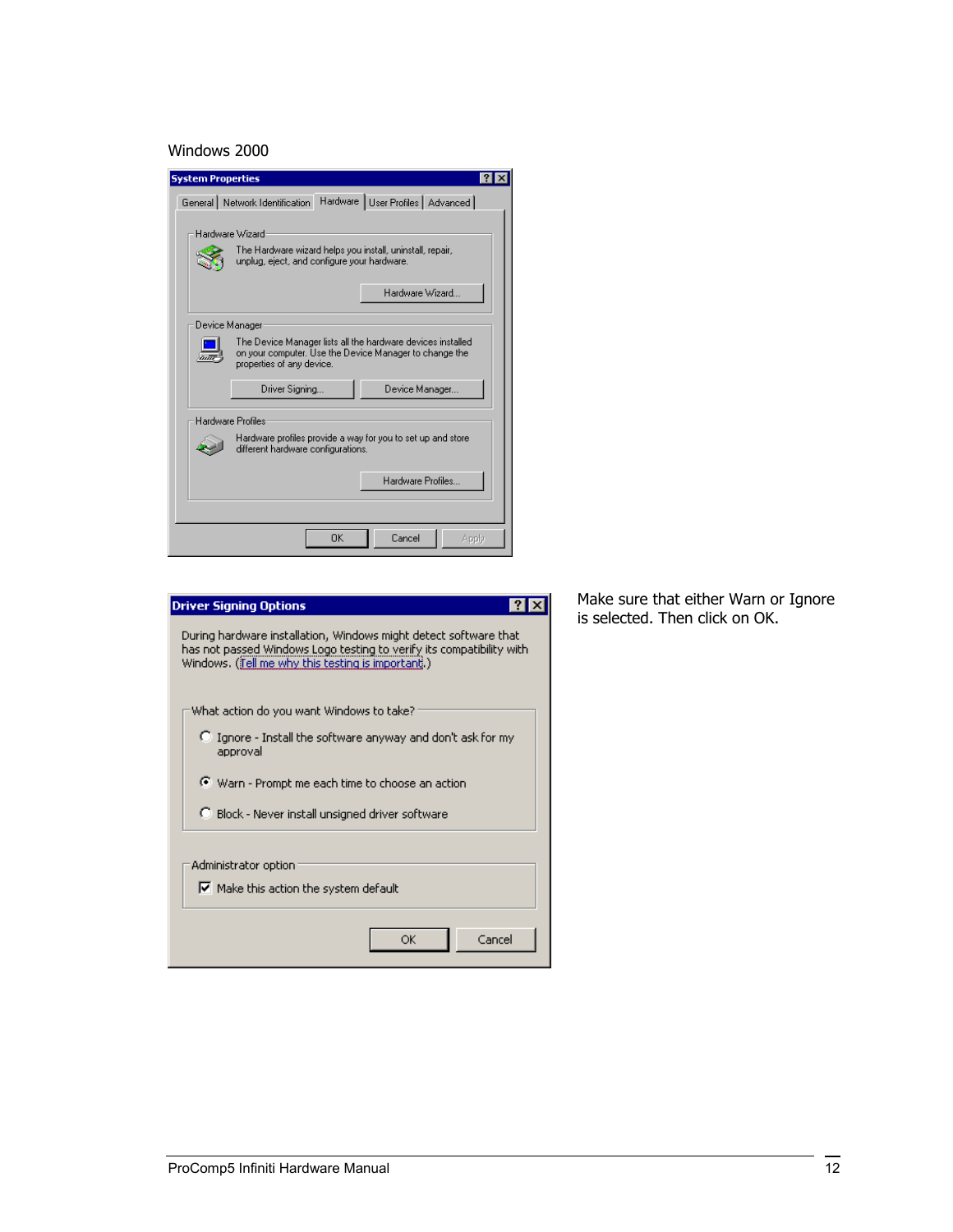## <span id="page-12-0"></span>**Battery Placement**

#### **Opening the Compartment**

Looking at the underside of the ProComp5 Infiniti device, you will see a long door in the plastic enclosure. Holding the encoder with the connectors facing you and with the door up, push lightly down and back with your thumbs on the door to slide it open.

#### *Attention:*

*The internal workings of the ProComp5 Infiniti encoder is not intended to be opened for repair except by qualified service personnel. The tamper-evident seal under the batteries in the battery compartment should not be removed or broken. Thought Technology may refuse to honor the unit's warranty if the seal is broken.* 



#### **Polarity**

When the compartment cover has been slid out, place four AA batteries in the slots, observing the polarity as illustrated. Please note that a diagram of the correct battery polarity is embossed on the inside surface of the compartment.

#### **Closing The Compartment**

Slide the door back into the ProComp5 Infiniti case, gently pushing it in until you feel the click of the locking mechanism.

#### **Keeping An Eye On The Battery Level**

Since each sensor draws a small amount of power from the batteries when connected to the ProComp5 Infiniti, it is better to connect only the sensors that are going to be used for a session before you start recording; this will ensure maximal battery life. Most Thought Technology software applications will display a battery power indicator; we recommend that you replace the batteries as soon as this indicator falls below about 50% of the battery power.

# **COMPACT FLASH**

The compact flash (CF) is used as an alternative storage medium for data being recorded by the encoder. The CF card is a small square approximately the size of a box of matches and is inserted into the rear surface of the encoder with its label facing up. The encoder is delivered with a protective insert in the compact flash slot. To remove it, push the button next to the slot once to eject the button, then push again to remove the card, pushing the button back in. The CF card can then be inserted; you will notice that the CF card can only be inserted one way into the encoder to protect from incorrect insertion. When inserted properly it will be flush with the encoder rear. Follow the procedure above to remove this card when no longer required, and re-insert the protective insert. CF cards require a CF card reader to transfer data to the PC. The CF cards and reader can be purchased from most computer stores. Before its

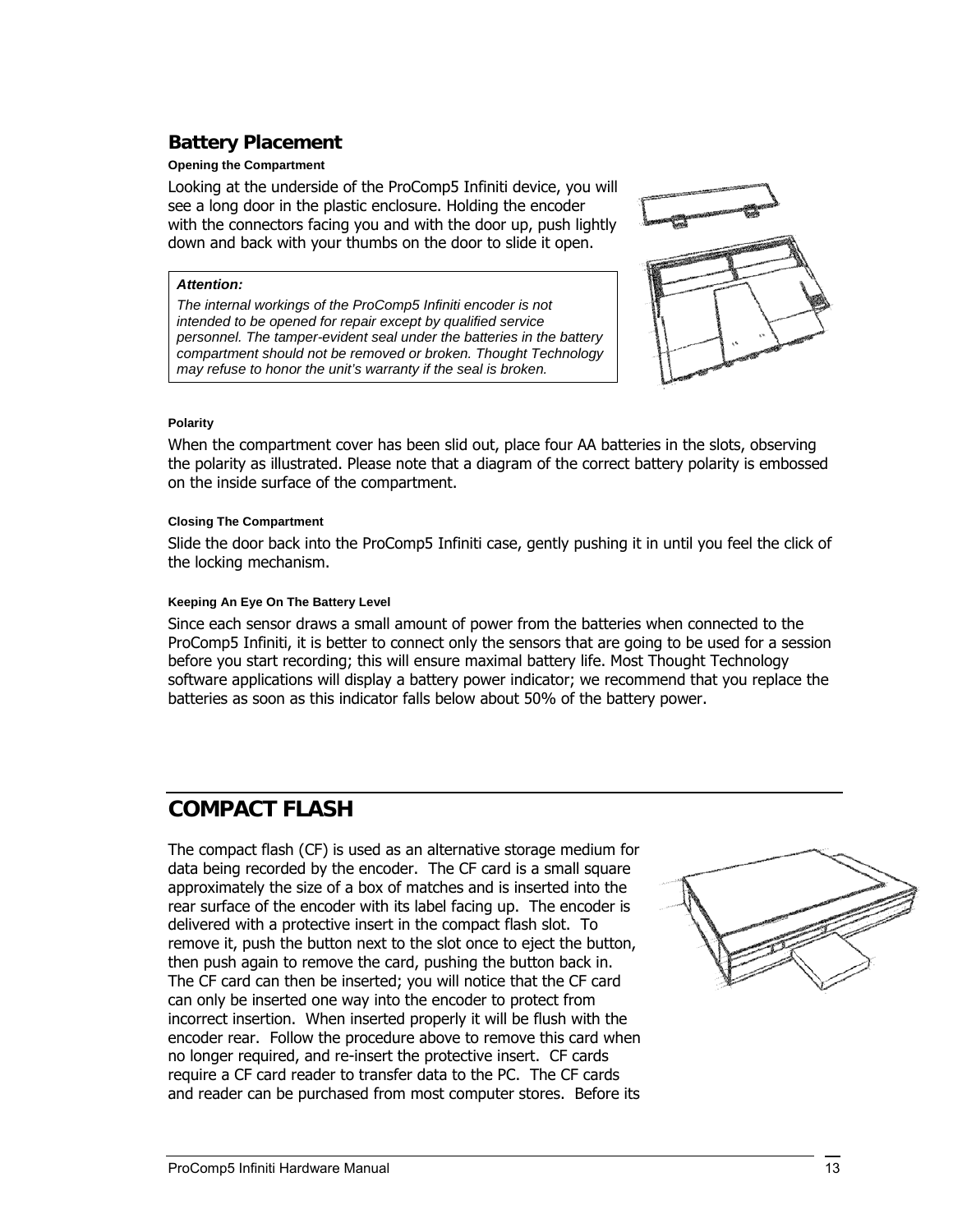<span id="page-13-0"></span>first use in the encoder, a CF card requires PC formatting using the file manager. With the CF card inserted into the reader connected to the PC, from Windows open the file manager and identify the Removable Drive. Right click the removable drive and select Format.

Select Format Type Full, if using Windows® XP select file system **FAT** not **FAT32** and select Start. When this is complete use the single master file build function provided by the Infiniti Software to finish the process.

| Format G:\                  | $\cdots$<br>$ ?  \times$ |
|-----------------------------|--------------------------|
|                             |                          |
| Capacity:                   |                          |
| Unknown capacity            |                          |
| File system                 |                          |
| FAT                         |                          |
| <b>FAT</b>                  |                          |
| <b>NTFS</b><br><b>FAT32</b> |                          |
| Volume label                |                          |
|                             |                          |
| Format options              |                          |
| Quick Format                |                          |
| $\Box$ Enable Compression   |                          |
|                             |                          |
|                             |                          |
| Start                       | Close                    |

It is recommended that you temporarily disable any virus scanning utility while formatting the Compact Flash as this will considerably increase the speed of the process.

#### *Attention:*

*Formatting CF Card with File System other than FAT will render it Inoperable. Users should follow the appropriate procedures used for disconnecting peripheral devices when unplugging the Compact Card from its PC reader.* 

## **Compact Flash Setup**

#### **Compact Flash Rebuilding**

To rebuild the Compact Flash for use in the encoder, follow these steps:

- 1. Place the CF card in the CF Card Reader connected to the PC.
- 2. From the Infiniti software's main screen, select "Compact Flash Options", and then "Rebuild Compact Flash".
- 3. Select the "Create" option and press OK. Wait for the operation to complete. This may take some time, especially for larger Compact Flash cards.
- 4. After the operation has concluded, you may remove the CF card from the reader. It is now ready for use in the encoder. However, you may wish to first initialize the Compact Flash card so that the encoder's date and time will be set (see below).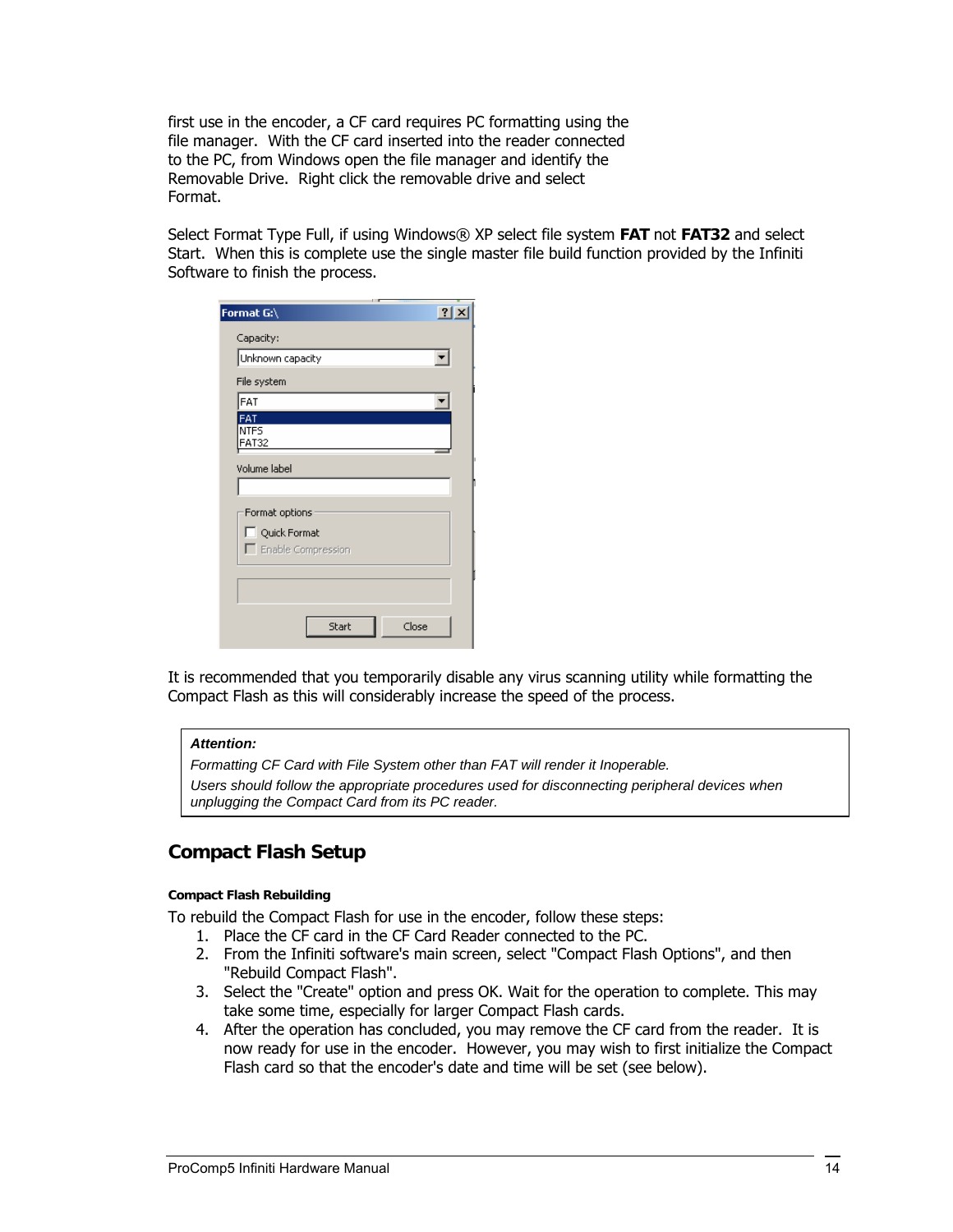#### <span id="page-14-0"></span>*Attention:*

*Never use a CF card previously used with other devices for recording with the ProComp5 Infiniti. Thought Technology's rebuilding process creates a single file on the CF card. Do not delete or overwrite this file, or attempt to create any other files on the Compact Flash once it has been formatted!*

*If the Thought Technology format file is overwritten or deleted, the CF card may need to be re-formatted first to it's original PC format, using the Format facility of your PC's operating system. If you need to do this, choose the FAT16 file system for best results. After doing this, use the Thought Technology rebuilding option again. If you are unsure how to do this operation please contact technical support for more information.* 

### **Encoder Time Setting**

The encoder has an internal clock to enable time and date stamping of the sessions recorded onto the CF card. **The encoder will retain its time and date when batteries are changed if the fresh batteries are inserted within 30 seconds of removing the old ones.** If the time is lost it will reinitialize to January 1 2000. As part of the CF formatting procedure you may wish to set up the date and time for the encoder, so that sessions can be time stamped for future reference.

To set the date and time follow these steps:

- Insert the CF card into the CF card reader
- If not already selected, from the Infiniti software's main screen, select "Compact Flash Options". Then select "Set Compact Flash Date/Time".
- Specify a date and time, a brief period in the future, when you will insert the Compact Flash in the encoder. Press OK and wait for the operation to complete.
- If off, turn on the encoder. Remove the CF card from the reader and as close as possible to the specified time, insert it into the encoder. The time setting will immediately take effect, and will set the encoder's internal clock to the specified date and time.

## **Questions And Answers About Compact Flash Time-Setting**

**Question** My batteries have died in my encoder. Will I need to reset my encoder time and date? **Answer** No. Old batteries, even if they are too dead to operate the encoder, will keep the clock running for a long time. When you do change your batteries, be sure to put in the fresh ones within 30 seconds of removing the old ones, in order to retain the date and time setting. **Question** My batteries died a number of weeks ago, and they were removed for longer than 30 seconds. How do I reset the time? **Answer** Follow the directions above under Encoder Time Setting. **Question** I recorded some sessions after the battery was removed for more than 30 seconds, so the encoder time may have been lost. What date and time will they have? **Answer** The date and time will be marked as invalid and will not be available for these sessions. For each session recorded with an invalid time, the software will prompt you for the starting time of the session. So if you know that the time is invalid on the encoder, be sure to note the starting time of each session, if this information is important.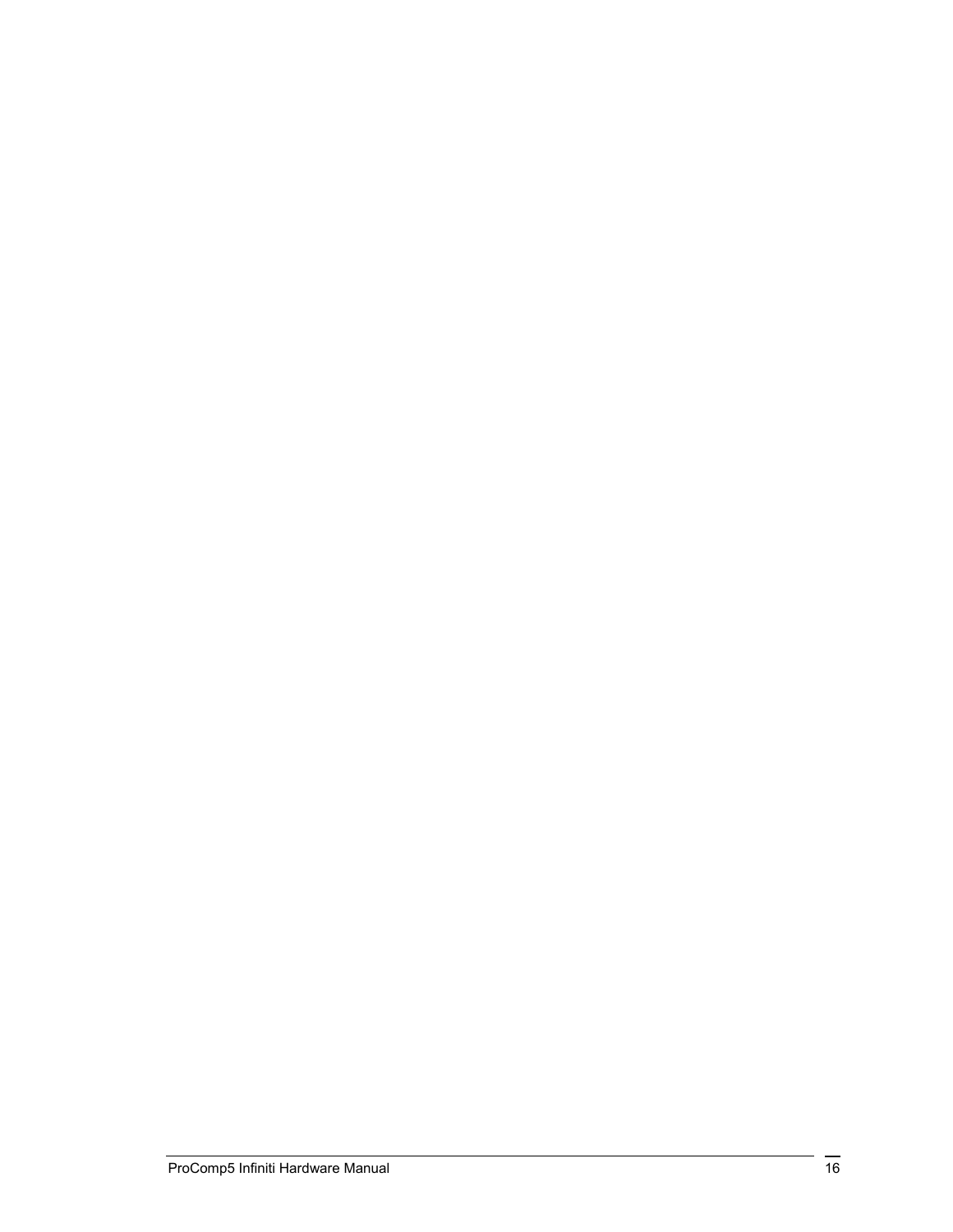## <span id="page-16-0"></span>**Compact Flash Usage**

When a Compact Flash module is inserted in the unit (or the unit is turned on with a CF inserted) and is recognized as a valid Compact Flash, the CF LED turns on for about 1 second, then blinks in a single burst, a number of times to indicate available space. The CF LED then goes out, awaiting a switch command. If no space remains on the Compact Flash, only the initial 1-second blink is performed.

|                  | <b>Memory Remaining</b> |        |        |        |        |        |        |        |        |        |        |
|------------------|-------------------------|--------|--------|--------|--------|--------|--------|--------|--------|--------|--------|
| Initial<br>1 Sec | 0%                      | 10%    | 20%    | 30%    | 40%    | 50%    | 60%    | 70%    | 80%    | 90%    | 100%   |
| $\ast$           |                         |        |        |        |        |        |        |        |        |        |        |
| $\ast$           |                         | $\ast$ |        |        |        |        |        |        |        |        |        |
| $\ast$           |                         | $\ast$ | $\ast$ |        |        |        |        |        |        |        |        |
| $\ast$           |                         | $\ast$ | $\ast$ | $\ast$ |        |        |        |        |        |        |        |
| $\ast$           |                         | $\ast$ | $\ast$ | $\ast$ | $\ast$ |        |        |        |        |        |        |
| $\ast$           |                         | $\ast$ | $\ast$ | $\ast$ | $\ast$ | $\ast$ |        |        |        |        |        |
| $\ast$           |                         | $\ast$ | $\ast$ | $\ast$ | $\ast$ | $\ast$ | $\ast$ |        |        |        |        |
| $\ast$           |                         | $\ast$ | ∗      | $\ast$ | $\ast$ | ⋇      | $\ast$ | $\ast$ |        |        |        |
| $\ast$           |                         | $\ast$ | $\ast$ | $\ast$ | $\ast$ | $\ast$ | $\ast$ | $\ast$ | $\ast$ |        |        |
| $\ast$           |                         | $\ast$ | $\ast$ | $\ast$ | $\ast$ | $\ast$ | $\ast$ | $\ast$ | $\ast$ | $\ast$ |        |
| ∗                |                         | $\ast$ | ₩      | ⋇      | ∗      | ⋇      | ⋇      | $\ast$ | ⋇      | ⋇      | $\ast$ |

If the card is not recognized as a valid Compact Flash, the CF LED blinks quickly (about 10 times per second) for between 1 and 2 seconds, then blinks slowly a number of times indicating an error code. The error code blink is repeated a total of 3 times. The CF LED then goes out.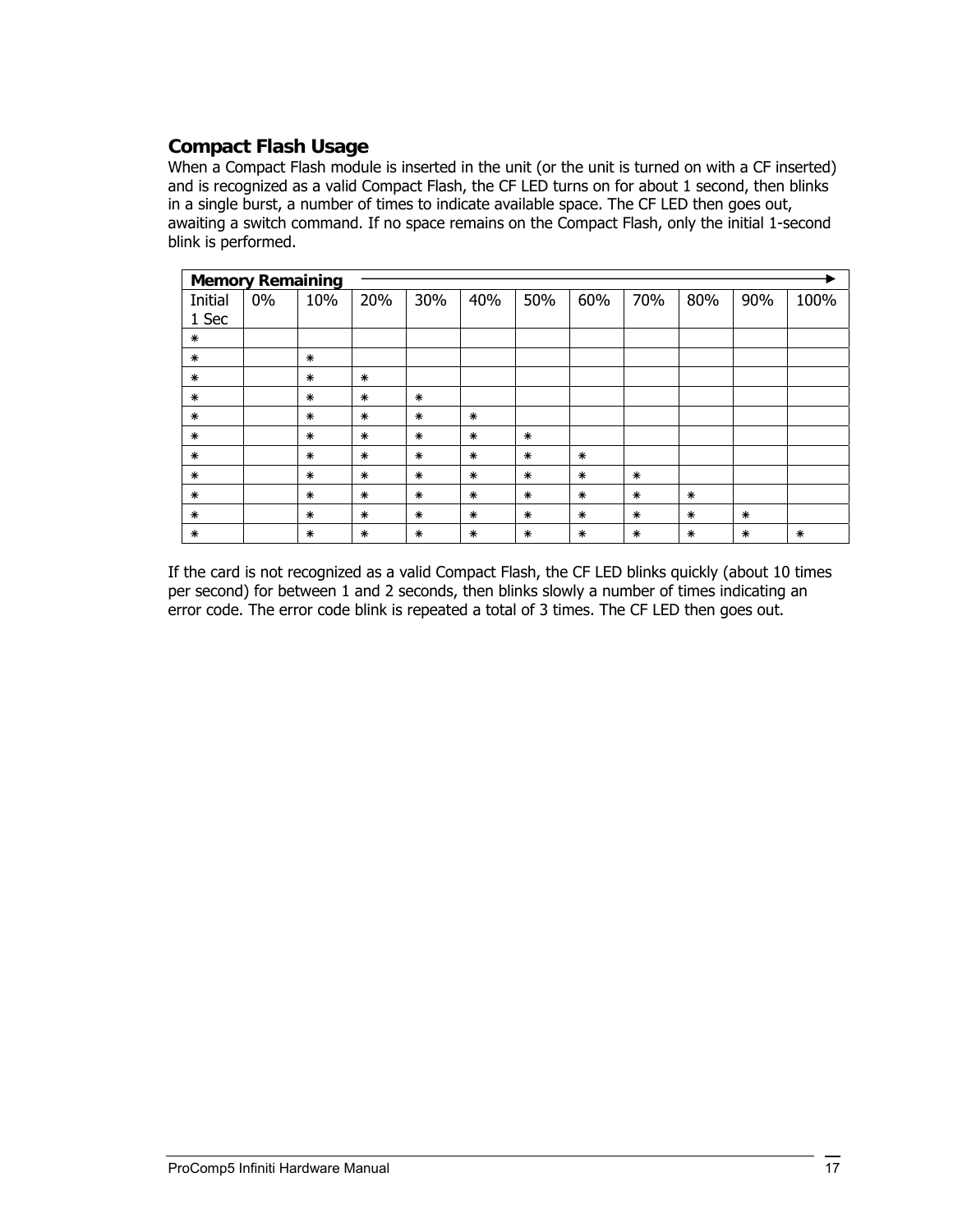<span id="page-17-0"></span>

## **Start Recording**

- 1. CF Recording is started by pressing and holding the button for about 3 seconds, or until the white LED turns on.
- 2. First, the blue LED will turn off, and releasing the button during this period will cause the encoder to turn off.
- 3. After the white LED turns on, the button may be released.
- 4. At this point, the white LED turns off, then outputs the same sequence as described above.
- 5. CF Record Command is entered if a CF is inserted, recognized as a valid CF and at least one sensor has been plugged in.
- 6. If the CF is recognized but there is no sensor plugged in, the white LED will never turn on.
- 7. During the recording, the CF LED blinks to indicate the percentage of the total CF storage space, which remains available for recording.
- 8. It blinks in groups of 1 to 10 flashes. 1 flash =  $10\%$  remaining, 10 flashes =  $100\%$ remaining.
- 9. CF Record is stopped by pressing and holding the button for about 1 second, or until the white LED turns and stays on, then release the button.
- 10. If the CF is full or the CF is removed during the recording, the unit will stop the recording itself. With removal a maximum of 1 second of recording will be lost.

Refer to software instructions for detailed information on transferring sessions from the Compact Flash card to the computer.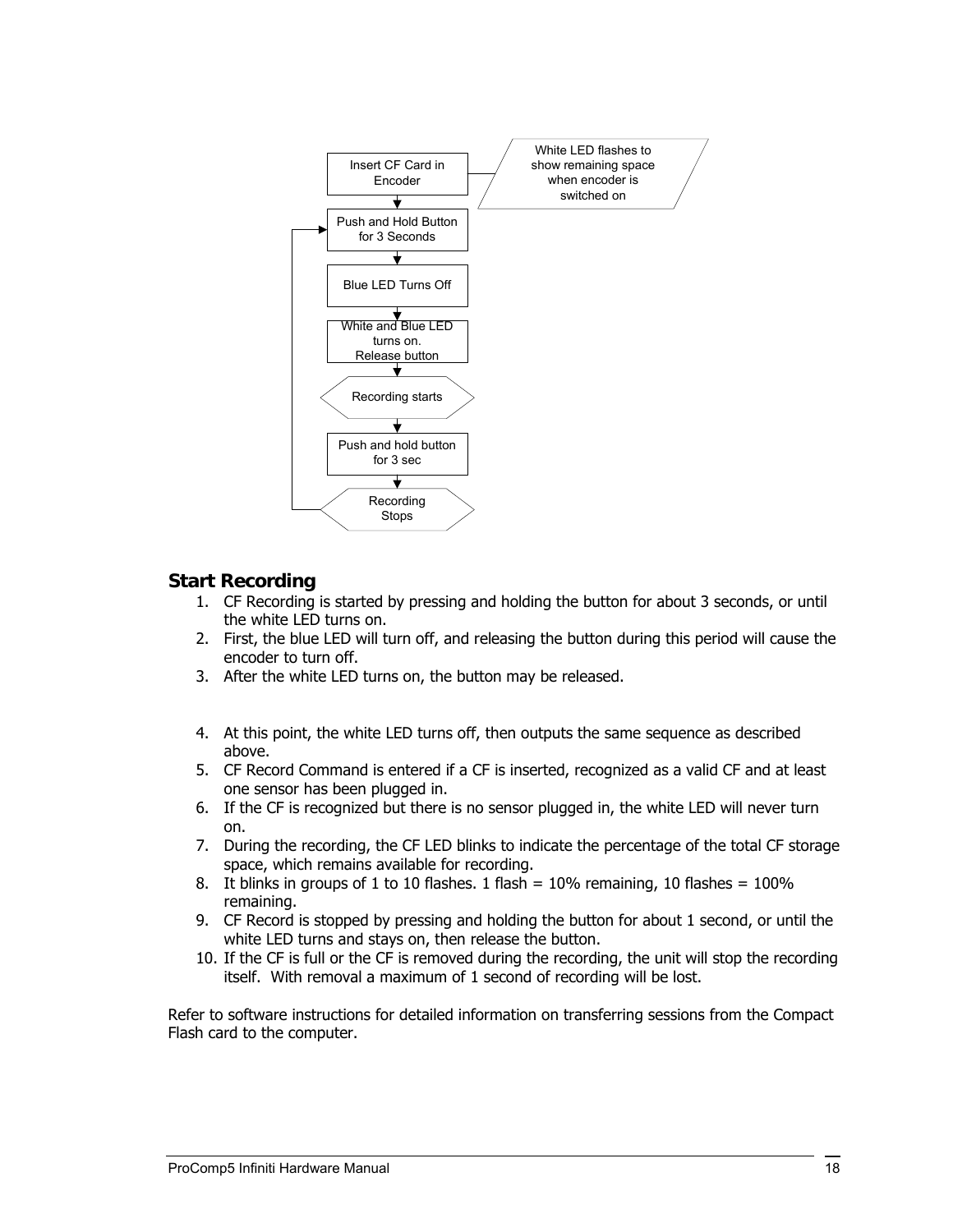<span id="page-18-0"></span>*Attention: Do not remove the CF card without first stopping recording. If the CF card is removed during recording, generally only the last second will be lost; however there is a small risk of greater data loss.* 

# **PROTECTED PINS**

A number of regulatory bodies (like the FDA in the USA) have adopted safety specifications requiring that all medical products for physiological monitoring be manufactured with electrode leads that have no exposed metal plugs. For this reason, the ProComp5 Infiniti encoder and all our sensors use specially designed connectors that have all metallic surfaces recessed within the plastic casing. These connectors, with protected pins, require some care when plugging and unplugging the sensors to the ProComp5 device or the extender cable to the sensor head.

When connecting a sensor, be sure to properly line up the guiding dot on the top of the plug with the notch in the encoder's input socket. Forcing the plug into the jack in any other position may damage your equipment.



#### **Electrical Interference**

When performing a biofeedback session, it is best to **avoid placing the ProComp5 Infiniti near the computer, display monitor or any other electrical device,** where it can be exposed to electromagnetic fields. We recommend that you try to keep the encoder within the client's natural electrical field. In most cases, you can do so by fastening the belt-clip to the client's waist.

### **Caring For The Fiber Optic Cable**

A fiber optic (FO) cable is used for transmitting the sensor data to the computer. Although this technology provides maximal electrical isolation, signal fidelity and freedom of movement, some care has to be taken when handling the fiber optic cable, as it is much less flexible than a regular electric wire.



#### **Winding Or Bending**

It is most important to avoid bending the cable too sharply. In a FO cable, information travels as light impulses. Any kink along the optical fiber may partially or completely block the light's path and, thus, interrupt the flow of sensor information to the computer. When using your system, try to keep the extra length of cable wound in a loose loop no smaller than about 4 inches (10 cm) in diameter.

#### **Shorter Length Of Fiber Optic Cable**

Although we ship the ProComp5 Infiniti system with one short and one long FO cable, the short length should only be used as a troubleshooting tool because it is too short and forces the ProComp5 Infiniti to stay too close to the computer. Should you suspect a problem with the long FO cable, replace it with the short one and see if you can establish a good connection. If the system works well with the short cable, then you probably have a break in the longer one. Holding it lightly between your thumb and index fingers, feel along the whole length of the cable,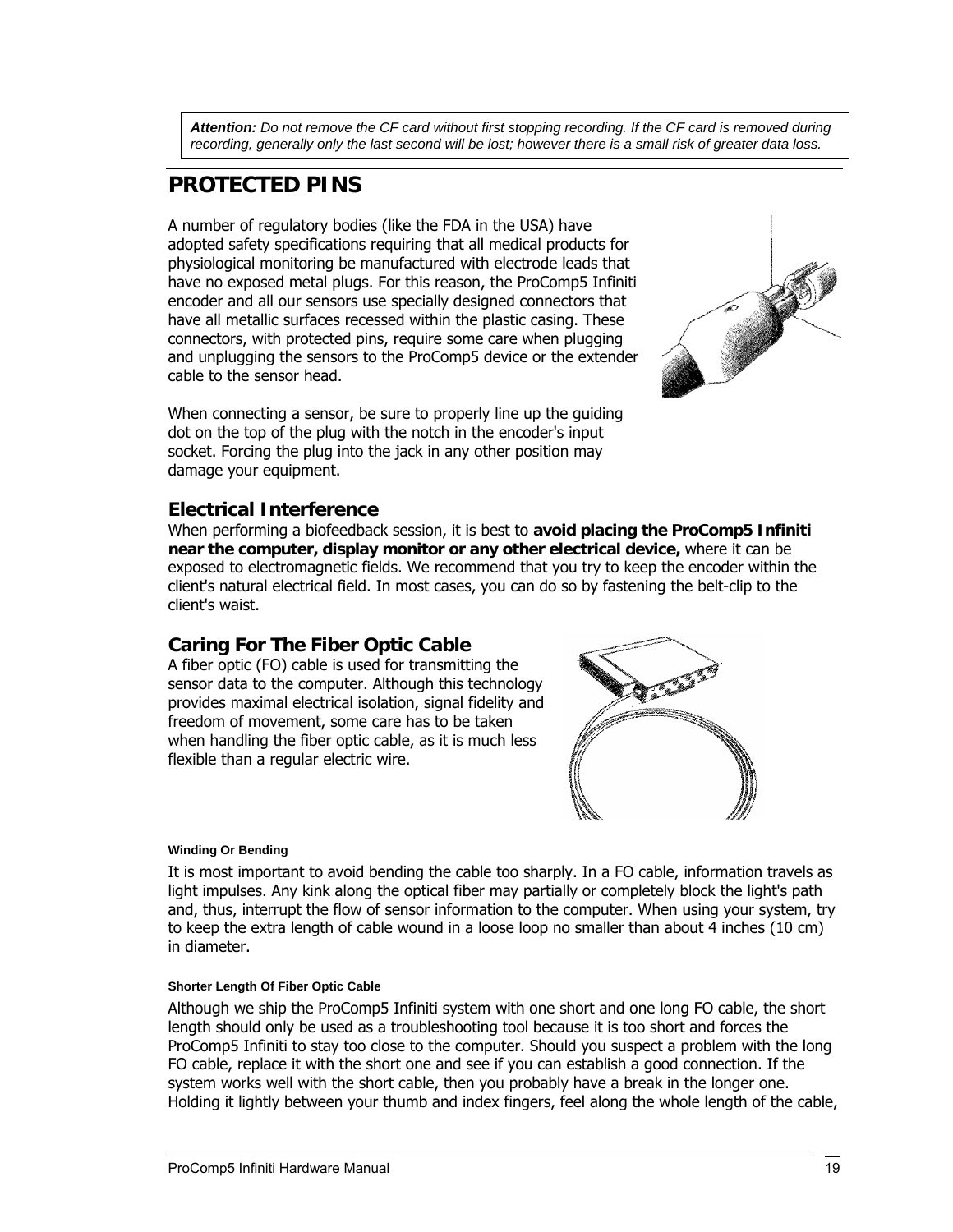searching for kinks. If you do find a break, the optic fibers may be too damaged to let the light pass properly. Using a sharp, carpet cutter type blade, you can slice the FO cable into shorter, unkinked bits. We do not recommend using scissors because they make a V-shaped cut that may impede the data stream.

#### **TT-USB And Encoder Connections**

The FO connector on the ProComp5 Infiniti and the TT-USB Interface are susceptible to breaking when they are hit directly. This can occur if the ProComp5 Infiniti is dropped on the floor. Whenever possible, fasten the device to the client or to a chair, using the belt clip. On the TT-USB Interface, you will also notice a hole labeled Switch. This plug is for connecting external devices, such as a muscle stimulation device, when you want to use the switch control feedback option in the software.



The TT-USB receives the data from the ProComp5 Infiniti encoder via the fiber optic and sends it on to the computer via the USB port. It has four connectors;

- 1. Fiber Optic Connector Connects to Fiber Optic Cable from encoder.
- 2. Mini USB Connector Connects via USB cable to computer.
- 3. Switch Connector Connects via a 3.5mm jack acts as a computer controlled switch.
- 4. Sync Connector Connects to optional sync cable to connect more than one TT-USB interface together to synchronize data between units. This input can also be used as an event input.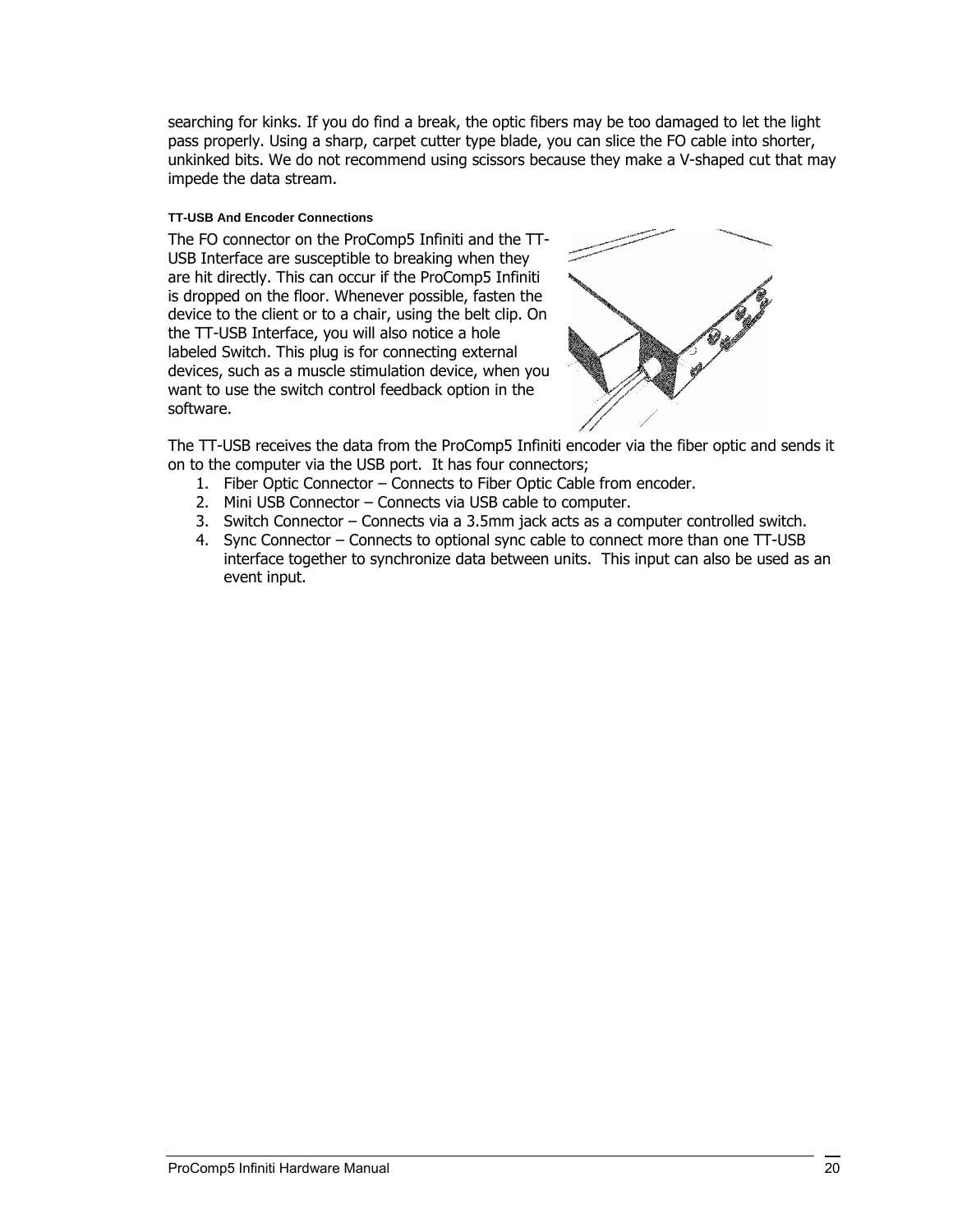# <span id="page-20-0"></span>**Sensors**

# **GENERAL SENSOR FACTS**

Thought Technology sensors are completely non-invasive and require little or no skin preparation when used for feedback purposes. They include sensors specialized for electromyography (EMG), electroencephalography (EEG), electrocardiography (EKG), blood volume pulse (BVP), skin conductance (SC), respiration and temperature.

### **Sensor Anatomy**

The EMG, EKG and EEG sensors have a positive, a negative and a ground electrode. The signal is measured between the positive and negative. The ground acts as a reference point, and is used for filtering out electrical "noise" that is picked up from all three electrodes.



## **Contact With The Client's Skin**

Because some biofeedback sensors are applied directly to the skin or scalp, some consideration must be given to using proper hygienic controls. Whenever possible, we recommend the use of disposable electrodes. The electrodes on skin conductance sensors are replaceable but not disposable, and must be changed after 50 uses to ensure an accurate reading (or sooner on signs of corrosion). They must be cleaned with an alcohol wipe after each use.

#### **Disposable Electrodes**

Before an EMG or EKG sensor can be placed on the client, you must snap on a set of disposable electrodes. Three types of electrodes are available from Thought Technology: Triodes, Single-Strip and Uni-Gels. The Triode and Single electrodes are dry, while the Uni-Gel electrodes are covered with a thin layer of conductive gel, to enhance their contact with the client's skin. All three types are designed like snap-on buttons. The Triode electrodes can be snapped directly onto the sensor head. The Single and Uni-Gel electrodes are designed to be used with extender cables.

#### **Skin Preparation**

Many physiological monitoring devices will require you to prepare the client's skin before positioning the sensors. Because they have high input impedance, the Thought Technology sensors can be utilized with little or no skin preparation, depending on the purpose of your intervention. For most biofeedback applications, simply cleaning the skin with a bit of cotton and rubbing alcohol is sufficient to ensure good sensor readings. For EEG neurofeedback and muscle function assessments using EMG, we recommend that you use abrasive paste and conductive gel. Since body hair can form an insulating layer between the skin and the electrode surface, be careful not to place the electrodes over hairy areas. In some cases, shaving may be required.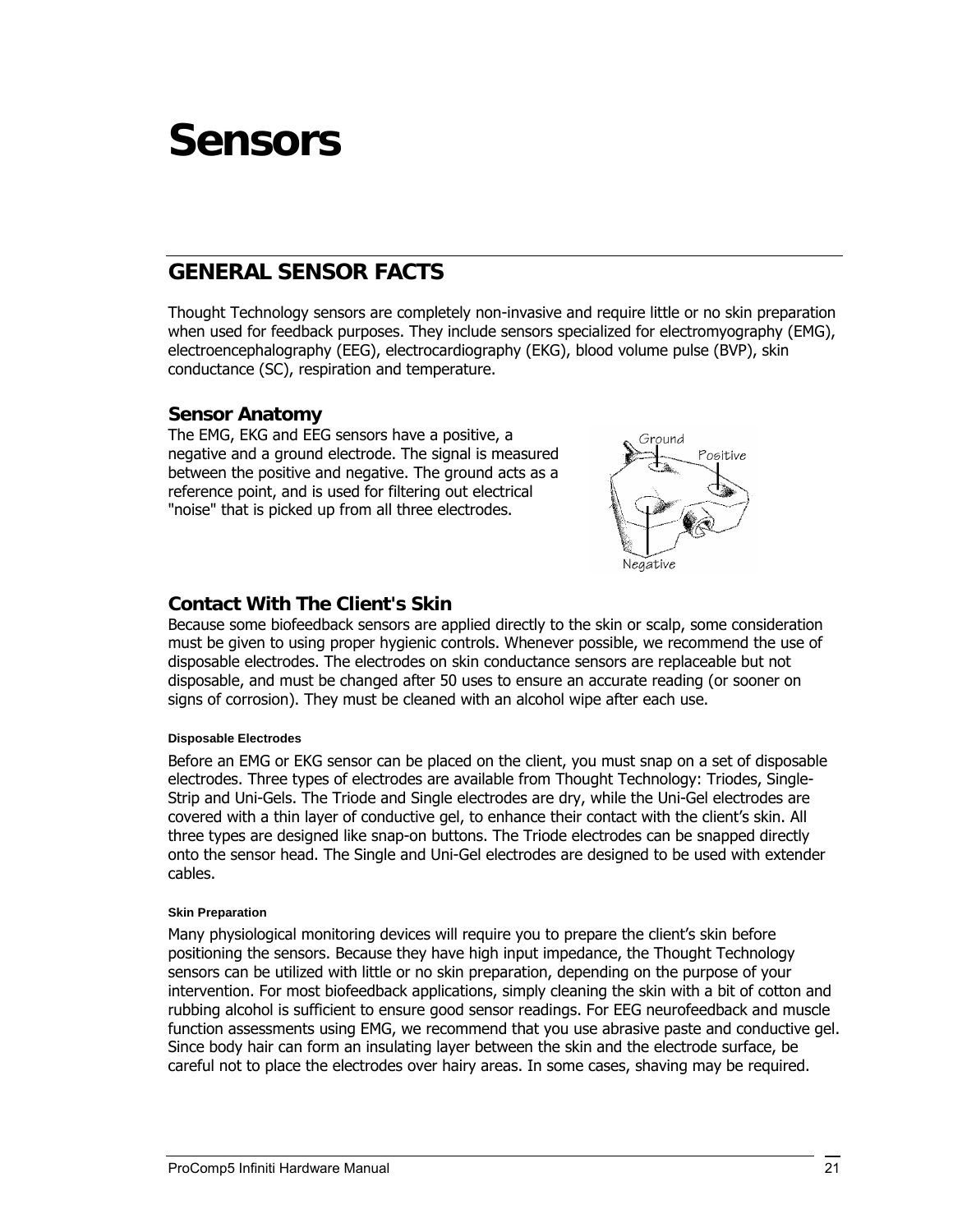#### <span id="page-21-0"></span>**Sensor Care**

#### **Triodes And Extender Cables**

The EMG sensor can be used with a Triode electrode, snapped onto the sensor head, or with Single electrodes, individually snapped onto each of the three leads of an extender cable. If you have to alternate between the two methods, make sure to leave only one set of electrodes connected to the sensor at any one time. Forgetting to remove the unused electrodes could degrade the quality of the recorded signal because of extra susceptibility to noise.

#### **Equipment Storage**

As a general rule, we recommend that you remove any electrodes from the sensor heads and extender cable leads when you are done using your equipment. To avoid the possibility of corrosion of the snap connectors, only use Thought Technology triode's with metal snaps. Using one part silver-Silver Chloride electrodes promote corrosion and may void your warranty. Many electrodes are coated with a very conductive substance that can cause the sensor's metal parts to corrode if they are left in contact with it for long periods of time. Also, please be careful, when unsnapping electrodes, not to damage the wires. Avoid twisting and pulling on the wires by holding the sensor head, the connector itself or the extender cable's rounded snap.

# **SURFACE ELECTROMYOGRAPHY (SEMG)**

### **Sensor Types**

The MyoScan and the MyoScan-Pro are the surface EMG (SEMG) sensors for the ProComp5 Infiniti device. SEMG is recorded from a sensor that is placed on the skin's surface. The MyoScan-Pro sensors can be used on any input; the MyoScan-Pro automatically converts this signal to a root mean square (RMS) signal (an analog rectification is done inside the circuitry). The result is a slower signal, which can be sampled at a low rate without distortion. MyoScan sensors are used on inputs A or B, which sample at 2048 s/s. The sensor captures raw EMG at frequencies up to 500 Hertz (Hz) and maintains the signal in its faster RAW format.



## **Operating Principle**

EMG measures muscle activity by detecting and amplifying the tiny electrical impulses that are generated by muscle fibers when they contract. Since all the muscle fibers within the recording area of the sensor contract at different rates, the signal detected by the sensor is a constantly varying difference of potential between its positive and negative electrodes. The number of muscle fibers that are recruited during any given contraction depends on the force required to perform the movement. Because of this, the intensity (amplitude) of the resulting electrical signal is proportional to the strength of contraction.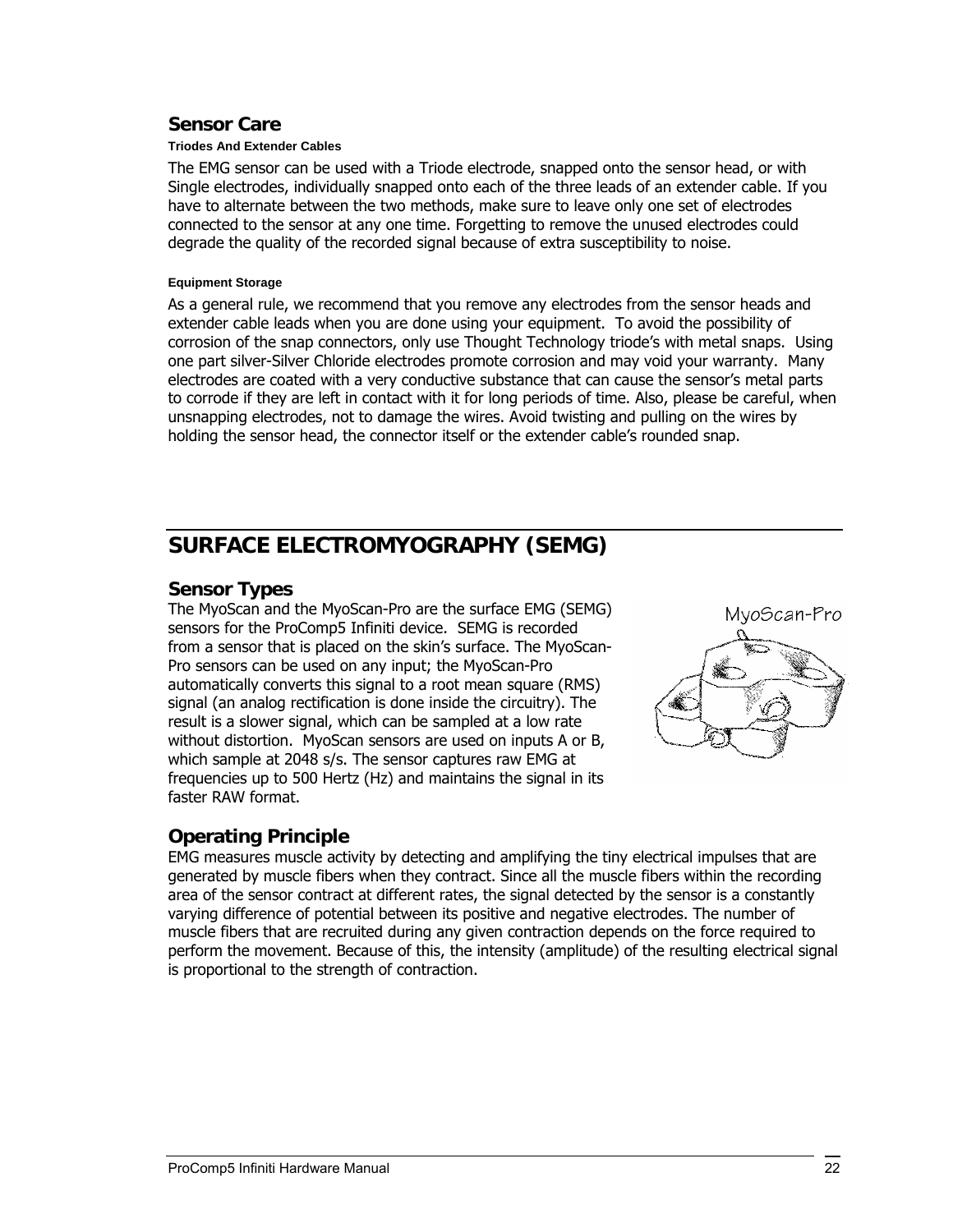### <span id="page-22-0"></span>**Measurement Unit**

The MyoScan-Pro sensor's active range is from 20 to 500 Hz. It can record SEMG signals of up to 1600 microvolts  $(\mu V)$ , RMS. On the back of the sensor, there is a small switch with three positions: 400N, 1600W and 400W. In the 400W (wide bandwidth) position, the sensor will be sensitive to the full 20- 500Hz bandwidth. When recording SEMG from the upper body muscles, the sensor might pick up some electrical interference from the heart muscle, which is usually seen as a sharp spike occurring at every heartbeat. This noise can be filtered out by moving the switch to the 400N (narrow bandwidth) position. In this position, the sensor will only be sensitive to frequencies between 100 and 200 Hz. The third position, 1600W is for monitoring large muscle groups like thigh muscles. At the 400W or 400N positions, the sensor's amplitude scale is 400 μV, which allows for a good resolution for most of the body's muscles. The larger body muscles can produce microvolt readings of up-to  $1600 \mu V$ . To properly monitor their activity, set the sensor to the 1600W position.

The MyoScan sensor's active range is from 10 to 500 Hz. It can record SEMG signals from zero up to 2000 microvolts  $(\mu V)$ .

### **Sensor Placement**

When placing an SEMG sensor on a muscle site, the best readings are obtained when the sensor is placed on the muscle belly and its positive and negative electrodes are parallel to the muscle fibers. When using the extender cable, though, the direction of the fibers becomes irrelevant since the electrodes are frequently placed on different muscle groups. The positive and negative electrodes should still be placed on the muscle bellies. The reference electrode is best placed on a relatively neutral site, like a bony prominence, preferably at an equal distance from the other two electrodes.

## **Typical Signal**

The typical waveform of an RMS SEMG signal is shown below:



Changes in amplitude are directly proportional to the muscle's activity. Normal resting values are usually around 3 to 5  $\mu$ V (they can be as low as .3 or even less for a profoundly relaxed muscle).



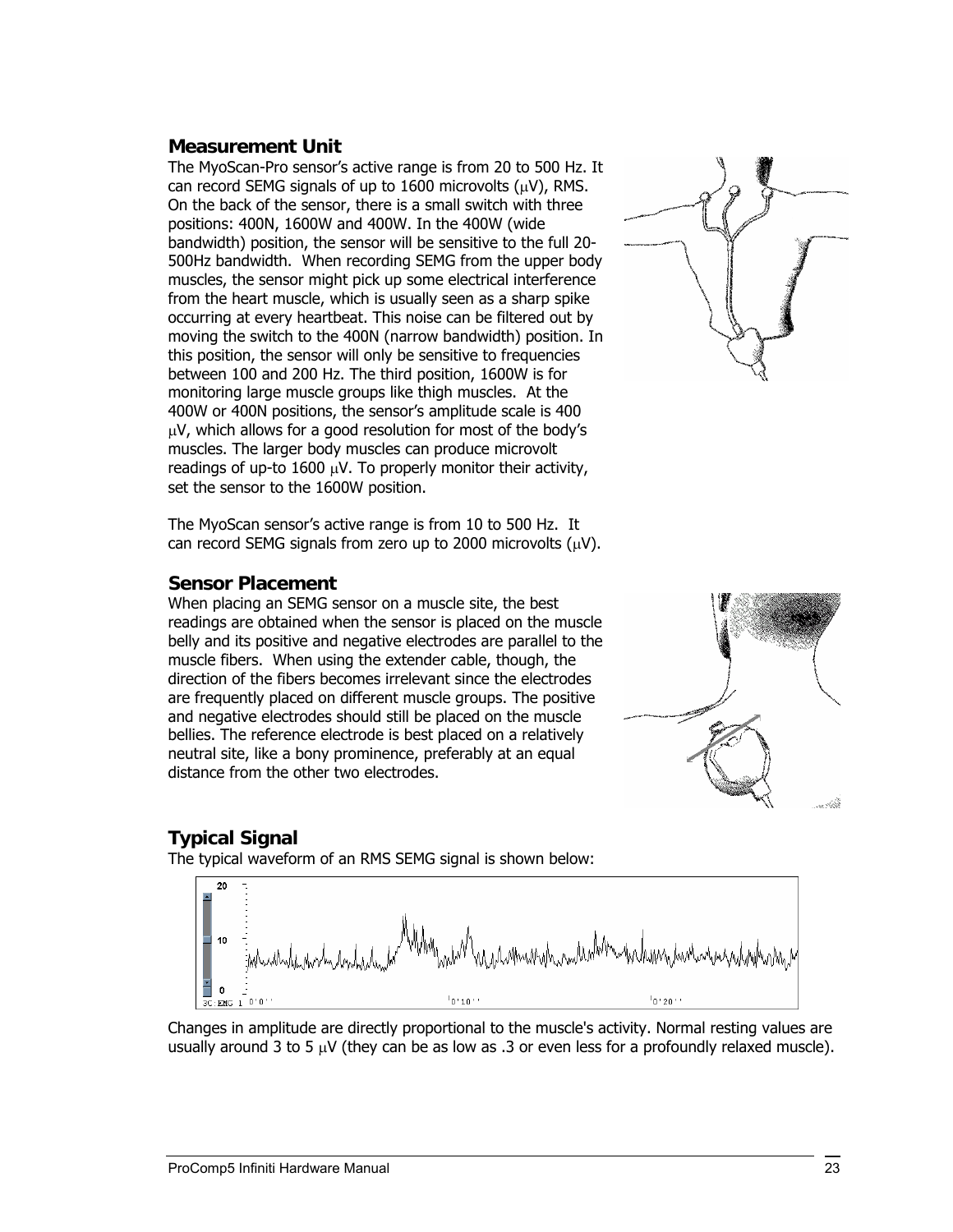## <span id="page-23-0"></span>**Zeroing**

Since the MyoScan-Pro uses internal electronic circuitry to perform RMS rectification from within the sensor, it is sometimes possible to observe slight offsets in sensor reading. This is particularly obvious with older sensors and at low EMG values (less than 5μV). For that reason, it will occasionally be necessary to zero your MyoScan-Pro sensors. Zeroing is done by connecting the zeroing plug to the sensor box while recording (plug it where the extender cable connects). With the zeroing plug on the sensor, the reading should be zero. If your software displays a different value, usually plus or minus a few microvolts, then you should be able to correct this offset, from within the software, by using a zeroing function. Keep in mind that each sensor may have different offset values. If you zero a particular MyoScan-Pro on a given display screen, then you must always connect the same sensor to the same encoder input when you use that screen. **Remember to remove the zeroing plug after adjusting the MyoScan-Pro sensor's offset.** 

*NOTE: Zeroing is not required for the MyoScan sensor, which displays raw signals.* 

# **ELECTROCARDIOGRAPHY (EKG)**

## **Sensor Type**

To record EKG on the ProComp5 Infiniti, use an EKG-Flex/Pro sensor. Although a signal can be detected by applying an EKG sensor, with Triode electrodes snapped on, anywhere on the client's chest, using an extender cable and Uni-Gel electrodes greatly enhances the quality of the EKG signal.

## **Operating Principle**

EKG is similar to EMG: The sensor detects and amplifies the small electrical voltage that is generated by the heart muscle when it contracts.

### **Measurement Unit**

The actual EKG signal is measured in microvolts  $(\mu V)$ . Most often, though, the clinically useful measures are those that are computed from the raw EKG: the heart rate (HR) and its inverse, the inter-beat interval (IBI). HR is measured in beats per minute (B/min or Bm) and IBI, in milliseconds (ms).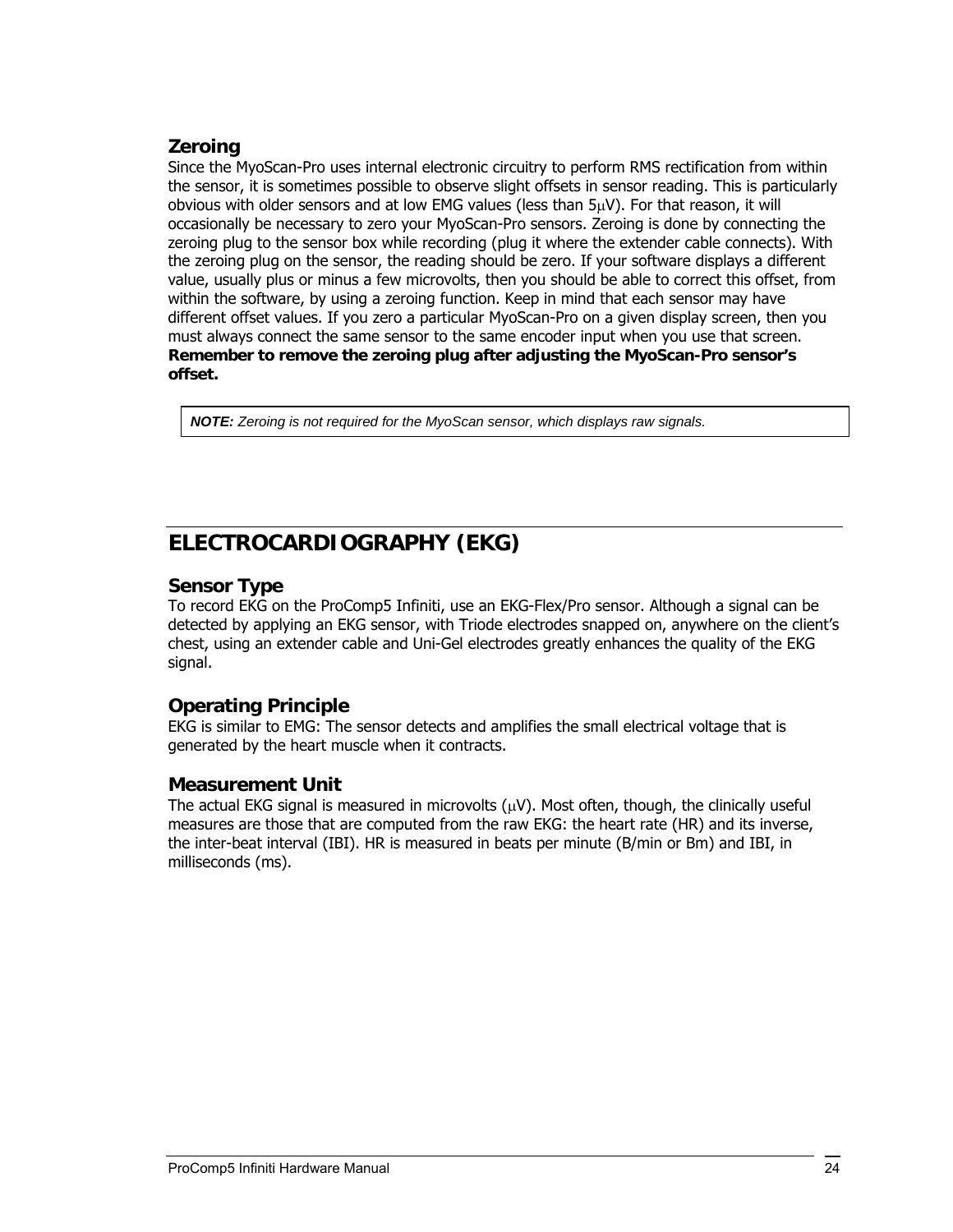### <span id="page-24-0"></span>**Sensor Placement**

The standard EKG electrode placement requires that the negative electrode be placed on the right shoulder, the positive electrode be placed on lower center or left side of the chest (xyphoid process) and the ground electrode, on the left shoulder. When a chest placement is impossible or too invasive, it is possible to place the electrodes on the client's forearms. For a forearm placement, the negative lead should be placed on the right forearm, while both the positive and ground leads are placed on the left forearm.



## **Typical Signal**

When the electrodes are placed as described above, the typical signal should look similar to the illustration below. A sharply defined upward "R" spike is expected by the software in order to calculate the heart rate properly.

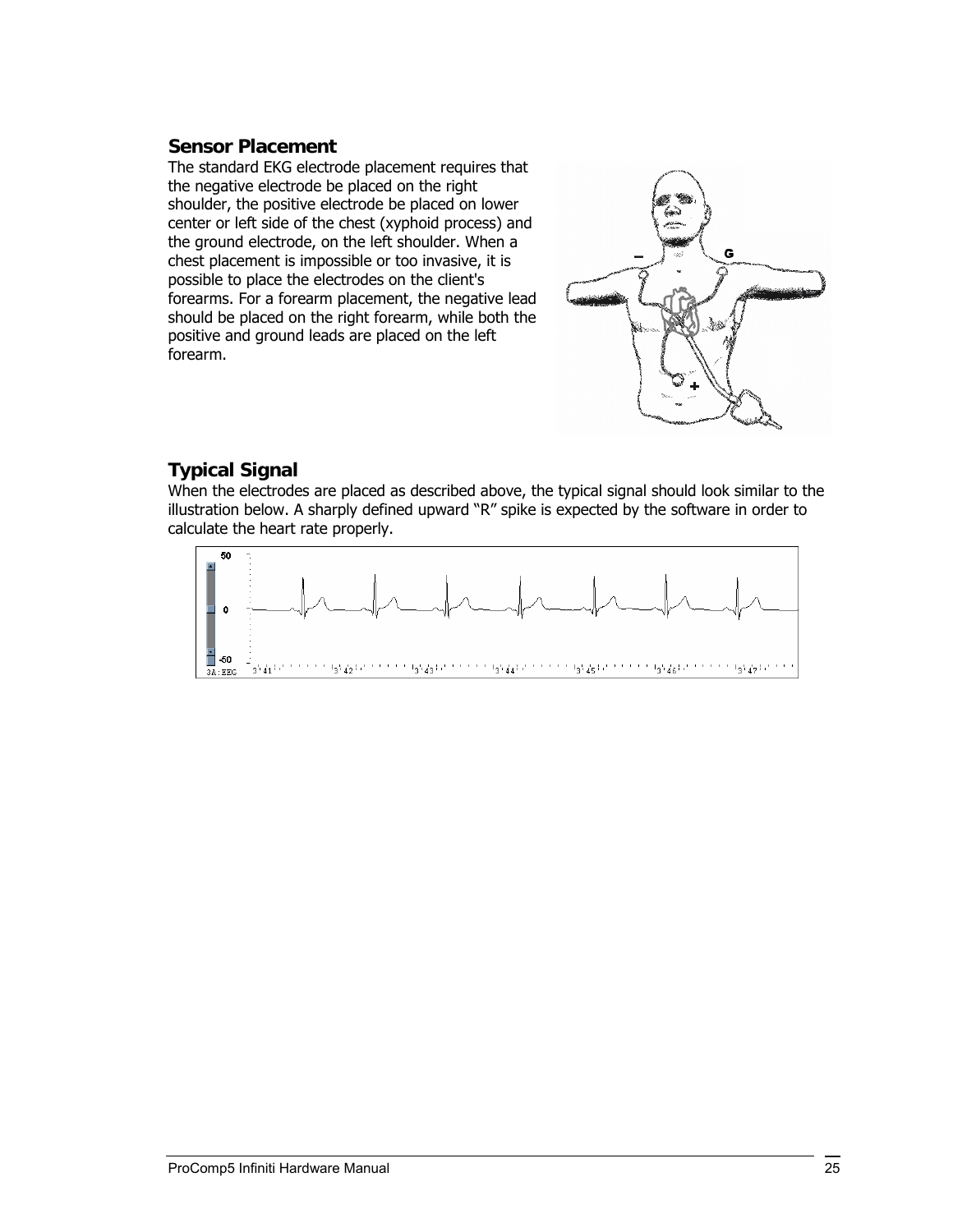## <span id="page-25-0"></span>**ELECTROENCEPHALOGRAPHY: EEG FLEX/PRO AND EEG-Z**

### **Sensor Type**

To record EEG on the ProComp5 Infiniti, use an EEG-Flex/Pro or EEG-Z sensor. Unlike the EMG and EKG sensors, the EEG sensor will not be able to detect a good quality EEG signal without the use of extender leads and proper electrodes. The EEG-Z is identical to the EEG Flex/Pro, it incorporates an automated three-lead impedance checking function.

#### Operating Principle

The EEG sensor detects and amplifies the small electrical voltages that are generated by brain cells (neurons) when they fire. Similarly to muscle fibers, neurons of different locations can fire at different rates. The frequencies most commonly looked at, for EEG, are between 1 and 40 Hz. The EEG sensor records a "raw" EEG signal, which is the constantly varying difference of potential between the positive and negative electrode, and the software processes that signal by applying a variety of digital filters to the recorded signal, in order to extract frequency-domain information. Note: EEG practitioners call the negative electrode "reference" and the positive electrode "signal."



### **Measurement Unit**

The EEG-Flex/Pro sensor measures microvolts  $(\mu V)$ , raw. A normal EEG signal, recorded from the scalp, will have an amplitude between 0.1 and about 200  $\mu$ V. The raw EEG signal is mainly used to evaluate the quality of the recorded signal and to do artifact rejection. For biofeedback purposes, clinicians will usually want to filter out subsets of the whole EEG bandwidth and measure the real-time changes in the total power generated by all the frequencies in the subset. Generally, the most frequently observed frequency subsets are defined as: High Beta 20-40 Hz, Beta 15-20 Hz, Sensorimotor Rhythm (SMR) 13-15 Hz, Alpha 8-13 Hz, Theta 4-8 Hz and Delta 2- 4 Hz. The frequencies above 40 Hz are interpreted as EMG noise from neighboring muscles.

#### **Sensor Placement**

The EEG sensor, like the EMG and EKG sensors, has three electrodes. The positive one is called the "signal" electrode. The negative one is the reference and the third one is the ground. For EEG applications, the regular Triode, Single Strip or Uni-Gel electrodes are not appropriate. Thought Technology manufactures three types of EEG extender cables: monopolar, bipolar and monopolar with linked ears. These extender cables have small tin cups at the end of each lead. For clinicians who prefer using third-party electrodes (silver or gold), a fourth type of EEG extender cable, with

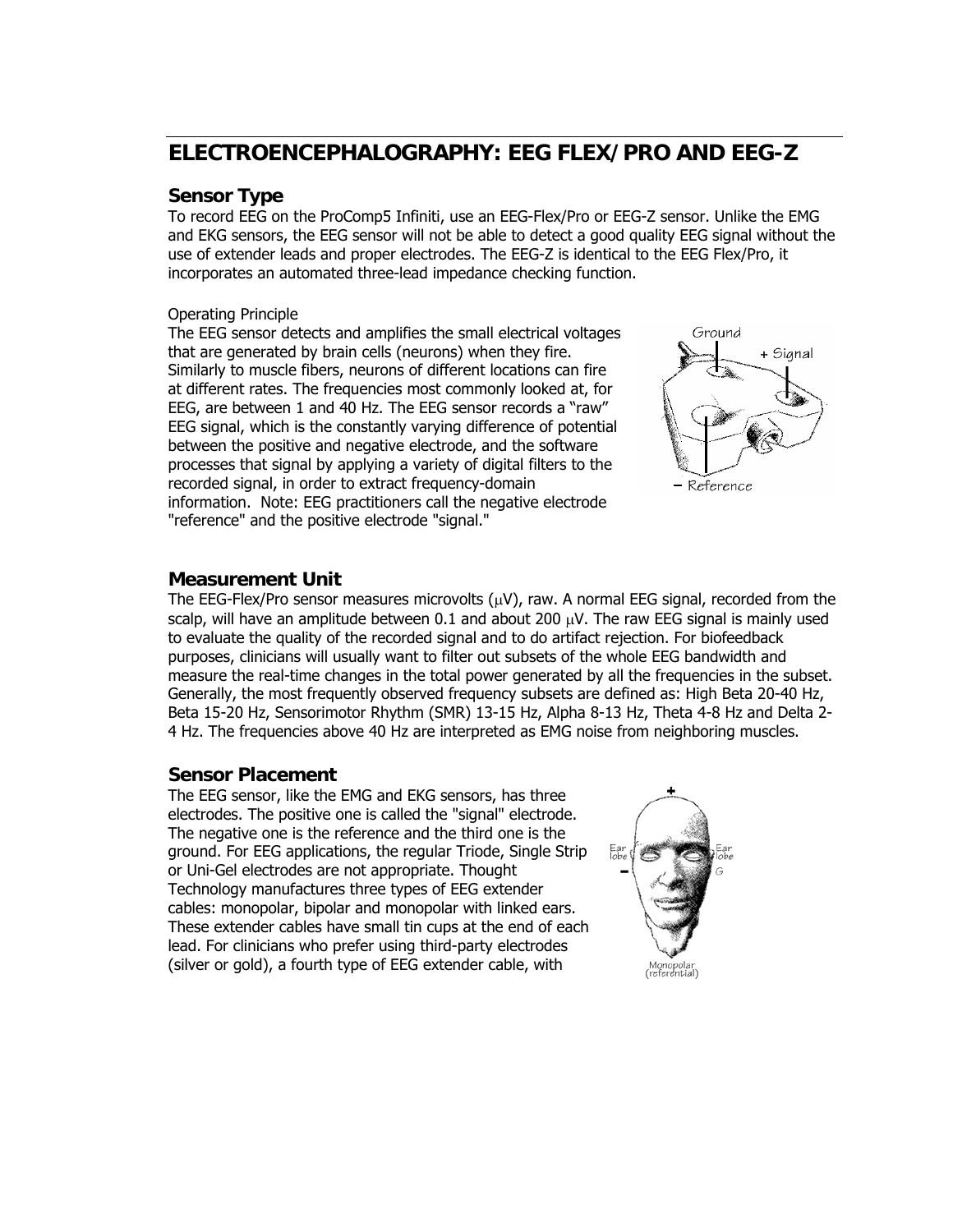<span id="page-26-0"></span>three standard DIN connectors, is available.

Prior to placing EEG electrodes on a client's head, it is recommended to gently rub the placement areas, and ear lobes, with a bit of abrasive paste. This will remove the surface layer of dead skin and improve the electrode's contact with the skin. If you are using the EEG-Z sensor you can put the encoder into impedance-checking mode in order to gauge the effectiveness of such skin preparation (see below under Impedance Checking).



To place the EEG electrodes, fill the tin cups with a generous amount of EEG conductive paste and press it down over the desired spot until the cup is firmly in place. When you do this, some of the paste will be squeezed out of the small hole in the cup; that is expected. You may want to help hold the cup down by pressing on it with a small cotton ball. The cotton ball can be left on the client's head until you remove the electrodes. The monopolar extender cable has one cup and two ear clips. The cup should be placed on an active EEG site - all standard sites for EEG are defined by the 10-20 EEG electrode placement system (see next page). The reference ear clip should be placed on the ear lobe, on the same side as the active site, and the ground ear clip on the ear lobe of the other side. The monopolar placement, frequently called referential placement, is the most commonly used for EEG biofeedback.

A bipolar placement involves recording one signal between two active sites using one sensor. For this placement, you need to place the positive and reference electrodes on two standard EEG locations, usually on the same side of the brain. The ground electrode has an ear clip and should be placed on the earlobe of the opposite side. (Note: bipolar is not the same as bilateral. A bipolar placement provides only one signal. A bilateral placement requires two sensors and gives two signals.) When you want to use two EEG sensors, the electrode placements are similar, except that you do not need to place both ground electrodes on the client; you can leave one ground lead loose.

### **Impedance Checking**

When one or more EEG-Z sensors are plugged into the ProComp5 Infiniti encoder, it is possible to invoke the sensors' impedance checking function. To do this, press and hold the power button for approximately 3 seconds or until you see the blue LED blink quickly 2 times. Then release the power button.

In this mode, any EEG-Z sensors that are plugged into the encoder are commanded one after the other to perform an impedance check. The results may be read from the BioGraph Infiniti software to which the encoder is connected. The impedance checking continues, in round-robin order, as long as the mode is selected. It takes about 1 second to check impedance on each sensor, and the total time to complete the entire set of sensors depends on the number plugged into the encoder.

EEG readings from the encoder are not valid while impedance checking is occurring, and any traces will be replaced by signals used in the impedance check process.

#### *Attention*

*A set of EEG-Z sensors* all connected to the same encoder *will not interfere with each other's impedance check readings, as they are commanded to perform their impedance checks sequentially, and are designed to disconnect from the client while not checking impedance. However, sensor types other than EEG-Z that are electrically connected to the client can potentially affect the impedance readings obtained from EEG-Z sensors.*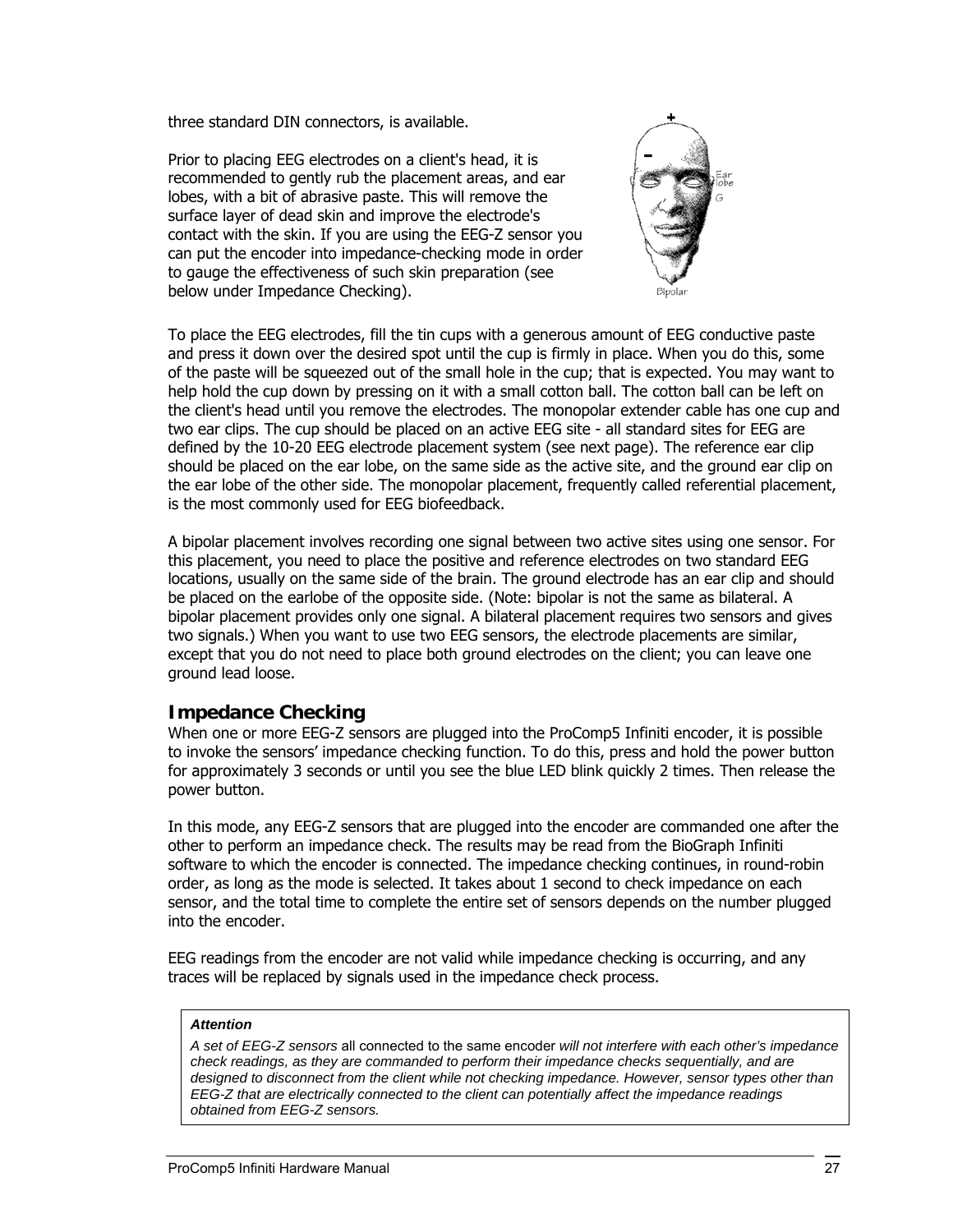<span id="page-27-0"></span>If possible, leave other electrically connected sensors (such as EMG, EKG, SC) unconnected during EEG-Z impedance checking, or else perform a test to see whether their connection causes a significant change in the reading.

Sensors (even EEG-Z sensors) attached to the same client but connected to *another encoder* also have the potential to affect EEG-Z readings. In particular, do not attempt to perform impedance checking on two encoders on a single client, at the same time. Here again, test for the effect of other connected sensors if you are concerned about receiving precise impedance readings.

### **10-20 EEG Electrode Placement System**

To get a full understanding of the standard 10-20 EEG electrode placement system, please refer to professional publications on EEG. This section will only give you an introduction on the subject.

Since no two people have the same head size and shape, the first step in defining correct electrode locations is to make some measurements. Two measures are required: The distance between the supra-nasal grove (nasion) and the little bump in the mid occipital region (inion) and, the distance between the two pre-auricular notches (this is the dimple just in front and slightly above the tragus. Once these two distances are measured, you need to find the spot over which the two lines bisect at their mid-point. Calculate 50% of both measures and find the point, on the client's head, where they cross over. That point is called Cz, and it is the first 10-20 location that you need to identify. Use a washable marker to mark the spot.



From Cz, you can easily find C3 and C4 by moving laterally towards each ear, along the imaginary line that you drew between the pre-auricular notches. C3 is 20% of the full distance towards the left and C4, 20% of the full distance to the right. C3 and C4 are also very important points for EEG biofeedback.

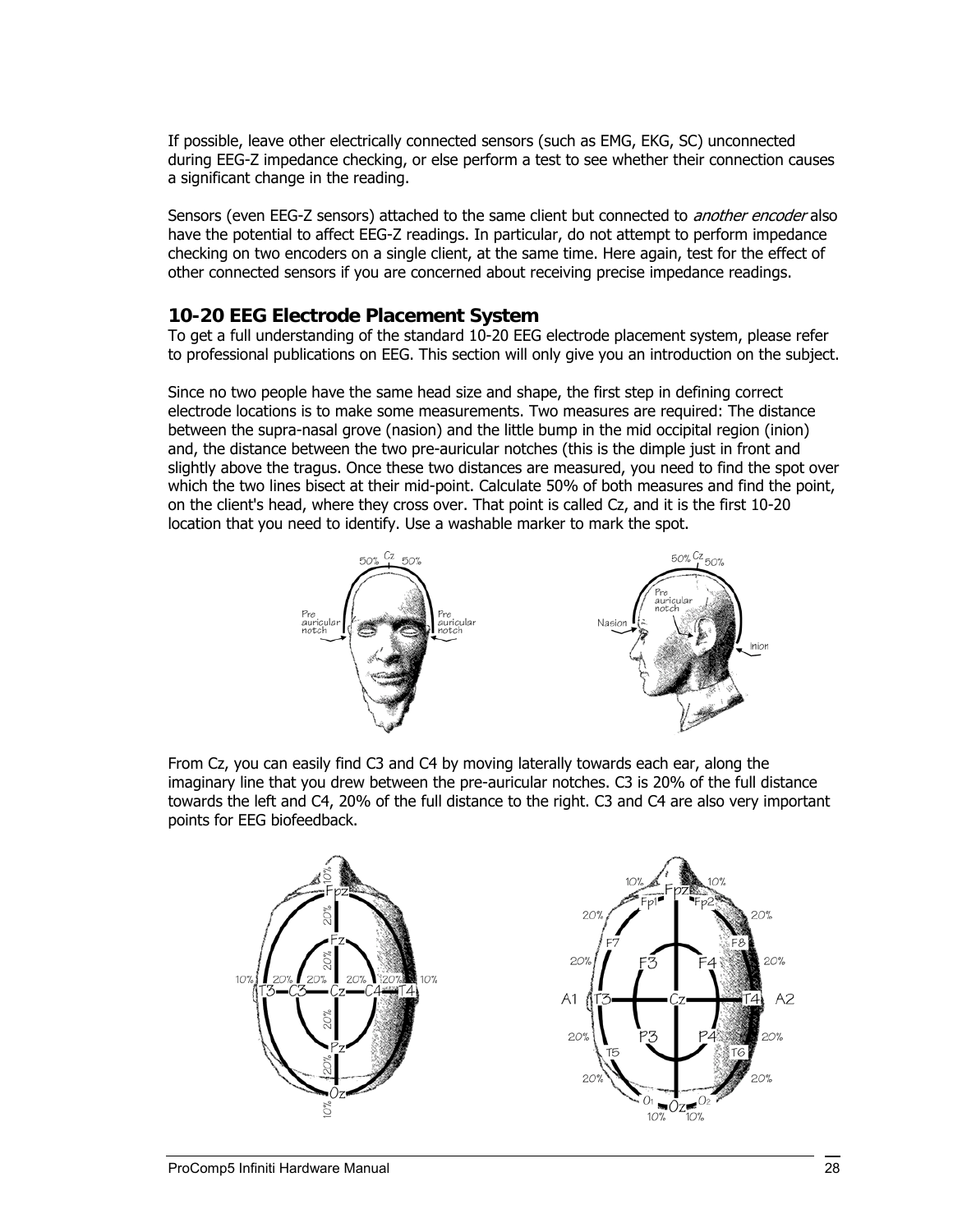<span id="page-28-0"></span>To identify the other locations, please refer to the illustrations. 20% to the left of C3, you will find T3. 20% to the right of C4, you will find T4. There should be 10% of the whole distance left, on each side, to the pre-auricular notches. Similarly, find Fz and Pz, 20% from Cz, along the nasion/inion line and then Fpz and Oz, another 20% from Fz and Pz, respectively. There should be 10% left above the nasion and inion. A1 and A2 are the ear lobes. F3, F4, P3 and P4 are at 50% of the distance between C3, Fz, C4 and Pz. Measuring a straight line between these points is acceptable. Finally, calculate the distances between Fpz and T3, Fpz and T4, Oz and T3 and Oz and T4. Calculate 10%, on either sides of Fpz and find Fp1 and Fp2. Calculate 10% on either sides of Oz and find O1 and O2. At 20% on either sides of T3, find F7 and T5. At 20% on either sides of T4, find F8 and T6. There are 10-20 placement maps that represent many more points. For most biofeedback applications, the ones listed above are all you should ever need to identify.

## **Typical Signal**



# **SKIN CONDUCTANCE: SC FLEX/PRO**

### **Sensor Type**

The skin conductance sensor for ProComp5 Infiniti is called SC-Flex/Pro.

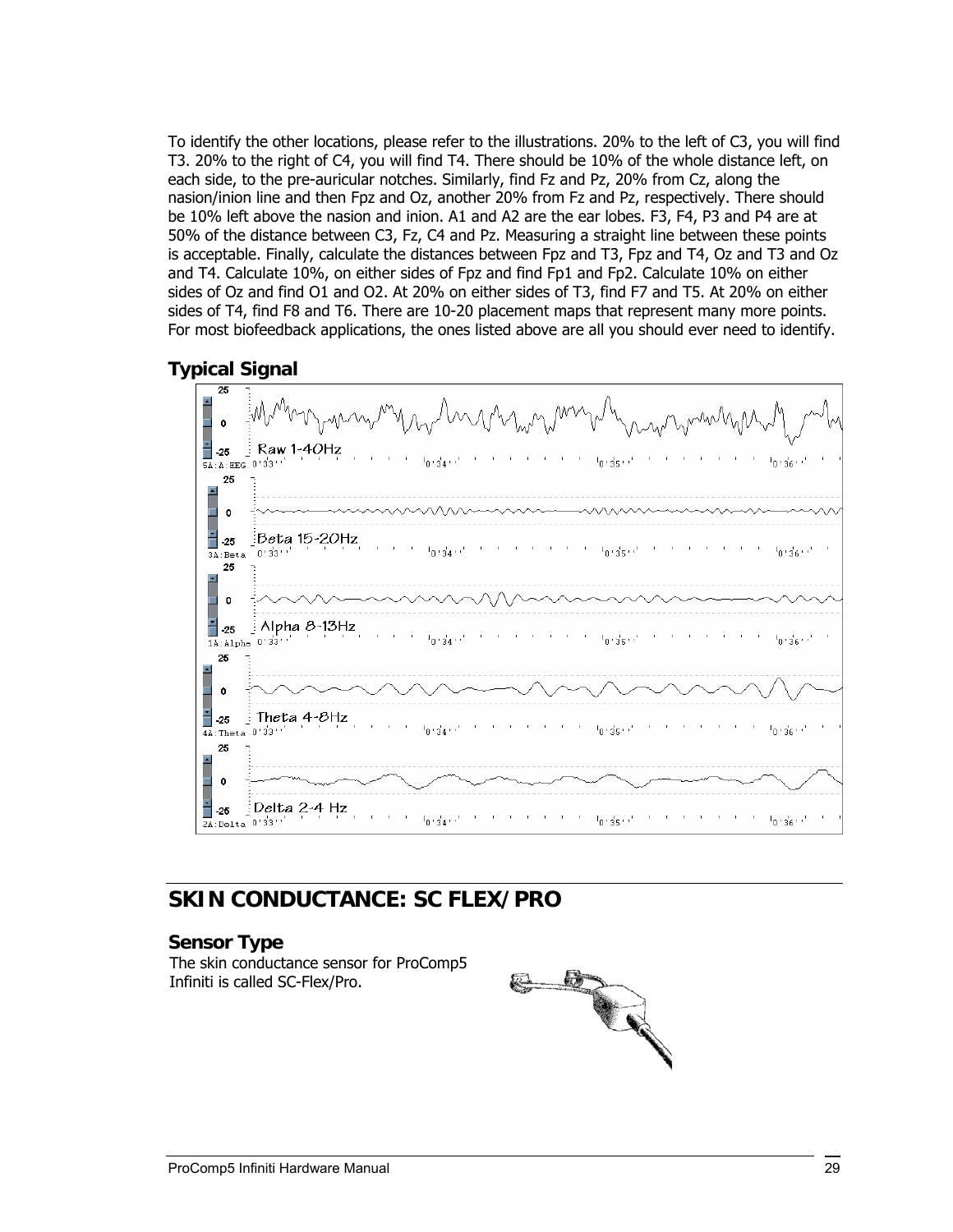## <span id="page-29-0"></span>**Operating Principle**

Skin conductance is a measure of the skin's ability to conduct electricity. A tiny electrical voltage is applied through two electrodes, usually strapped to two fingers of one hand, in order to establish an electric circuit where the client becomes a variable resistor. The realtime variation in conductance, which is the inverse of the resistance, is calculated. SC represents changes in the sympathetic nervous system. As a person becomes more or less stressed, the skin's conductance increases or decreases proportionally. Skin conductance, galvanic skin response and electro-dermal response (EDR) are different terms for similar physiological measures.



### **Measurement Unit**

The standard measurement unit for conductance is called Siemens. Skin conductance is measured in micro-Siemens. Some biofeedback systems display skin conductance in micro-mhos (μm) - a mho is the inverse of an ohm, which is the measure of resistance. These two measures,  $\mu$ S and  $\mu$ m, are equivalent. Normal readings, for skin conductance, in a relaxed state are around 2 μS, but readings can vary greatly with environmental factors and skin type.

## **Sensor Placement**

The skin conductance sensor has two short leads that extend from the circuit box. At the end of each lead is an electrode snap similar to those on the extender cables. The GSR sensor uses two replaceable electrodes that are sewn inside Velcro straps. The electrode strap must be fastened around a finger tightly enough so the electrode surface is in contact with the finger pad but not so tightly that it limits blood circulation. No conductive paste should be used on the electrodes. Remember to clean the electrodes with an alcohol wipe between clients. These AG/AG/CL electrode snaps should be replaced after about 50 uses or when wear is apparent.

## **Typical Signal**

The type of signal recorded from a skin conductance sensor shows relatively rapid increases and slower decreases.



# **PERIPHERAL TEMPERATURE**

Sensor Type

To measure peripheral skin temperature with the ProComp5 Infiniti device, use the Temp-Flex/Pro sensor.

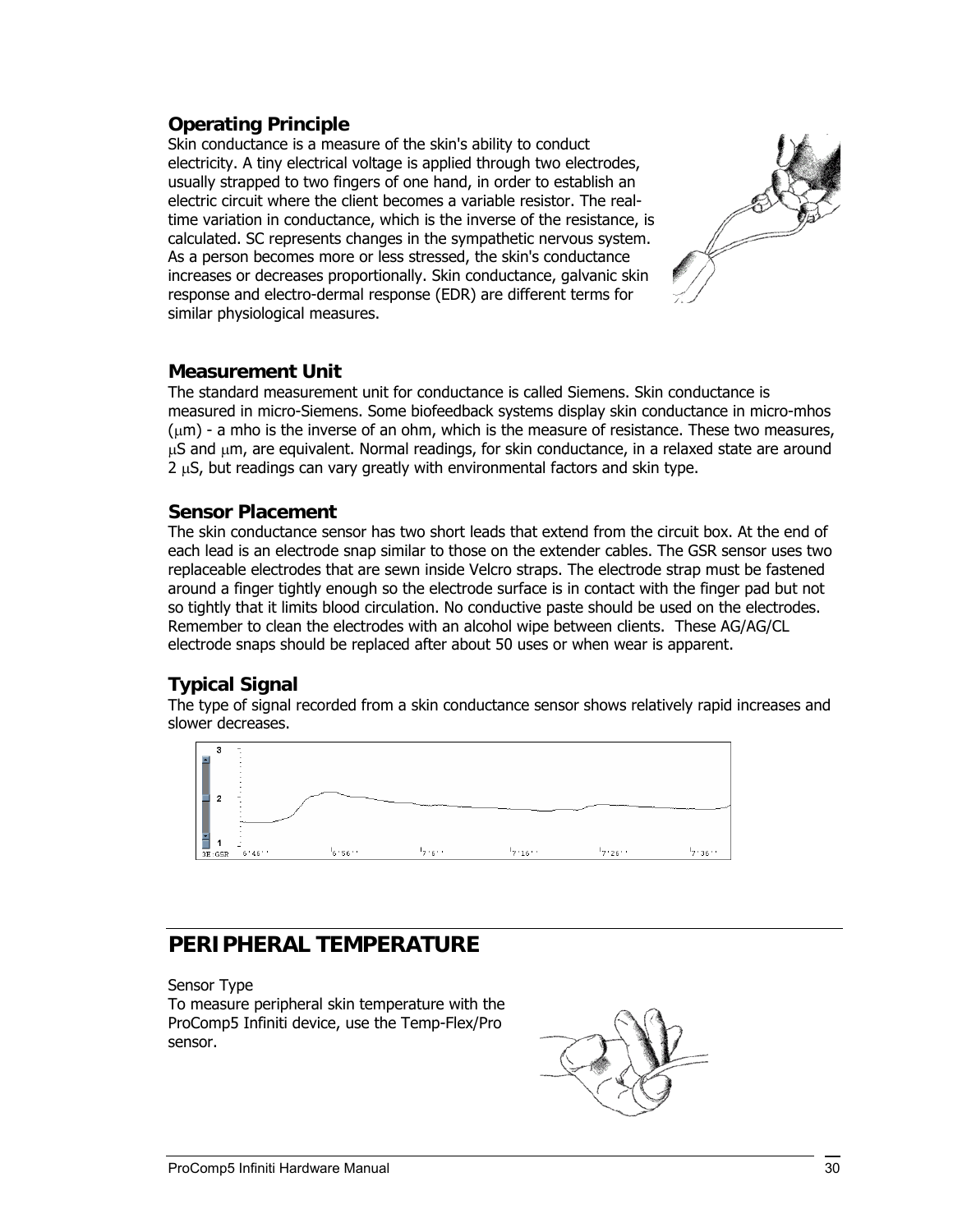## <span id="page-30-0"></span>**Operating Principle**

The temperature sensor is called a thermistor. This device converts changes in temperature to changes in an electrical current. The body's peripheral temperature, as measured on its extremities, will vary according to the amount of blood perfusing the skin. This, in turn, is dependent on the client's state of sympathetic arousal. As a person gets stressed, their fingers tend to get colder. Relaxation training involves learning to voluntarily increase the finger temperature.

### **Measurement Unit**

Temperature is measured in degrees Fahrenheit or degrees Celsius.

### **Sensor Placement**

The temperature sensor can be strapped to the dorsal or palmar side of any finger or toe using the short strip of Velcro that is provided with the sensor. Remember to clean the thermistor bead with an alcohol wipe between clients.

## **Typical Signal**

Peripheral temperature changes are fairly slow and do not have much amplitude. To monitor temperature changes effectively, it is necessary to have a fairly small vertical scale size.



# **BLOOD VOLUME PULSE**

### **Sensor Type**

To record blood volume pulse (BVP) on the ProComp5 Infiniti, use the BVP-Flex/Pro sensor.



## **Operating Principle**

BVP, also called photoplethysmography, bounces infra-red light against a skin surface and measures the amount of reflected light. This amount will vary with the amount of blood present in the skin. At each heart beat (pulse), there is more blood in the skin - blood reflects red light and absorbs other colors - and more light is reflected. Between pulses, the amount of blood decreases and more red light is absorbed. This measure is an indication of vasomotor activity and of sympathetic arousal.

### **Measurement Unit**

The BVP signal is a relative measure. It does not have a standard unit. From the BVP signal, the software can usually calculate heart rate and inter-beat interval. The amplitude of the BVP deviation can also be a useful measure.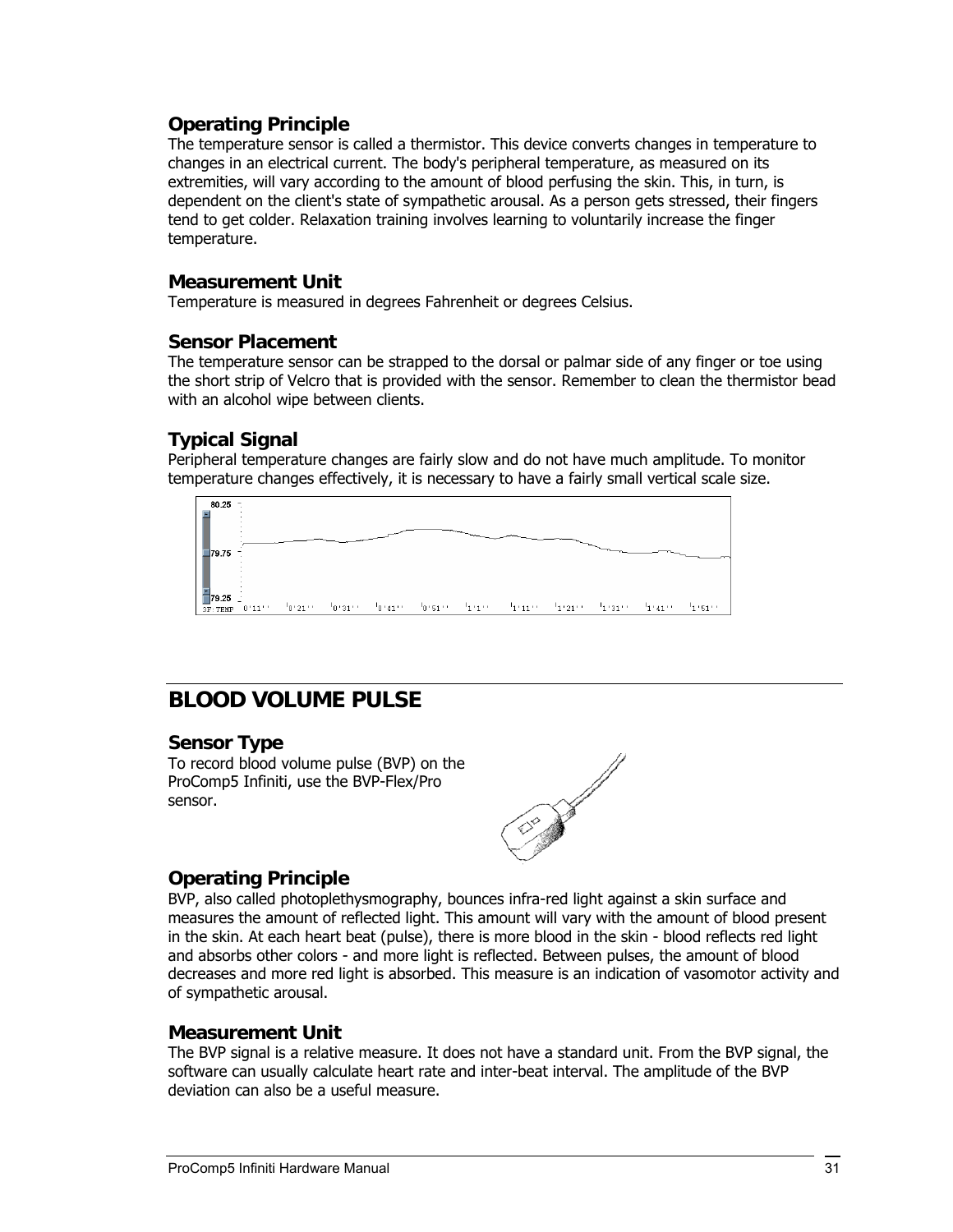### <span id="page-31-0"></span>**Sensor Placement**

The BVP sensor is held pressed against the palmar surface of a fingertip with an elastic strap (supplied with the sensor) or a small length of adhesive tape. You might have to adjust the pressure on the finger until the maximal signal amplitude is reached. Instruct the client to relax the hand and not to move it, as the sensor is very movement sensitive. Although the sensor is not designed for such placement, some users will tape it to an ear lobe, with double sided adhesive tape.



## **Typical Signal**

The resulting BVP signal shows a typical strong rise with the systolic contraction, followed by a somewhat slower fall. On some people, the signal will also show a bump in the falling signal (dicrotic notch), which corresponds with the pulse of the diastolic contraction. The peak-to-peak amplitude of the signal will increase and decrease with changes in sympathetic arousal.



# **RESPIRATION AMPLITUDE: RESP FLEX/PRO**

### **Sensor Type**

The Respiration sensor is labeled Respiration-Flex/Pro. Although the respiration sensor is frequently called a strain gauge, the Thought Technology sensor does not use an actual strain gauge to measure respiration.

## **Operating Principle**

The Respiration sensor is sensitive to stretch. When strapped around a client's chest or abdomen, it will convert the expansion and contraction of the rib cage or abdominal area, to a rise and fall of the signal on the screen.

### **Measurement Unit**

The respiration signal is a relative measure of chest expansion. The ProComp5 Infiniti does not generate standard units of measure for respiration. From the raw signal waveform, the software is able to calculate the respiration rate and relative breath amplitude. If two sensors are used, it is possible to compute the difference in amplitude of expansion between the thorax and abdomen.

Sensor Placement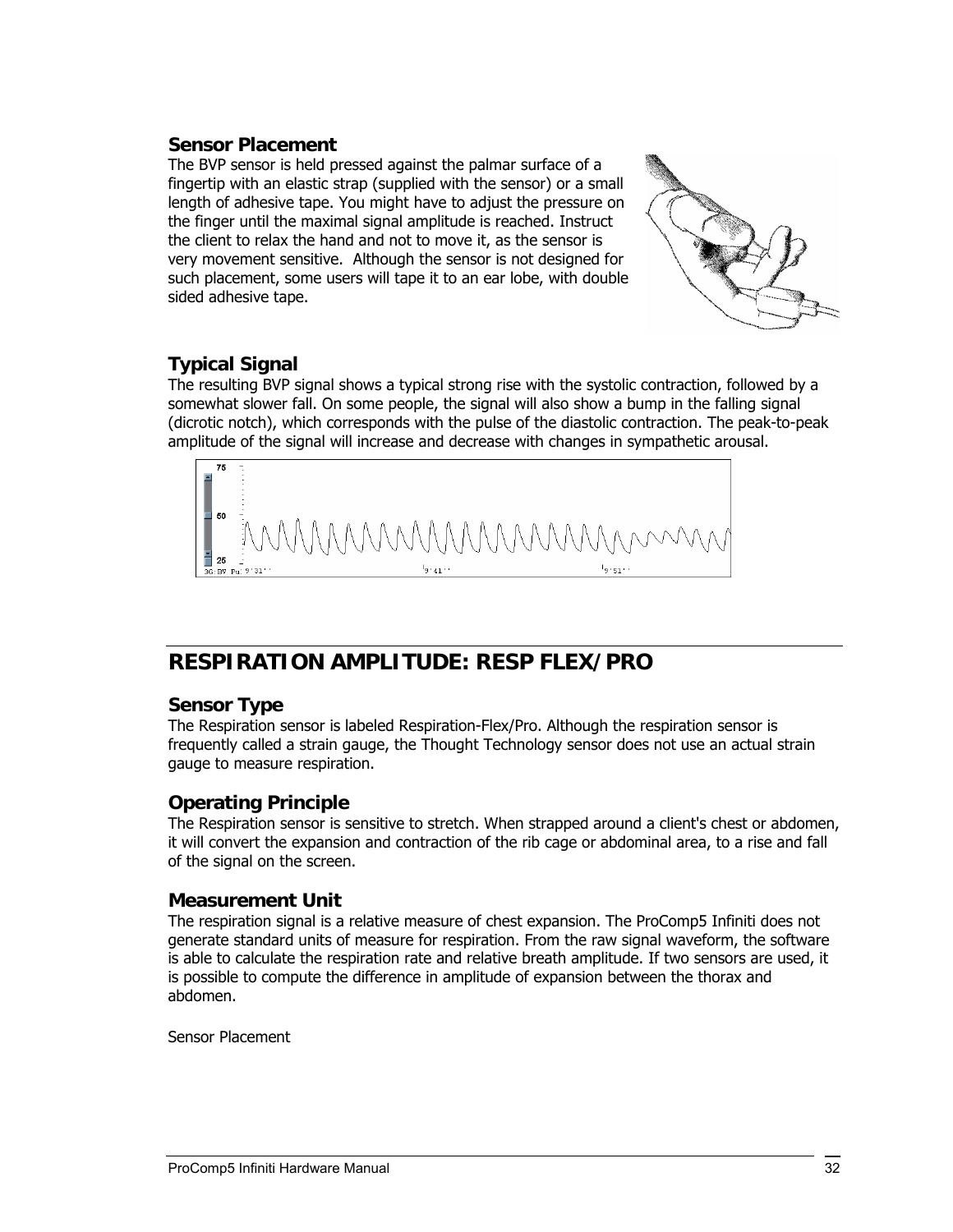<span id="page-32-0"></span>The sensor consists mainly of a long Velcro strap that is stretched around the client's chest or abdomen. When placing the sensor on the client, ask for a full expiration and quickly fasten the strap with just a small amount of tension at that time. The sensor should not be loose when the client breathes out completely. The sensor's rubber tube and circuit box should be placed in the front, as illustrated. The sensor can be placed on top of clothing, if not too bulky. Note: The tube is made of natural rubber and some people may be allergic to rubber. Please verify your client's allergic conditions before using the respiration sensor. When using two sensors, strap one around the client's chest, just above the breasts, and one at the level of the navel. Avoid storing the sensor with the tubing stretched as this will shorten its usable life.



### **Typical Signal**

There are many breathing patterns that can be recognized, but there is actually no typical waveform for the respiration signal. Commonly, there is a fast rise that slows near the top of the breath and this is followed by a fast fall that slows near the end of the breath. The breathing pattern will alter itself as the person focuses on a task, talks or falls asleep.

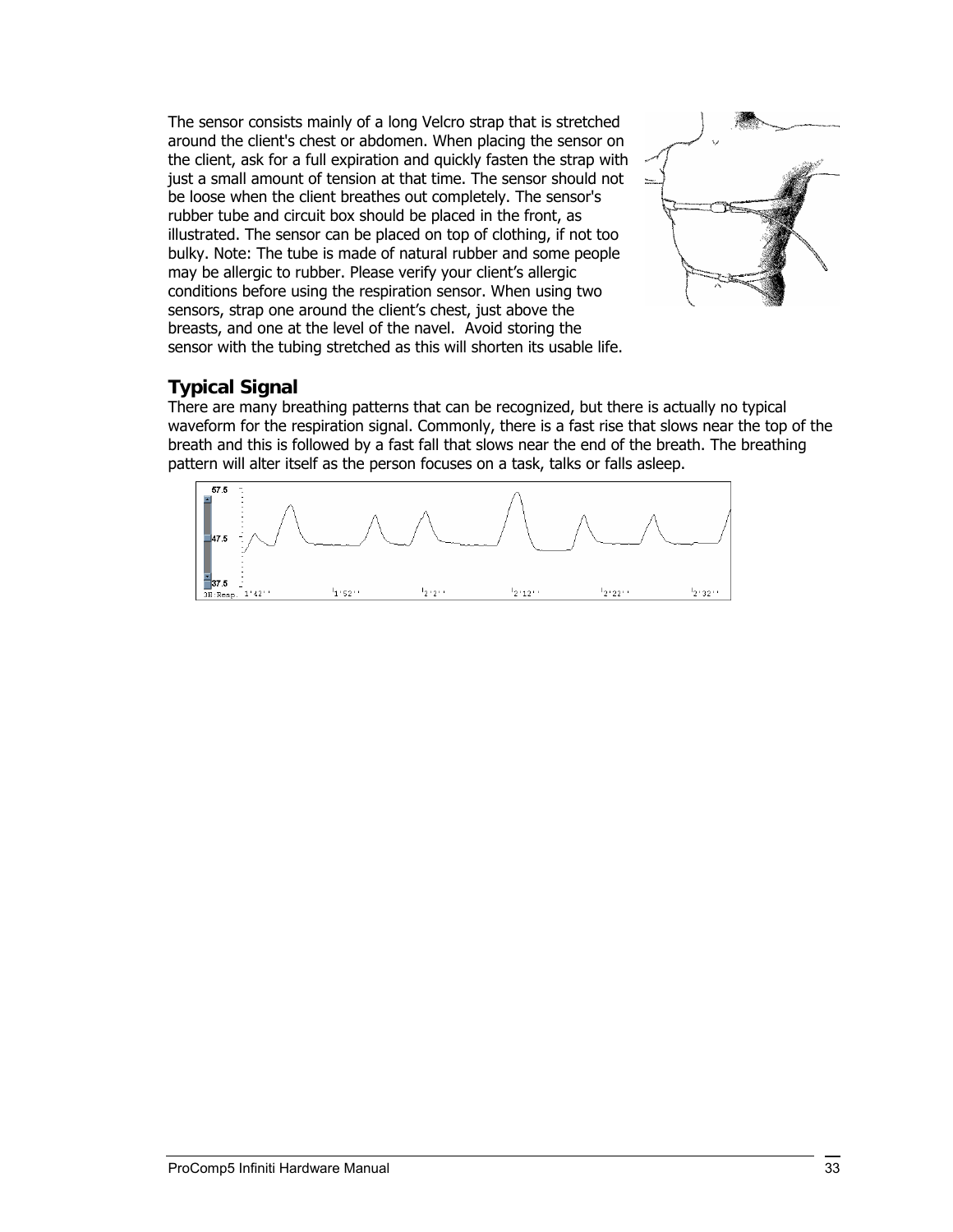## <span id="page-33-0"></span>**GONIOMETER ADAPTER**

#### Sensor Type

A Goniometer or Torsiometer set up comprises two parts, the sensor and the adapter. Two types of Goniometer Adaptor are available; one is labeled Goniometer/Torsiometer Adapter and is for interfacing to the Penny & Giles style sensor, the other is for interfacing with the Flex point bend sensor. Both are treated the same with respect to operation. Contact TTL or our authorized dealers for information on purchasing the sensors.

### Operating Principle

A Goniometer/Torsiometer sensor can be sensitive to movement in a number of directions X axis, Y axis and Rotation for a Torsiometer. Goniometers are available in a number of sizes with measurement in up to two axes. Each axis requires a separate adapter. When connected to a person or articulated object they sense changes in angle of one end of the sensor in relation to the other end. The sensor plugs into the adapter which in turn plugs into the encoder.

#### Measurement Unit

A goniometer sensor converts its position to a raw value, as the position changes the value corresponding to that position changes with it. Most goniometers have a specified minimum and maximum deflection. This raw value can be transformed into a meaningful calibrated value in the software by using the linear transform virtual channel. This linear transform takes the minimum and maximum raw value and converts it to the min-max output values corresponding to the positions (e.g. -119 to 72 becomes 0 to 180 Degrees.)

To calibrate the sensors, connect the hardware and open the goniometer calibration screen then start a recording. Manipulate the goniometer to its maximum and minimum specified deflection. Record the max and min values. Stop the session and move to the channel set that is going to be used to record data, edit the virtual channel set and select the virtual channel relating to the axis that you are calibrating. Manually enter the input Min and Max values and the corresponding output min and max values. It is also possible to enter the units of measure which will appear in generated reports.

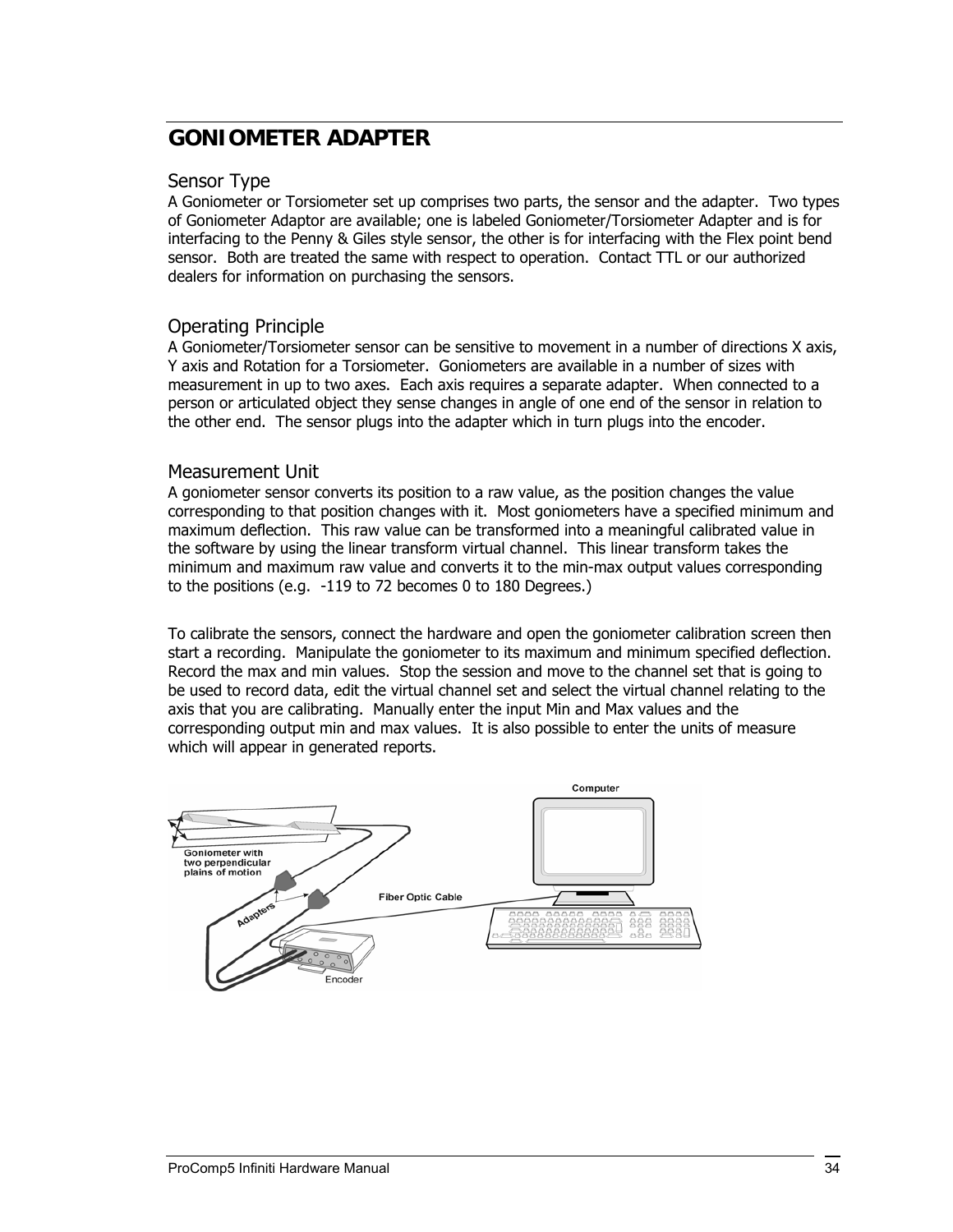# <span id="page-34-0"></span>**FORCE ADAPTER**

#### Sensor Type

A Force Sensor set up comprises two parts, the sensor and the adapter. The adaptor connects a Flexi force sensors to the encoder. Contact TTL or our authorized dealers for information on purchasing the sensors.

#### Operating Principle

A force sensor is sensitive to load applied to a small area of its surface. Force sensors are available in a number of maximum load ratings for example 10lbs and 50lbs. When connected to a person or object they sense changes in the applied pressure. The sensor plugs into the adapter which in turn plugs into the encoder.

#### Measurement Unit

A force sensor converts the load applied to a raw value, as the load changes the value corresponding to that load changes with it. This raw value can be transformed into a meaningful calibrated value in the software by using the linear transform virtual channel. This linear transform takes the minimum and maximum raw value and converts it to the min-max output values corresponding to the positions (e.g. -119 to 72 becomes 0 to 10lbs).

To calibrate the sensors, connect the hardware and open the Force calibration screen then start a recording. Apply a know load to the force sensor and record the loaded (max) and unloaded (min). Stop the session and move to the channel set that is going to be used to record data, edit the virtual channel set and select the virtual channel relating to the sensor that you are calibrating. Manually enter the input Min and Max values and the corresponding output min and max values of the known load. It is also possible to enter the units of measure which will appear in generated reports.

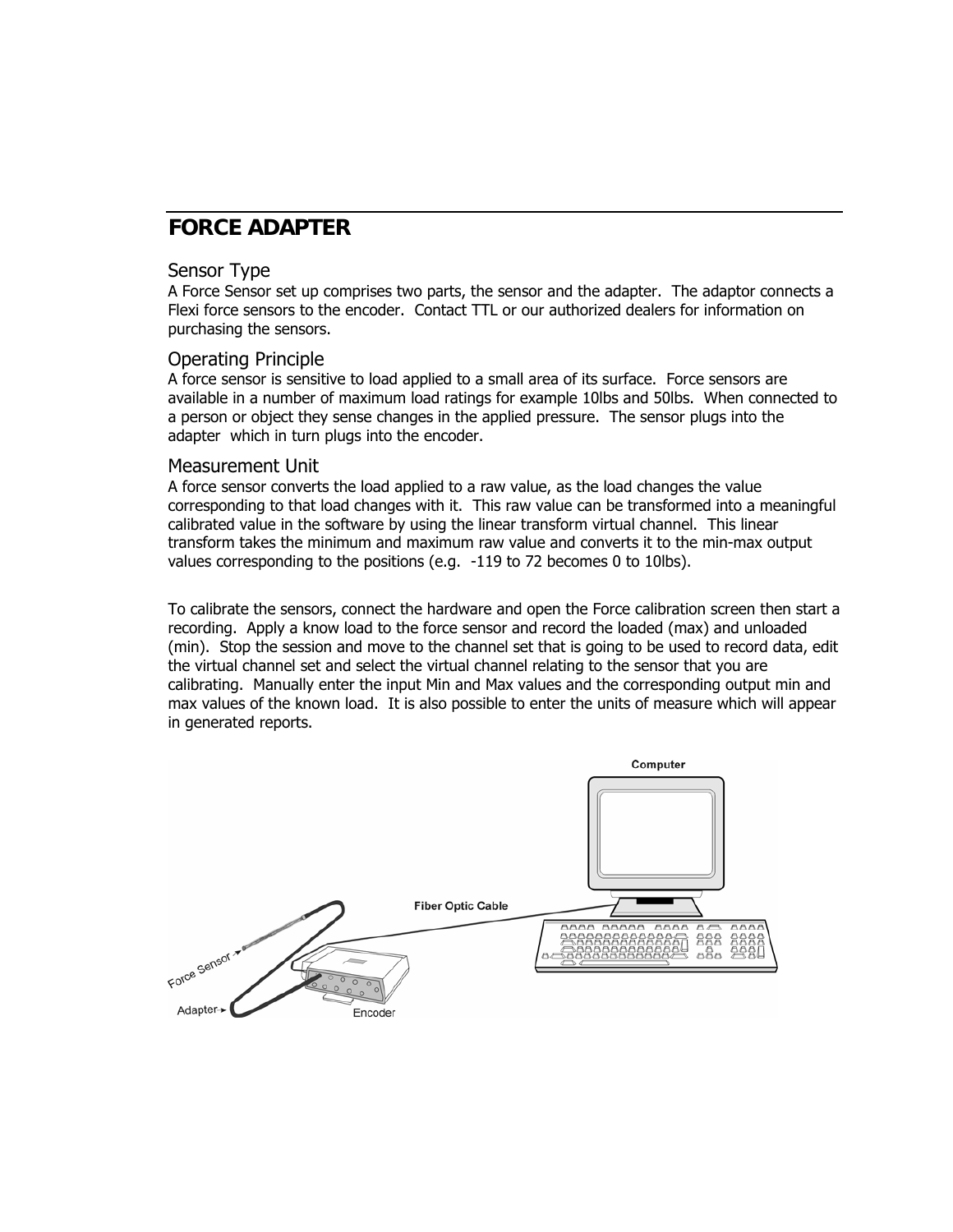# <span id="page-35-0"></span>**Self-Calibration**

Over long periods of time or when moving between environments with very different temperature ranges self-calibration can increase the accuracy of your device. The encoder contains a built-in voltage reference that possesses good temperature stability and can be used to recalibrate the unit. Each channel's gain and offset will be checked and set to be within the specifications listed at the back of this manual.

#### **To Perform A Self-Calibration:**

- Ensure that the encoder's temperature is stable, and is close to the temperature at which you plan to use it. Since certain parameters exhibit temperature drift, self-calibrating the encoder at or near the temperature at which it is used can cancel out any drift that has occurred from another temperature.
- For best results, replace the batteries if the encoder is showing a low battery warning.
- Unplug all sensors from the encoder, as well as any Compact Flash module.
- Press and hold the power switch for 10 seconds, or until the blue LED blinks quickly in a sequence of 3 flashes. Release the power switch as soon as you see the three flashes. Self-calibration will then be initiated. If you continue to hold the button too long, it will not occur.
- The self-calibration will continue for about 20-30 seconds, at which point the blue LED will stop flashing and light up steadily as before.
- If the blue LED flashes quickly for about 1 second before lighting up steadily, this indicates that the self-calibration failed. If this happens repeatedly when you try to selfcalibrate the encoder, return it to the manufacturer for service.

#### **Notes About Self-Calibration**

- Self-calibration requires that all sensors are unplugged from the encoder. Near the start of the self-calibration procedure, the unit will check for plugged-in sensors and abort the operation if they are detected. However, be sure not to plug any sensor into the unit after starting self-calibration. Doing so could result in calibration failure or in poor calibration on the affected channel.
- Keep the encoder several feet from active electronic devices such as computers and monitors, and avoid operating wireless devices near the encoder, while it is performing a self-calibration.
- By depressing and briefly holding the power switch during the calibration, but before it finishes, you can abort the operation. In this case, the new calibration settings will not take effect.
- A successful Self-Calibration exercises most of the signal path of each channel, and gives a high probability that the signal paths are working properly and are properly recalibrated. However it does not exercise the entire signal path under realistic conditions, and of course it does not calibrate the sensors. If a higher degree of assurance is required that the unit is operating as per its original specifications, you may return it and/or the sensors to the manufacturer for a factory recalibration.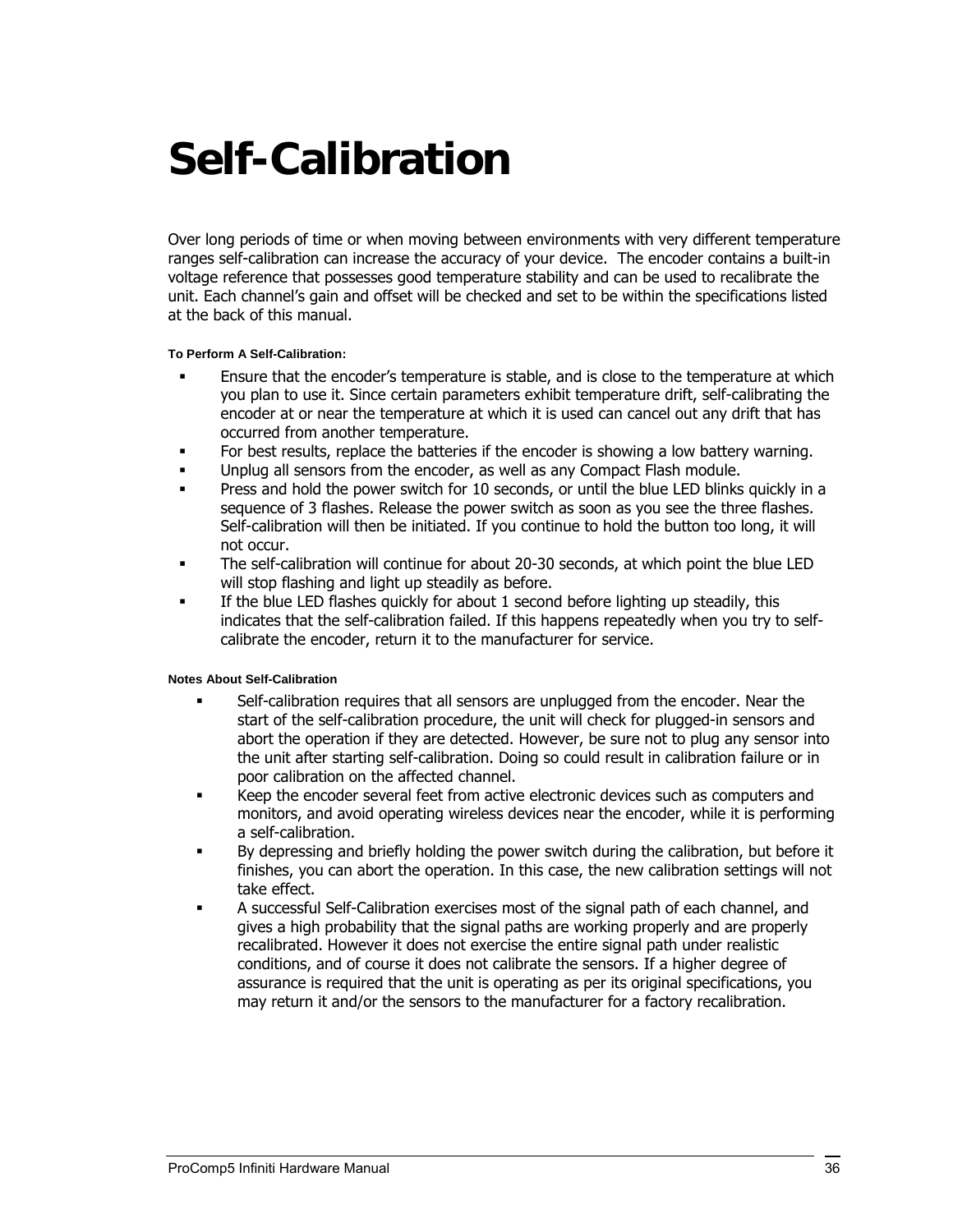# <span id="page-36-0"></span>**Condition Code Summary**

The ProComp5 Infiniti encoder communicates various conditions to the user by means of flashing its two LEDs. The following table summarizes what these flashes mean.

| <b>Encoder Action or Mode</b>                                                                     | <b>Flash sequence</b>                                                                                                        | Interpretation                                                                                                                                                                                                                                                                                                                                                                                                                                                                                                       |
|---------------------------------------------------------------------------------------------------|------------------------------------------------------------------------------------------------------------------------------|----------------------------------------------------------------------------------------------------------------------------------------------------------------------------------------------------------------------------------------------------------------------------------------------------------------------------------------------------------------------------------------------------------------------------------------------------------------------------------------------------------------------|
| Normal operation                                                                                  | BLUE - solid on                                                                                                              | Everything normal.                                                                                                                                                                                                                                                                                                                                                                                                                                                                                                   |
| (e.g. just turned on)                                                                             | BLUE - slow flash                                                                                                            | Low battery warning: starts when 20 to 30<br>minutes of battery life remain.                                                                                                                                                                                                                                                                                                                                                                                                                                         |
|                                                                                                   | BLUE - fast flash 1 second, then<br>between 2 and 5 slow flashes<br>(repeated indefinitely)                                  | Internal error. Unit will not function. Return<br>unit for service.                                                                                                                                                                                                                                                                                                                                                                                                                                                  |
| Impedance Check command (hold<br>power switch for 3 seconds), and<br>ongoing Impedance Check.     | $BLUE - off$ , then 2 quick flashes<br>(repeated indefinitely)                                                               | Impedance Check mode                                                                                                                                                                                                                                                                                                                                                                                                                                                                                                 |
| Self-Calibration command (hold<br>power switch for 10 seconds), and<br>ongoing Self-Calibration   | BLUE $-$ off, then 3 quick flashes<br>(repeated while Self-Calibration<br>is occurring)                                      | Self-Calibration mode                                                                                                                                                                                                                                                                                                                                                                                                                                                                                                |
| Self-Calibration, at end                                                                          | $B LUE - changes to steady on.$                                                                                              | Successful self-calibration                                                                                                                                                                                                                                                                                                                                                                                                                                                                                          |
|                                                                                                   | BLUE - fast flashing about 1<br>second, then steady on.                                                                      | Failed self-calibration.                                                                                                                                                                                                                                                                                                                                                                                                                                                                                             |
| Compact Flash - just inserted                                                                     | WHITE - Long blink (about 1<br>second), then flashes 1 to 10<br>times                                                        | Compact flash recognized and ready to<br>record, with each flash indicating 10% of<br>remaining capacity (e.g. 4 flashes indicate<br>$40\%$ ).                                                                                                                                                                                                                                                                                                                                                                       |
|                                                                                                   | WHITE - Long on period (about<br>1 second), then no blinks                                                                   | Compact flash recognized, but no space left<br>(zero blinks)                                                                                                                                                                                                                                                                                                                                                                                                                                                         |
|                                                                                                   | WHITE - Fast flashing (about 1<br>second), then between 2 and 6<br>slow flashes. The entire<br>sequence is repeated 3 times. | Compact Flash Error, as follows:<br>2 flashes: internal error. Return unit for<br>service on Compact Flash function.<br>3 flashes: Compact Flash detected but not<br>recognized.<br>4 flashes: Compact Flash not properly<br>formatted. Try reformatting Compact Flash.<br>5 flashes: Compact Flash format not<br>supported. Format Compact Flash under an<br>earlier format version, or upgrade encoder<br>firmware.<br>6 flashes: inconsistent format data in<br>Compact Flash. Try reformatting Compact<br>Flash. |
| Compact Flash Record Command<br>(hold power switch until white<br>LED turns on, about 2 seconds). | WHITE - turns on and stays on<br>as long as button is pressed,<br>then flashes 1 to 10 times.                                | Recording in process. Each flash indicates<br>10% of remaining capacity (e.g. 4 flashes<br>indicate 40%)                                                                                                                                                                                                                                                                                                                                                                                                             |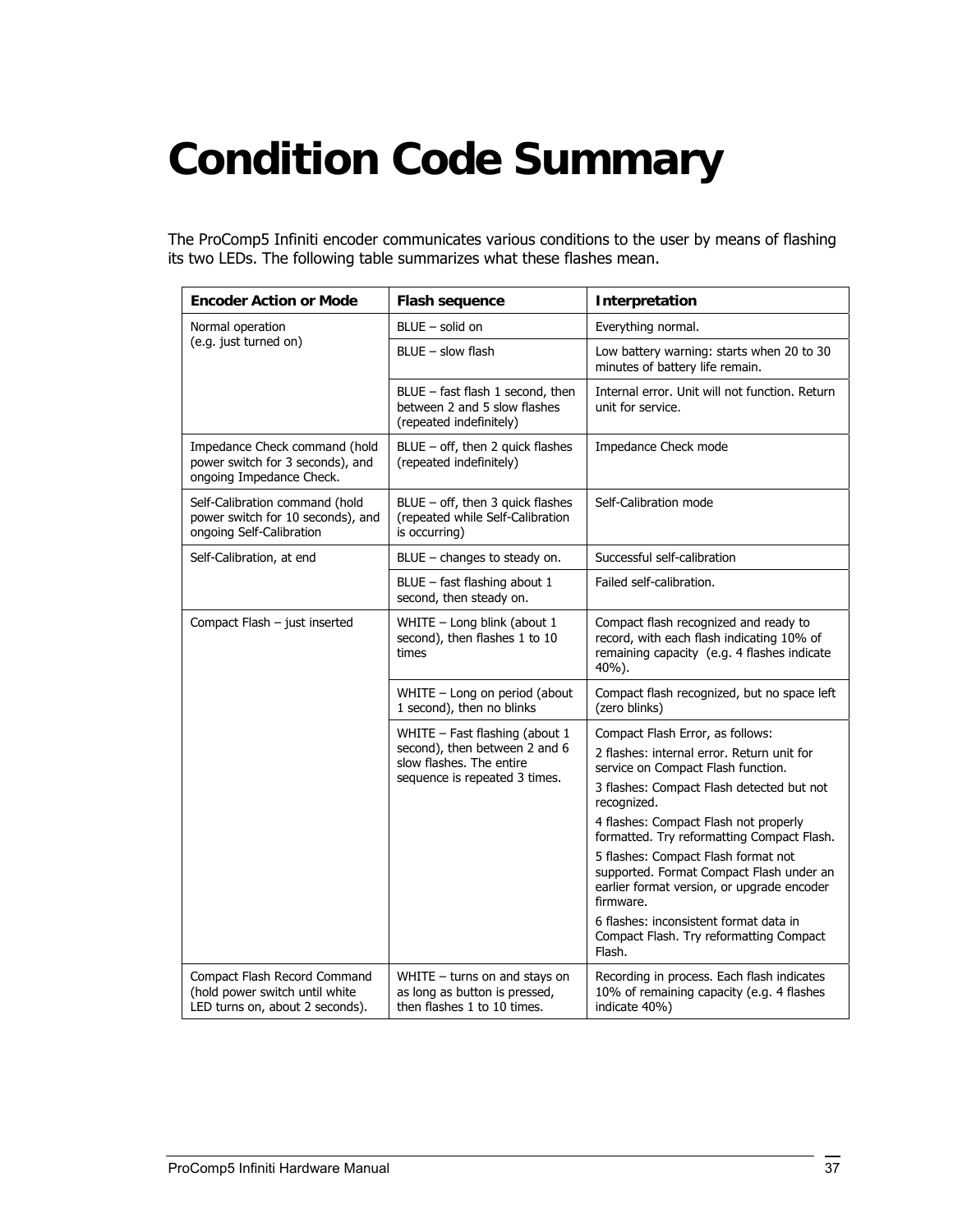# <span id="page-37-0"></span>**Reference**

# **TECHNICAL SUPPORT AND ORDER PLACING**

## **Returning Equipment**

*Be sure to call for an authorization number (RA) before returning any equipment!* 

Send the unit(s) **postage prepaid** and **insured**, with proof of purchase to one of the addresses below.

If you are shipping from outside Canada or the USA to Canada, mark the package **'Goods to be repaired - Made in Canada'** to avoid unnecessary customs charges.

All customs and duties charges will be billed to you if incurred by sending the unit to the **wrong** address.

Provide a **detailed** description of the problem you are experiencing, and your telephone/fax number and email (see form on the last page of this manual.

In the USA, ship insured to:

Thought Technology Ltd. Cimetra LLC 20 Gateway Drive Plattsburgh, New York 12901, USA

In Canada and all other countries, contact your dealer or ship insured to:

Thought Technology Ltd. 2180 Belgrave Avenue Montreal, Quebec Canada H4A 2L8

## **TECHNICAL SUPPORT**

For technical support please refer to the Thought Technology Ltd website at www.thoughttechnology.com for frequently asked questions. If your support issue is not covered please e-mail or telephone at the number below.

 $\circ$  (514) 489-8251  $\qquad \qquad \Box$  techsupport@thoughttechnology.com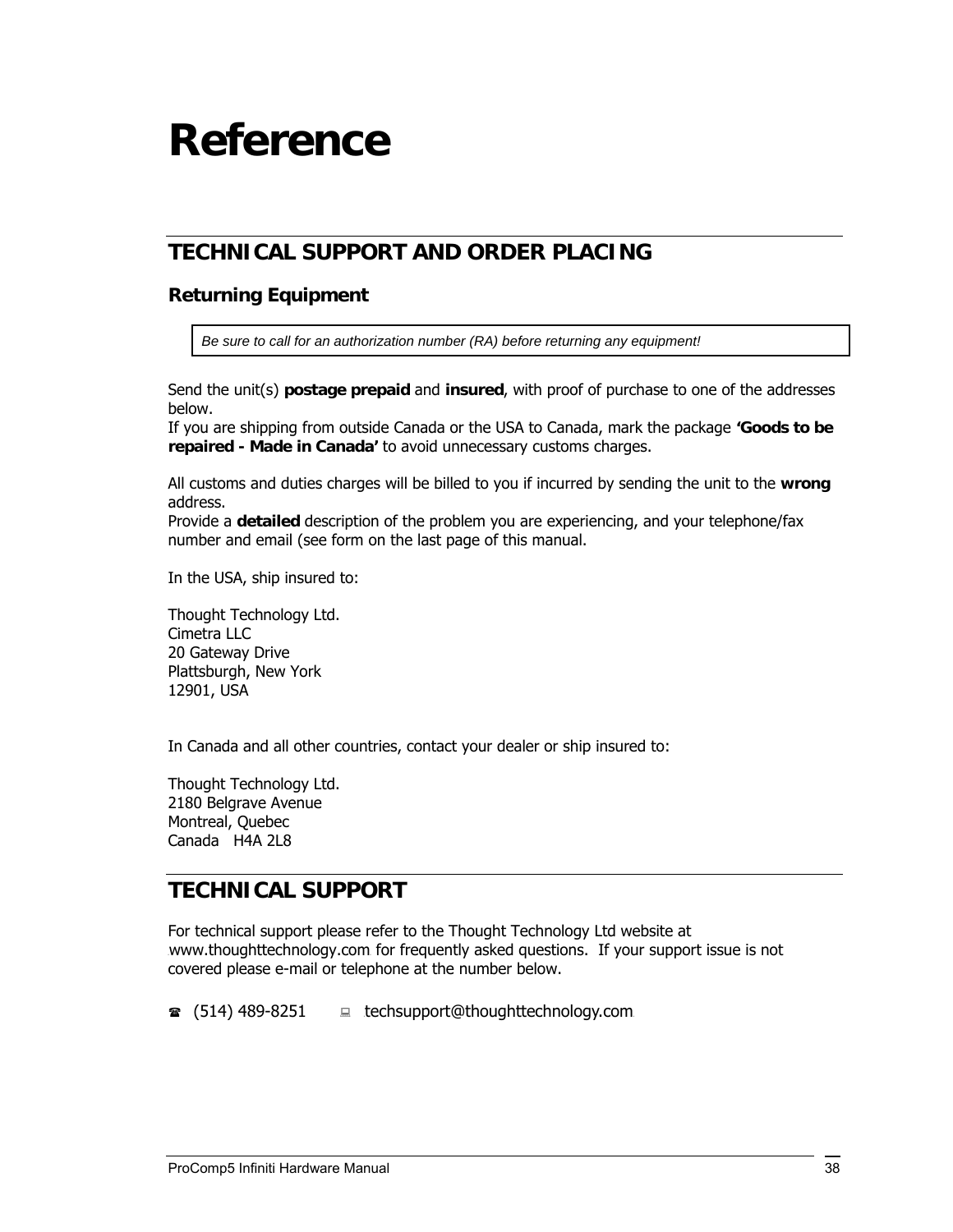# <span id="page-38-0"></span>**Product Numbers & Accessories**

# **PROCOMP5 INFINITI ENCODER & SENSORS**

| SA7525    | PROCOMP5 INFINITI ENCODER              |
|-----------|----------------------------------------|
| SA7700    | TT-USB                                 |
| T9305M    | EEG FLEX/PRO SENSOR                    |
| T9305Z    | EEG-Z IMPEDANCE CHECKING SENSOR        |
| T9306M    | <b>EKG FLEX/PRO SENSOR</b>             |
| SA9308M   | BVP-FLEX/PRO BLOOD VOLUME PULSE SENSOR |
| SA9309M   | SC-FLEX/PRO SKIN CONDUCTANCE SENSOR    |
| SA9310M   | TEMP-FLEX/PRO TEMPERATURE SENSOR       |
| SA9311M   | RESP-FLEX/PRO RESPIRATION SENSOR       |
| T9401M-50 | MYOSCAN-PRO EMG SENSOR (50HZ)          |
| T9401M-60 | MYOSCAN-PRO EMG SENSOR (60HZ)          |
| SA9503M   | <b>MYOSCAN EMG SENSOR</b>              |
| T9405     | <b>VOLTAGE ISOLATOR</b>                |
| T9545     | <b>GONIOMETER ADAPTER</b>              |
| T9540     | <b>FORCE SENSOR ADAPTER</b>            |
| T9550     | <b>BEND SENSOR ADAPTER</b>             |
| SA7660    | PUSH BUTTON SWITCH                     |
| SA7650    | <b>INCLINOTRAC</b>                     |
| SA7600    | <b>FORCETRAC</b>                       |
| SA7670    | AV SYNC                                |
| SA7680Z   | EEG <sub>Z3</sub>                      |

# **ACCESSORIES**

| SA9385M<br>SA9385-96 | PROTECTED PIN REPLACEMENT SENSOR CABLE<br>CABLE, PP SENSOR 96" (144CM) |
|----------------------|------------------------------------------------------------------------|
| SA9450               | <b>CABLE FIBRE OPTIC 1FT</b>                                           |
| SA9451               | CABLE FIBRE OPTIC 10FT                                                 |
| SA9480               | CABLE FIBRE OPTIC 15FT                                                 |
| SA9452               | CABLE FIBRE OPTIC 25FT                                                 |
| SA3403               | ELECTRODE EXTENDER CABLES (THREE PACK)                                 |
| SA8950               | PRO-SB                                                                 |
| SA8952               | <b>PRO-SB DUAL</b>                                                     |
| T8720M               | SENSOR EXTENDER CABLE (PROTECTED PIN)                                  |
| T8730                | EEG EXTENDER CABLES BIPOLAR                                            |
| T8725                | EEG EXTENDER CABLES MONOPOLAR                                          |
| T8735                | MONOPOLAR LINK EAR EEG 4 LEAD                                          |
| T8740                | EEG EXTENDER CABLE PP TO DIN                                           |
| T3402M               | TRIODE DISPOSABLE ADHESIVE ELECTRODES (X 100)                          |
| T3404                | SINGLE DISPOSABLE ELECTRODES (X 300)                                   |
| T3425                | UNI-GEL ELECTRODES (X 100)                                             |
|                      | <b>HEADBAND EMG</b>                                                    |
| SA2306<br>T3450      | EEG PASTE TEN20 114 g / 4 oz                                           |
| T3470                | NUPREP EEG SKIN PREPPING GEL 114 g / 4oz                               |
| T3480                | ELEFIX ELETRODE GEL 180 g / 6.3 oz                                     |
| SA5000-14            | AQUASENSE SMALL ARM PROTECTOR                                          |
| SA5000-16            | AQUASENSE MEDIUM ARM PROTECTOR                                         |
| SA5000-18            | AQUASENSE LARGE ARM PROTECTOR                                          |
| SA5010-14            | AQUASENSE SMALL LEG PROTECTOR                                          |
| SA5010-16            | AQUASENSE MEDIUM LEG PROTECTOR                                         |
| SA5010-18            | AQUASENSE LARGE LEG PROTECTOR                                          |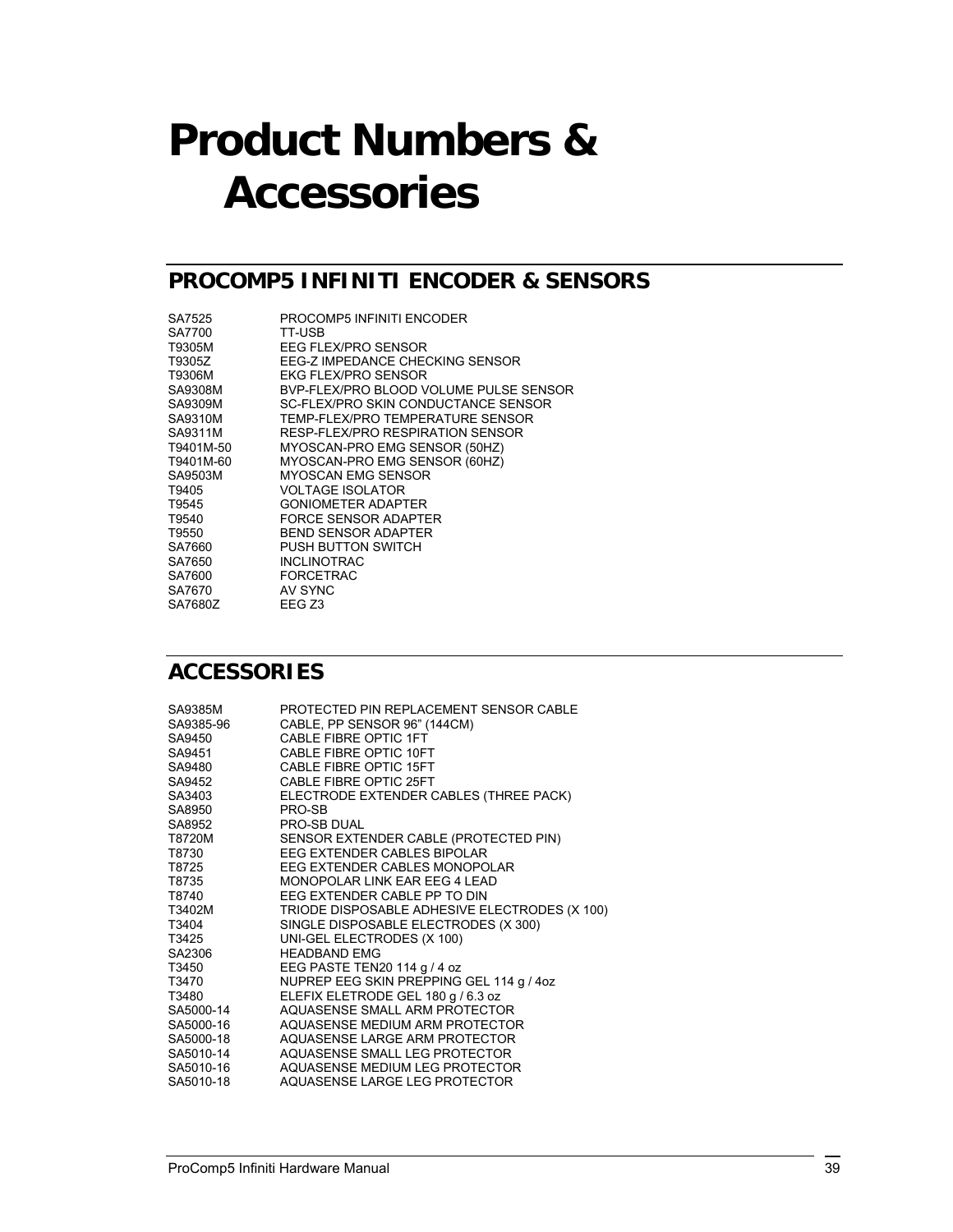# <span id="page-39-0"></span>**Placing Orders**

**Outside USA Tel: (514) 489-8251 Fax: (514) 489-8255** 

**In USA Toll-Free Tel: 1-800-361-3651 E-Mail: mail@thoughttechnology.com**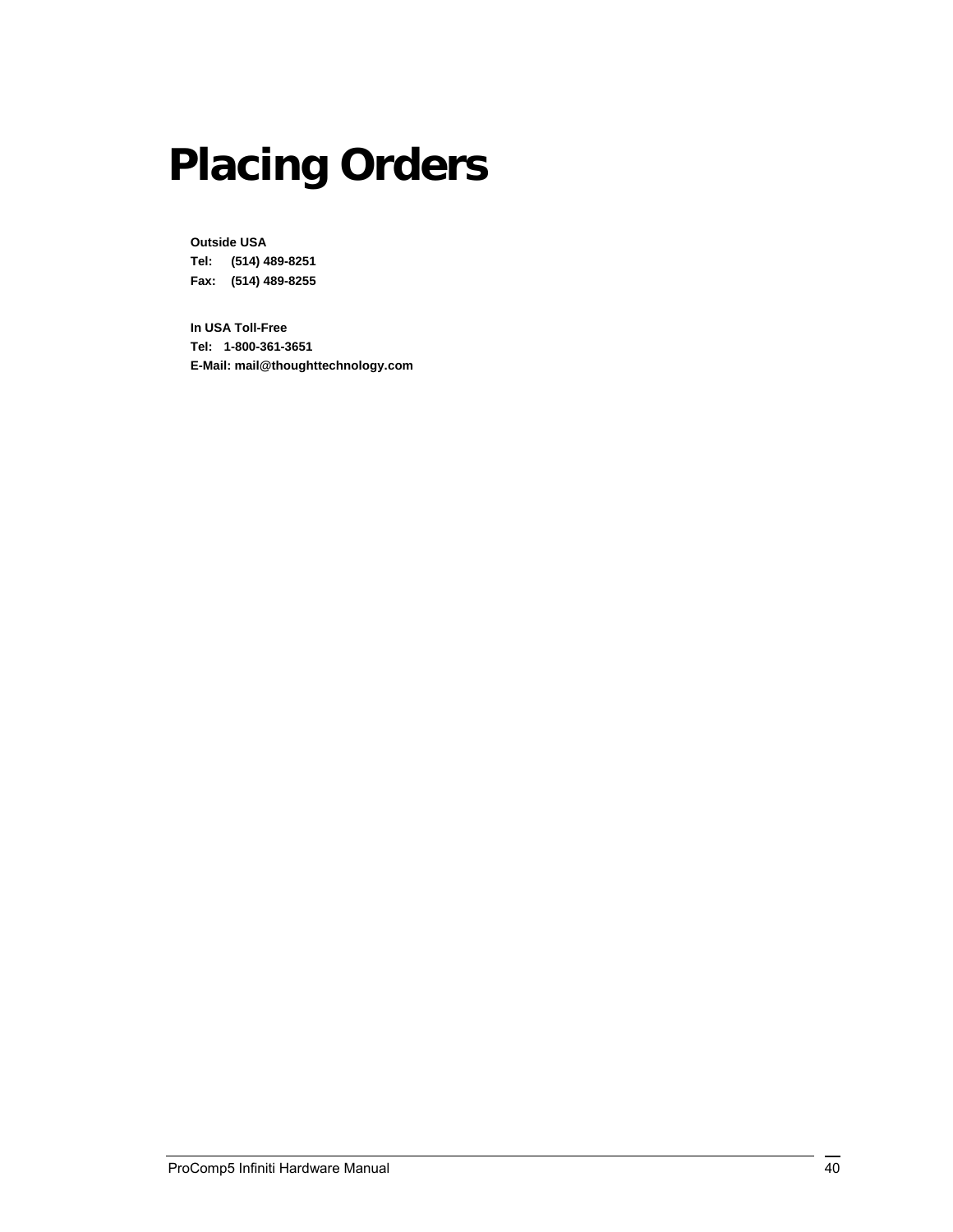# <span id="page-40-0"></span>**Specifications**

#### **MyoScan Pro EMG Sensor (SA9401M)**

| Size (Approx.)               | 37mm x 37mm x 15mm (1.45" x 1.45" x 0.60")                     |
|------------------------------|----------------------------------------------------------------|
| Weight                       | 25g(1 oz)                                                      |
| Input Impedance              | 1,000,000M $\Omega$ in parallel with 10 pF                     |
| Input Range                  | $0 - 400 \mu V_{RMS}$ , $0 - 1600 \mu V_{RMS}$                 |
| Sensitivity                  | $< 0.1 \mu V_{RMS}$                                            |
| <b>Bandwidth</b>             | $20Hz - 500Hz$                                                 |
| Accuracy                     | $\pm 5\%$ , $\pm 0.3\mu V_{RMS}$                               |
| MyoScan EMG Sensor (SA9503M) |                                                                |
| Size (Approx.)               | 37mm x 37mm x 12mm (1.45" x 1.45" x 0.45")                     |
| Weight                       | 15g (0.5 oz)                                                   |
| Input Impedance              | $\geq$ 10 <sup>12</sup> Ω in parallel with 10pF                |
| Input Range                  | $0 - 2000 \mu V_{RMS}$                                         |
| Sensitivity                  | $< 0.1 \mu V_{RMS}$                                            |
| <b>CMRR</b>                  | >130dB                                                         |
| Channel Bandwidth            | $10Hz - 1kHz$                                                  |
| Signal Output Range          | $0 - 1.0V$ RMS                                                 |
| Input / Output Gain          | 500                                                            |
| Supply Voltage               | 7.26V $(\pm 0.02V)$                                            |
| <b>Current Consumption</b>   | 0.7mA $(\pm 0.25m)$                                            |
| Accuracy                     | $\pm 0.3 \mu V_{RMS}$ Plus $\pm 4\%$ of reading @25°C to 30°C, |
| EKG Sensor (SA9306M)         |                                                                |
| Size (Approx.)               | 37mm x 37mm x 12mm (1.45" x 1.45" x 0.45")                     |
| Weight (approx.)             | 25g (1oz)                                                      |
| Input Impedance              | $1,000,000$ M $\Omega$ in parallel with 10pF                   |
| Signal Input Range           | $0 - 12mVRMS$                                                  |
| Sensitivity                  | $<1 \mu V_{RMS}$                                               |
| <b>CMRR</b>                  | >130dB                                                         |
| Channel Bandwidth            | $0.05$ Hz $-$ 1kHz                                             |
| Signal Output Range          | $0 - 600$ m $VRMS$                                             |
| Input/Output Gain            | 50                                                             |
| Supply Voltage               | 7.26V $(\pm 0.05V)$                                            |
| <b>Current Consumption</b>   | < 1.5mA                                                        |
| Accuracy                     | $\pm 3\mu V_{RMS}$ , $\pm 5\%$ of reading @25°C to 30°C        |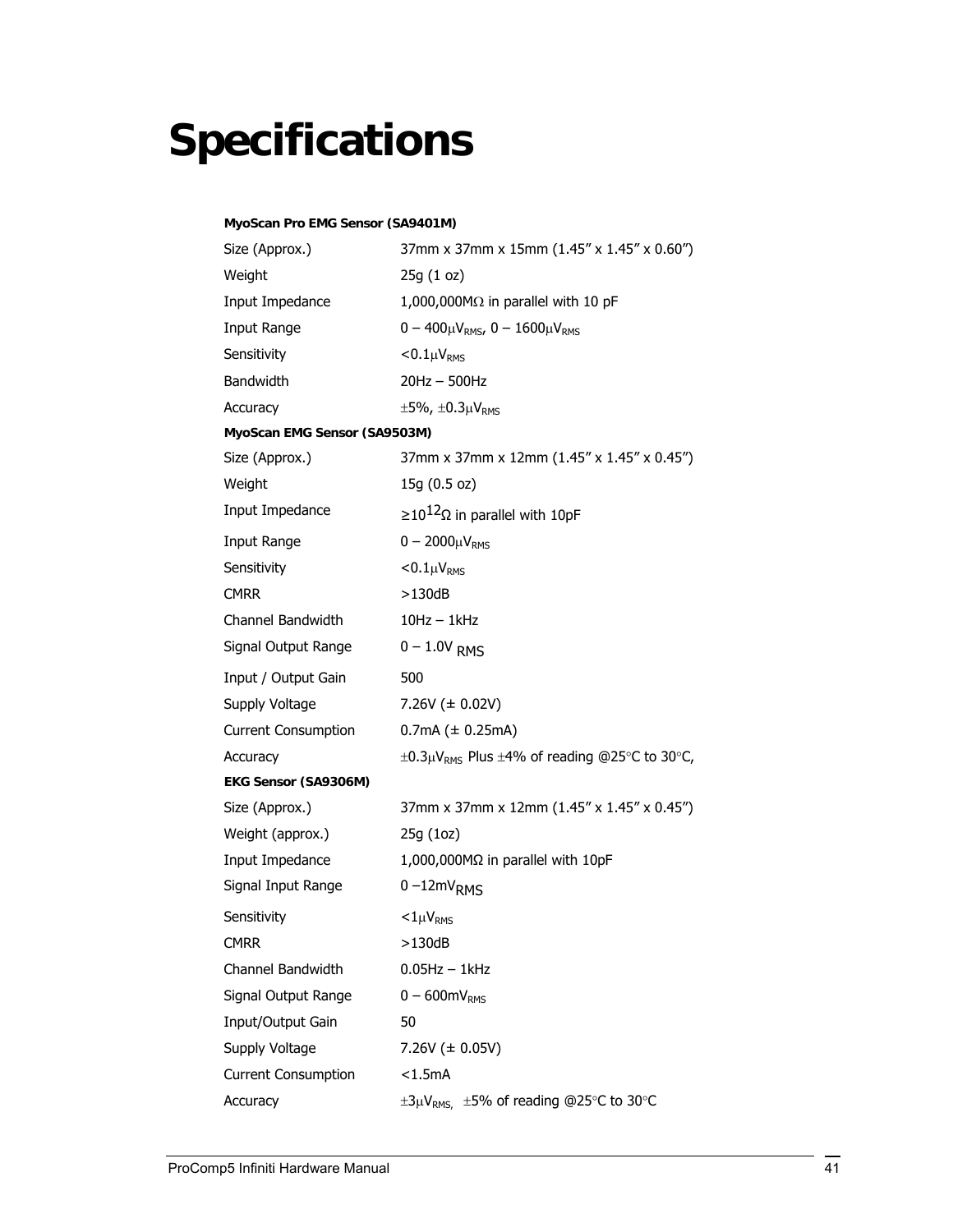| EEG-Z Sensor (SA9305Z) |  |
|------------------------|--|
|------------------------|--|

| Size (Approx.)                      | 37mm x 37mm x 12mm (1.45" x 1.45" x 0.45")                 |  |
|-------------------------------------|------------------------------------------------------------|--|
| Weight (approx.)                    | 25g (1oz)                                                  |  |
| Input Impedance                     | 10GΩ in parallel with 10pF                                 |  |
| Signal Input Range                  | $0 - 200 \mu V$                                            |  |
| Sensitivity                         | $< 0.1 \mu V_{RMS}$                                        |  |
| <b>CMRR</b>                         | >130dB                                                     |  |
| Channel Bandwidth                   | $2Hz - 1kHz$                                               |  |
| Accuracy                            | $\pm 0.3 \mu V_{RMS}$ , $\pm 5\%$ of reading @10°C to 40°C |  |
| EEG Sensor (SA9305M)                |                                                            |  |
| Size (Approx.)                      | 37mm x 37mm x 12mm(1.45" x 1.45" x 0.45")                  |  |
| Weight                              | 25g (1 oz)                                                 |  |
| Input Impedance                     | 1,000,000M $\Omega$ in parallel with 10pF                  |  |
| Input Range                         | $0 - 200 \mu V_{RMS}$                                      |  |
| Sensitivity                         | $<$ 0.1 $\mu$ V <sub>rms</sub>                             |  |
| <b>Bandwidth</b>                    | $2Hz - 1kHz$                                               |  |
| <b>CMRR</b>                         | >130dB                                                     |  |
| Accuracy                            | $\pm 0.3 \mu V_{RMS}$ , $\pm 5\%$ of reading @10°C to 40°C |  |
| Temperature Sensor (SA9310M)        |                                                            |  |
| Length (Approx.)                    | 152cm (60")                                                |  |
| Weight                              | 10g (0.33oz)                                               |  |
| Temperature Range                   | $10^{\circ}$ C - 45°C (50°F - 115°F)                       |  |
| Accuracy                            | ±1.0°C (±1.8°F) 20°C - 40°C (68°F - 104°F)                 |  |
| HR/BVP Flex/Pro Sensor (SA9308M)    |                                                            |  |
| Length (Approx.)                    | 20mm x 34mm x 10mm (0.72" x 1.33" x 0.41")                 |  |
| Weight                              | 20g (0.66 oz)                                              |  |
| Input Range                         | Unit less quantity displayed as 0% - 100%                  |  |
| Accuracy                            | ±5%                                                        |  |
| <b>Respiration Sensor (SA9311M)</b> |                                                            |  |
| Size (Approx.)                      | 132cm (52" Long)                                           |  |
| Weigh                               | 30g (1.0 oz)                                               |  |
| Range                               | $30\% - 65\%$                                              |  |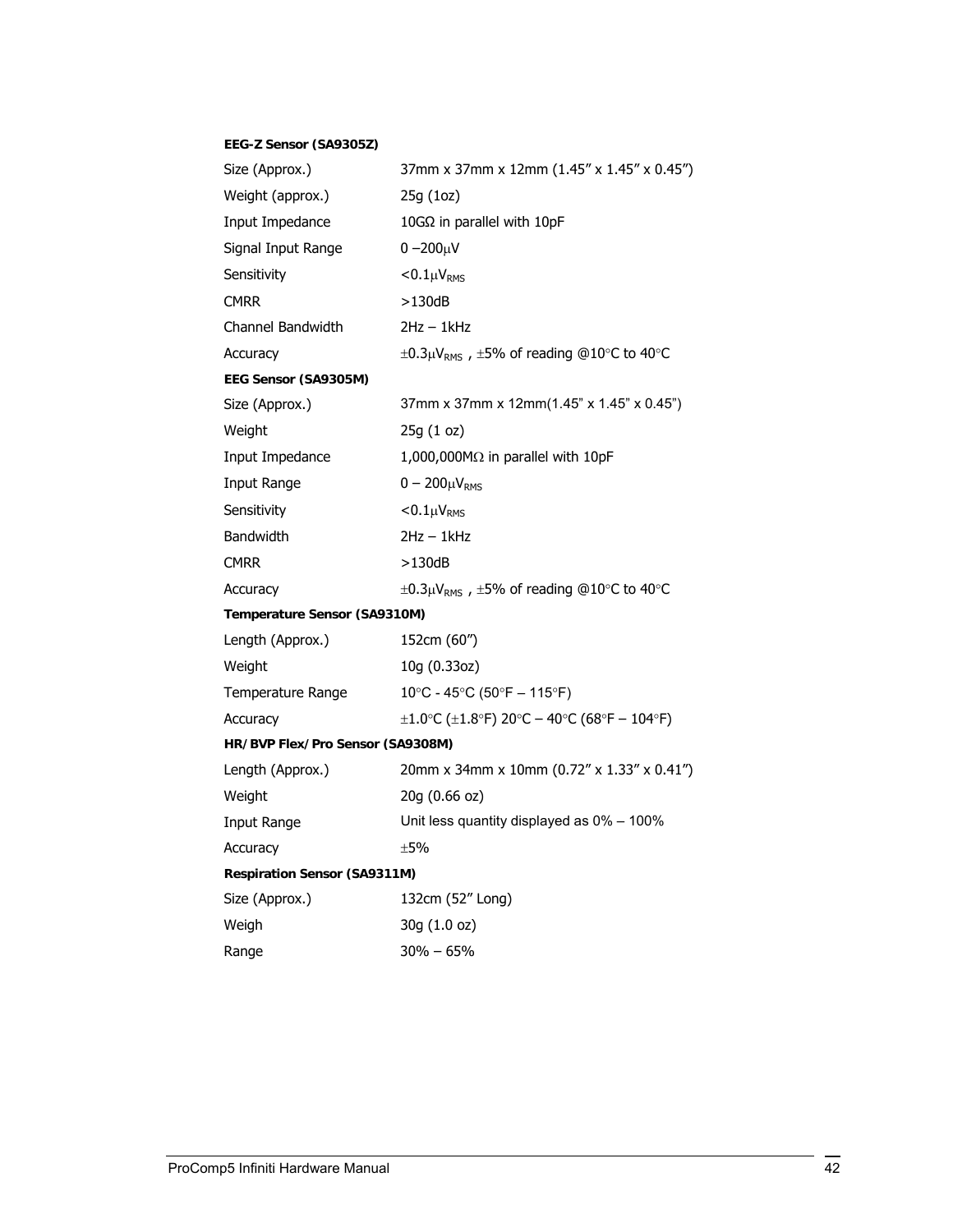#### **Voltage Isolator (SA9405)**

| Size (Approx.)   | 95mm x 57mm x 32mm (3.75" x 2.25" x 1.25")                                                                                  |
|------------------|-----------------------------------------------------------------------------------------------------------------------------|
| Weight           | 55g (2 oz)                                                                                                                  |
| Input Impedance  | $1 \text{M}\Omega$                                                                                                          |
| Input Range      | $0 - 200$ mV, $0 - 2V$ , 1.952V - 3.648V                                                                                    |
| <b>Bandwidth</b> | $0$ Hz $-$ 40Hz                                                                                                             |
| Accuracy         | $\pm 5\%$ and $\pm 1$ mV (0 - 200mV range)<br>$\pm 5\%$ and $\pm 10$ mV (0 – 2V range)<br>$\pm 5\%$ (1.952V - 3.648V range) |

**Skin Conductance Flex/Pro Sensor (SA9309M)** 

| Size without electrode<br>leads (approx.) | 3.5 cm $(1.4")$                |
|-------------------------------------------|--------------------------------|
| Size with electrode leads<br>(approx.)    | 15 cm (6.0")                   |
| Cable Length (approx.)                    | 127 cm (50")                   |
| Weight (approx.)                          | 25q(1oz)                       |
| Signal Input Range                        | $0 - 30.0 \,\mu S$             |
| Accuracy                                  | $\pm$ 5% and $\pm$ 0.2 $\mu$ S |

## **Goniometer Adapter Hardware Specifications**

| Size (approx.)             | 370mm x 370mm x 100mm (1.45" x 1.45" x 0.44")             |
|----------------------------|-----------------------------------------------------------|
| Weight (approx.)           | $15g(0.5 \text{ oz})$                                     |
| Input Impedance            | $>1$ M $\Omega$                                           |
| Signal Input Range         | $-180^{\circ}$ -+ 180 $^{\circ}$ (±5 degrees of movement) |
| Signal Output Range        | $2.200 - 3.400V$                                          |
| Supply Voltage             | 7.26 VDC                                                  |
| <b>Current Consumption</b> | <4mA @ 7.26 VDC                                           |
| Accuracy                   | ±5%                                                       |

### **Force Sensor Adapter Hardware Specification**

| Sensor Resistive Range           | : $1K\Omega - 1.4M\Omega$ (native Infiniti modes)                                                                                       |
|----------------------------------|-----------------------------------------------------------------------------------------------------------------------------------------|
| Output Voltage Transfer Function | : $V_{\text{out}} = [301K\Omega/(R_{\text{fs}} + 575K\Omega)] * V_{\text{s}}$<br>where $R_{fs}$ is the resistance of force sensor in KQ |
| Supply Voltage                   | : $(V_s) = 7.26V$                                                                                                                       |
| <b>Current Consumption</b>       | $:$ < 1mA @ 7.26V nominal                                                                                                               |
| Resistance to Voltage Accuracy   | $\pm 1\%$                                                                                                                               |
| Length                           | : ~152cm (60")                                                                                                                          |
| Weight                           | : $\sim$ 10q                                                                                                                            |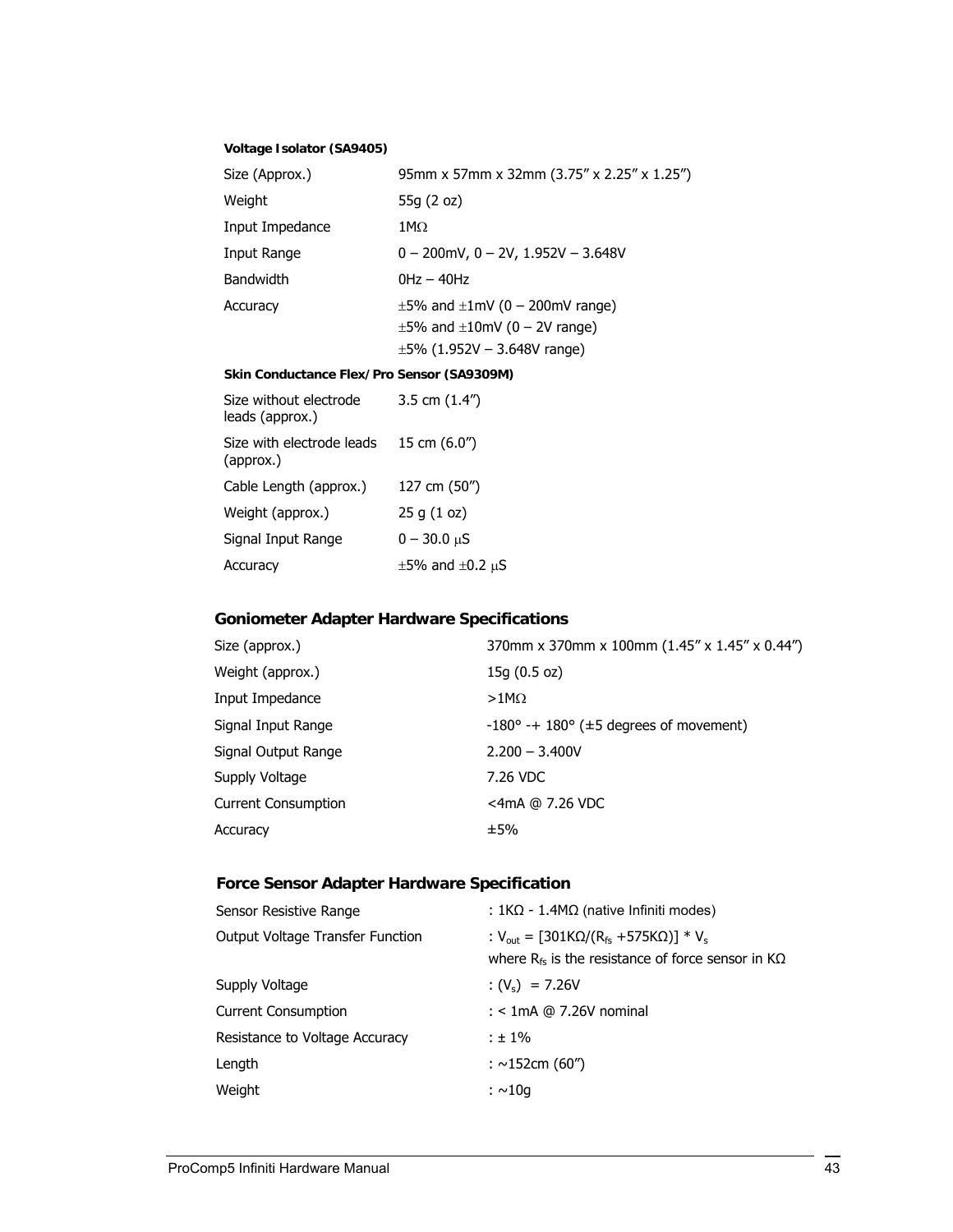| ProComp5 Infiniti Encoder (SA7525)                          |                                                                                                                                                                        |
|-------------------------------------------------------------|------------------------------------------------------------------------------------------------------------------------------------------------------------------------|
| Size (approx.)                                              | 130mm x 95mm x 37mm (5.1" x 3.7" x 1.5")                                                                                                                               |
| Weight (approx.)                                            | 200g (7oz)                                                                                                                                                             |
| Power Source                                                | 4AA batteries, single use alkaline or NiMh Rechargeable                                                                                                                |
| Supply Voltage                                              | 3.6V - 6.5V (fiber optic), minimum 4.0V (Compact Flash)                                                                                                                |
| Battery Life, Alkaline cells                                | 30h typical, 20h minimum                                                                                                                                               |
| Low-battery warning                                         | $20 - 30$ minutes of battery life remaining                                                                                                                            |
| Sensor supply voltage                                       | $7.260V \pm 2mV$                                                                                                                                                       |
| ADC output                                                  | 14bits                                                                                                                                                                 |
| Full-scale input range, DC                                  | 2.8V±1.696V                                                                                                                                                            |
| LSB magnitude                                               | 207uV                                                                                                                                                                  |
| Encoder channel bandwidth (3dB) and<br>sample rate          | DC - 512Hz @ 2048 samples/second<br>DC - 64Hz @ 256 samples/second<br>DC - 64Hz @ 200 samples/second<br>$DC - 8Hz$ @ 32 samples/second<br>DC - 8Hz @ 20 samples/second |
| Anti-aliasing Filter                                        | 5th order Butterworth                                                                                                                                                  |
| Alias rejection                                             | 30dB typical                                                                                                                                                           |
| DC gain accuracy                                            | $\pm 0.5\%$ (initial, or after self-calibration)                                                                                                                       |
| DC offset                                                   | ±3LSB (initial, or after self-calibration)                                                                                                                             |
| Overall system accuracy                                     | 5%                                                                                                                                                                     |
| Offset drift, calibration temperature $\pm 10C$ $\pm 5$ LSB |                                                                                                                                                                        |
| Encoder noise                                               | 150uV RMS, 1mV p-p typical, offset removed                                                                                                                             |

*NOTE: PROCOMP5 INFINITI and its sensors are sensitive electronic instruments and should be handled as such. Be especially careful to avoid both pulling on the electrode cable and getting moisture or electrode gel on the sensor snaps. If necessary, wipe the surface with a damp cloth or use a moistened Q-tip to remove gel from inside the sensor snaps. Wipe with a dry cloth.*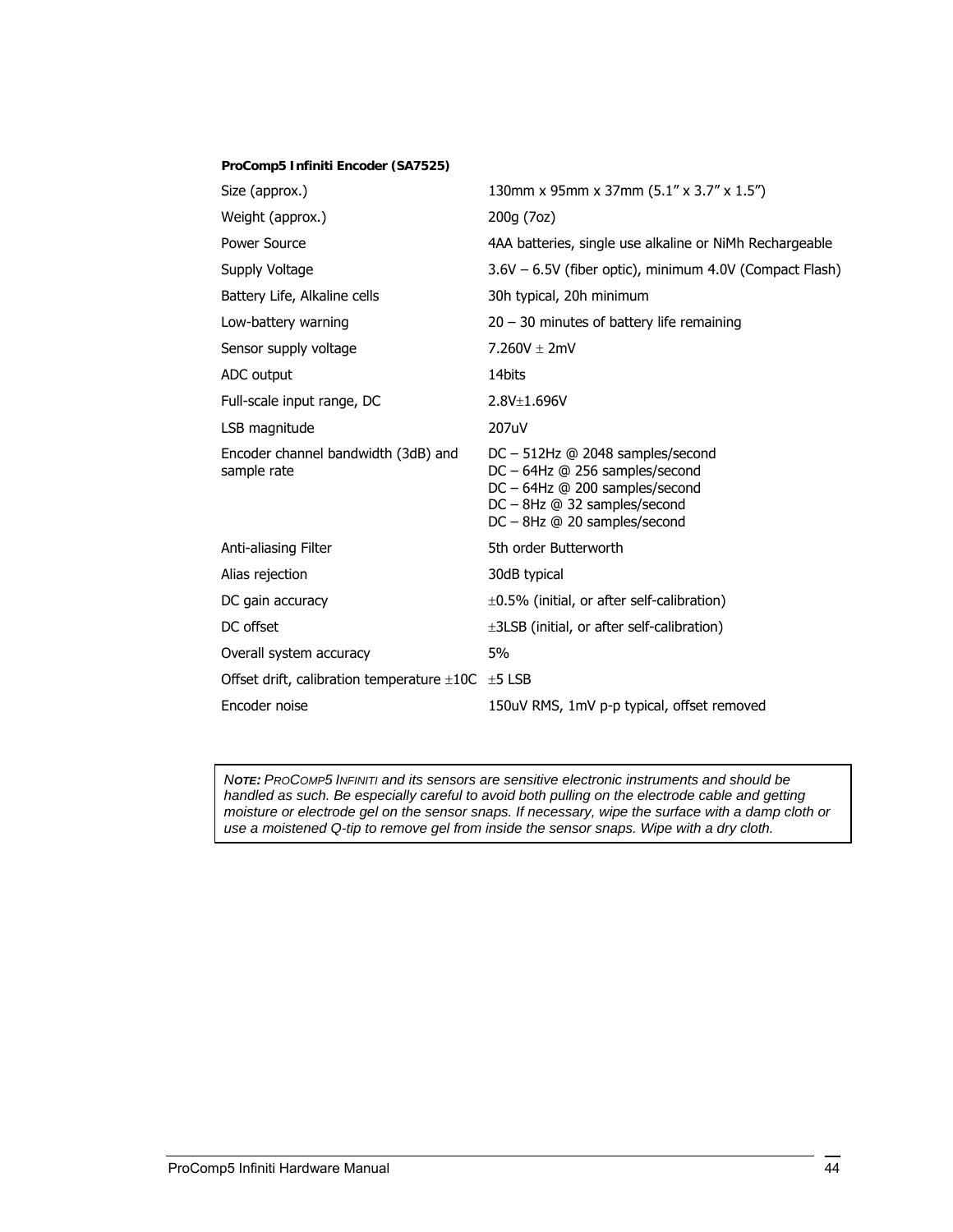# <span id="page-44-0"></span>**Index**

# **B**

Battery Placement, 13 blood volume pulse, 31

# **C**

Cable lengths, 8 Compact Flash, 13 Connecting the Encoder Unit, 9 Connecting the Interface Unit, 8

# **E**

EEG sensor, 26 EKG sensor, 24 Encoder Time, 15 Encoder Unit Connecting, 9

# **F**

Fiber Optic Cab, 19 Fiber Optic Cable, 9 Force Adapter, 35

# **G**

Goniometer Adapter, 34

# **I**

Interface Unit Connecting, 8

## **M**

MyoScan, 22 MyoScan-Pro, 22

## **O**

Order Placing, 38

# **P**

PROCOMP Basic package, 8 Protected Pins, 19

# **R**

Recording, 18 Repair Return Form, 47 Respiration sensor, 32 Returning Equipment, 38

# **S**

Self-Calibration, 36 Sensor Care, 22 Sensors, 8 skin conductance, 29 skin temperature, 30

# **T**

Technical Support, 38 TT-USB, 8

## **W**

Warranty, 46

# **Z**

Zeroing, 24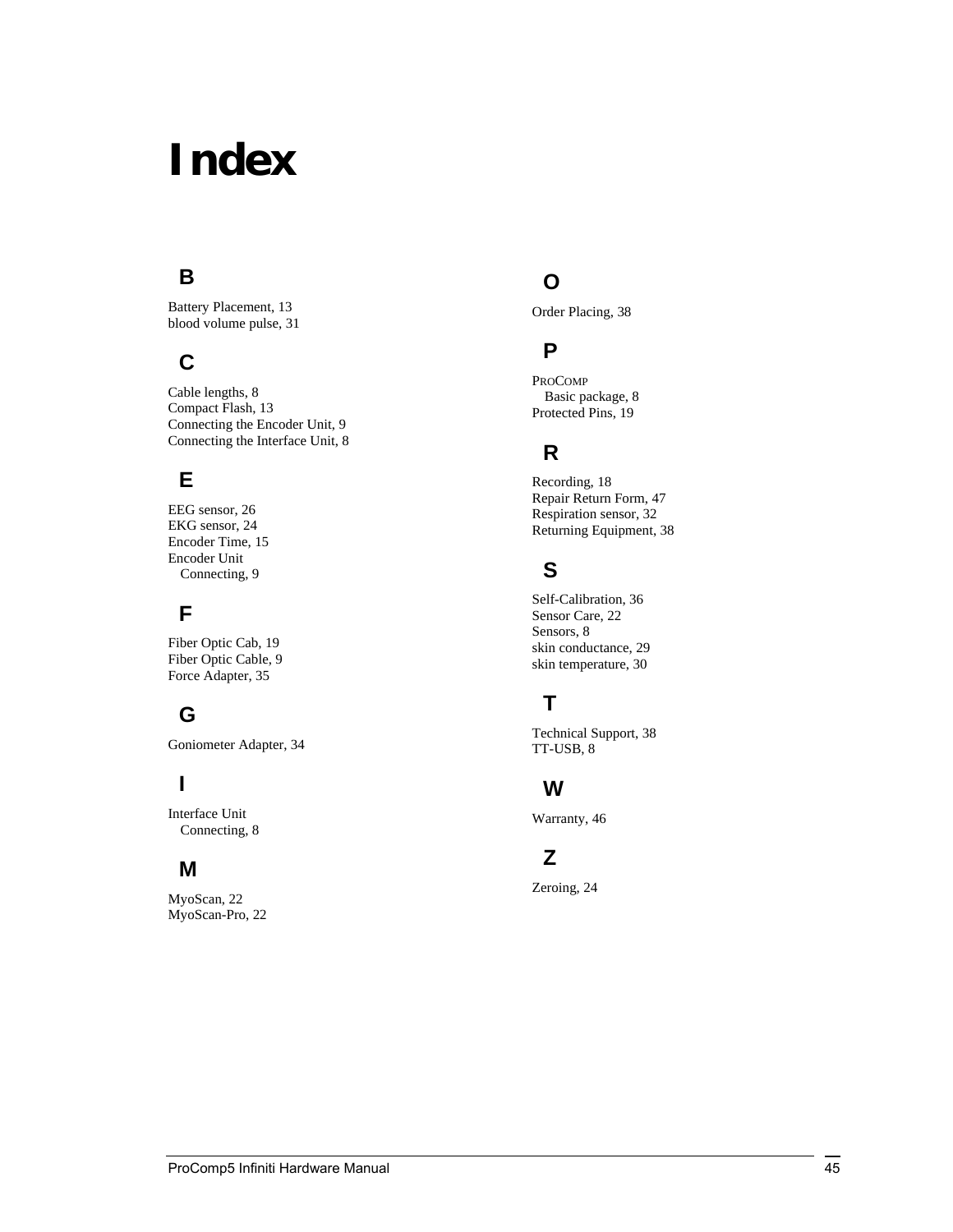

The PROCOMP5 INFINITI system and all equipment including optional items are guaranteed to be free from defects in material and workmanship for 1 year from the date of purchase.

In the unlikely event that repair is necessary, call Thought Technology Ltd. to receive a Return Authorization. Then send the unit back by a traceable method--Thought Technology will not be responsible for items not received. We will repair or replace your unit(s) free of charge.

This warranty does not apply to damage incurred through accident, alteration, or abuse, nor to sensor damage created by static electricity. Do not use this equipment in dry, static area unless using an anti-static mat or anti-static spray on carpeted areas.

Thought Technology may refuse to honor this warranty if the tamper-evident seal located in the battery compartment is broken.

IMPORTANT: Remove dead batteries promptly to prevent corrosion damage.

**Optional Extended Warranty** 

Please contact Thought Technology Ltd. for further details.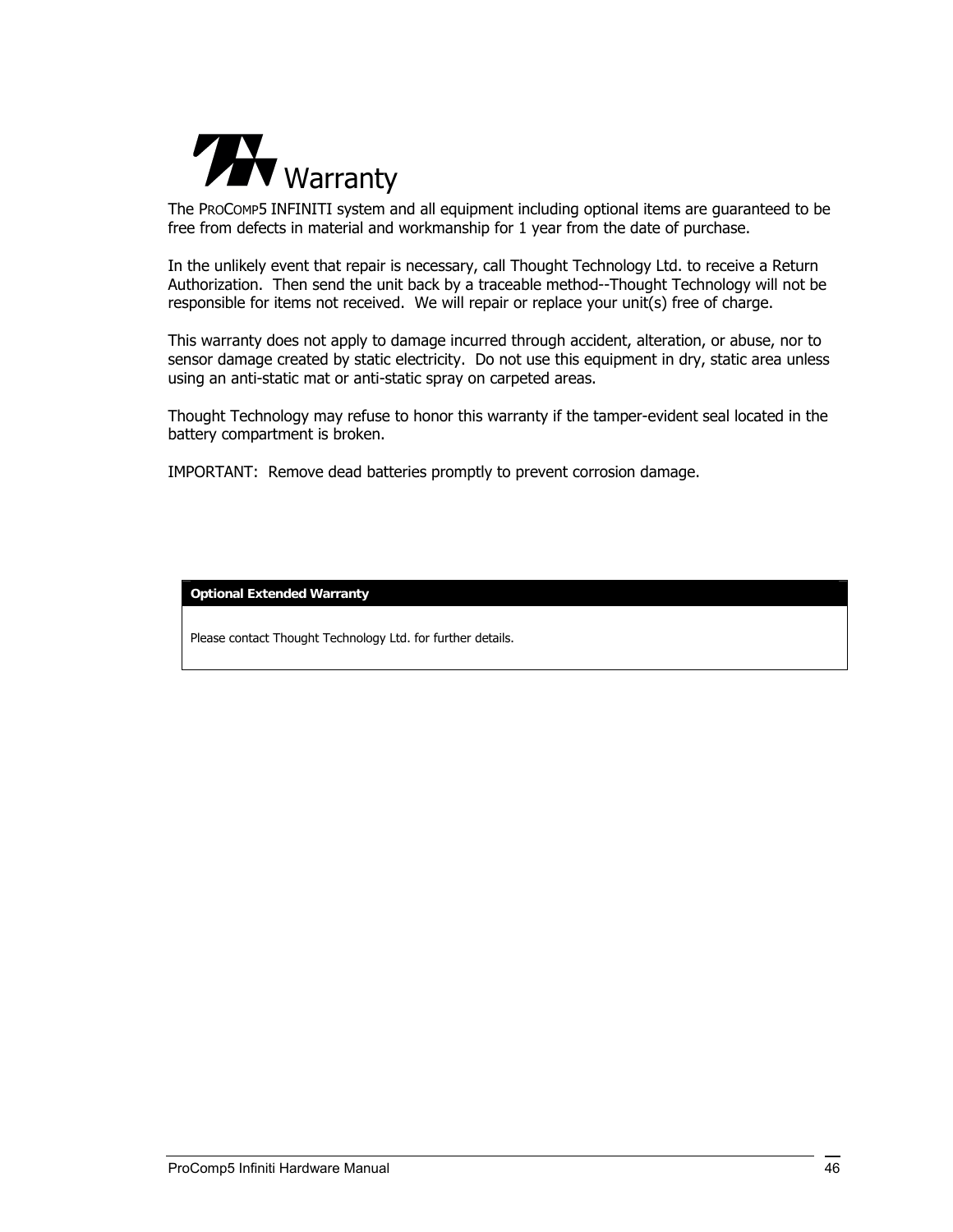

### **Be sure to call for authorization before returning any equipment!**

Remove or copy this form and include it with the unit(s).

Include copy of original invoice and return to the address in the Returning Equipment section.

| Name           |  |  |
|----------------|--|--|
| Company        |  |  |
| Address        |  |  |
|                |  |  |
|                |  |  |
| Phone No.      |  |  |
| Fax No.        |  |  |
| Date Purchased |  |  |
| From Whom      |  |  |
| Model Name     |  |  |
| Serial Number  |  |  |
|                |  |  |
|                |  |  |
| Problem        |  |  |
|                |  |  |
|                |  |  |
|                |  |  |